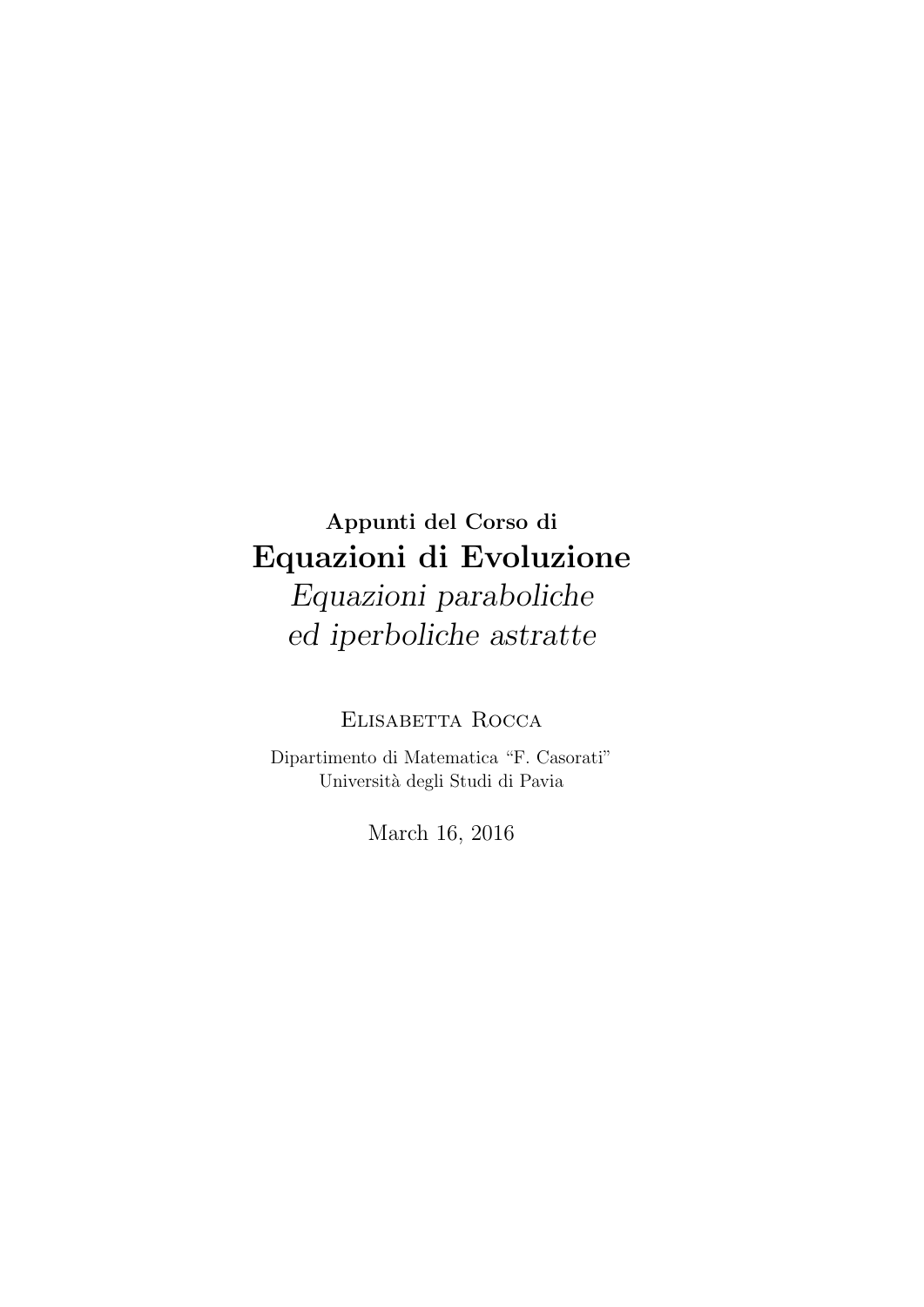# **Contents**

|   | Preliminaries                         |                                              | 3              |
|---|---------------------------------------|----------------------------------------------|----------------|
|   | 1.1                                   | Fractional Sobolev spaces and trace theorems | 3              |
|   | 1.2                                   |                                              | $\overline{4}$ |
|   |                                       |                                              | $\overline{4}$ |
|   | 1.4                                   |                                              | $\overline{7}$ |
|   |                                       |                                              | - 8            |
|   | 2 Abstract linear parabolic equations |                                              | 11.            |
|   |                                       |                                              | 12             |
|   |                                       |                                              | 13             |
| 3 | Abstract linear hyperbolic equations  |                                              |                |
|   |                                       |                                              | 25             |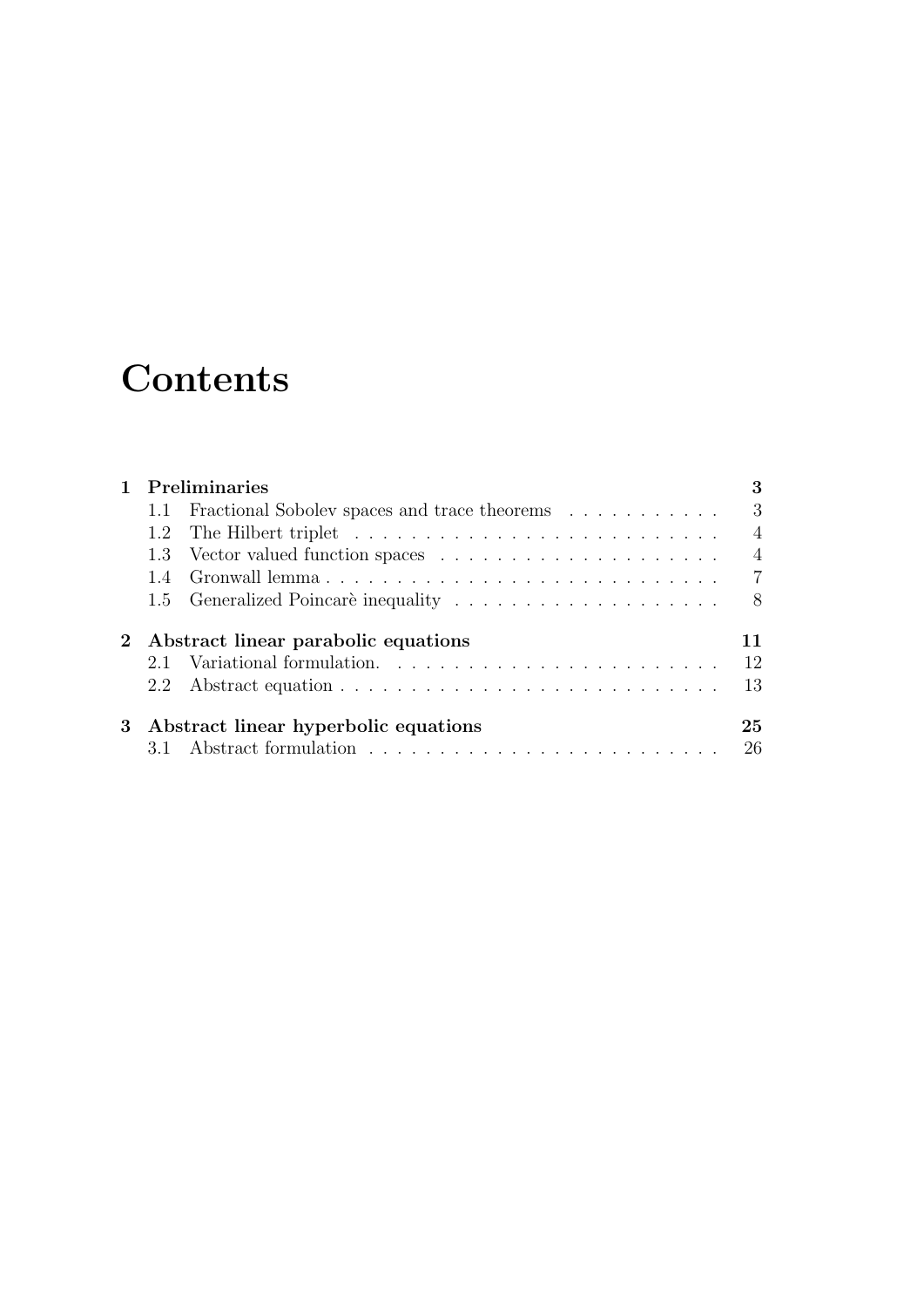## Chapter 1

# Preliminaries

## 1.1 Fractional Sobolev spaces and trace theorems

Let  $\Omega$  be a regular, bounded domain in  $\mathbb{R}^N$  and  $\Gamma = \partial \Omega$ . Let  $p \in [1, \infty)$ . As in [1, p. 312], it is possible to define a family of spaces intermediate between  $L^p(\Omega)$ and  $W^{1,p}(\Omega)$ . Let  $s \in (0,1)$ , we define

$$
W^{s,p}(\Omega) = \left\{ u \in L^p(\Omega) : \frac{|u(x) - u(y)|}{|x - y|^{s + N/p}} \in L^p(\Omega \times \Omega) \right\},\,
$$

with the natural norm associated. Set  $H^s(\Omega) = W^{s,2}(\Omega)$ . If s is real, not integer and  $s > 1$ , instead, we set  $s = m + \sigma$ , with  $m = [s]$  and we can define the space  $W^{s,p}(\Omega)$  as follows:

$$
W^{s,p}(\Omega) = \{ u \in W^{m,p}(\Omega) : D^{\alpha}u \in W^{\sigma,p}(\Omega) \quad \forall \alpha : |\alpha| = m \}.
$$

Then, the trace operator  $u \mapsto u_{\text{IF}}$  defined on the regular functions u (cf. [1, p. 314]) has a unique prolongation to the linear and continuous operator

$$
\gamma: W^{1,p}(\Omega) \to W^{1-1/p,p}(\Gamma)
$$

and there exists a linear continuous operator

$$
\mathcal{R}: W^{1-1/p,p}(\Gamma) \to W^{1,p}(\Omega)
$$

such that  $\gamma(\mathcal{R}(v)) = v$  for all  $v \in W^{1-1/p,p}(\Gamma)$ .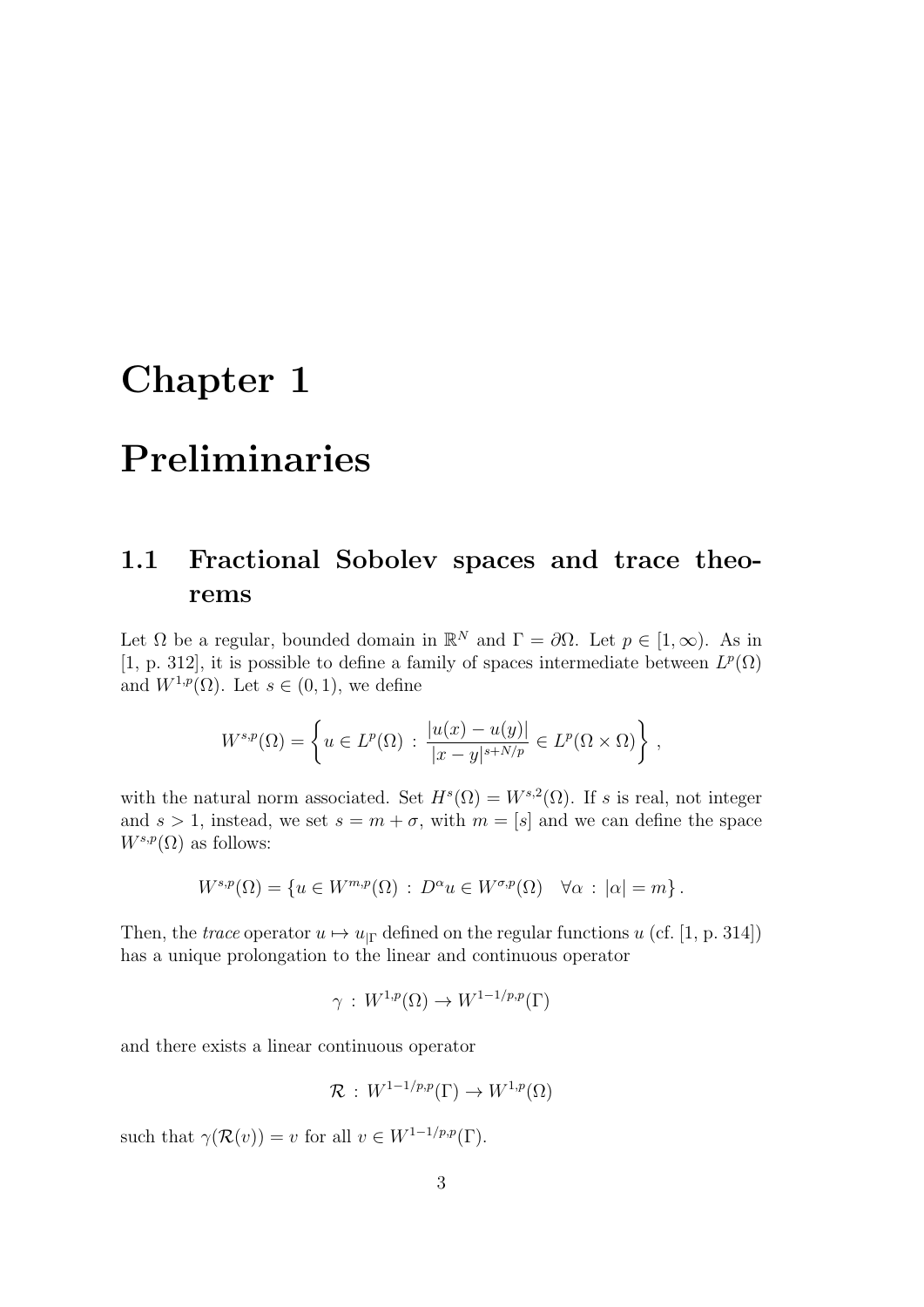## 1.2 The Hilbert triplet

Let  $V$  and  $H$  be two real Hilbert spaces satisfying

- V is a vectorial subspace of H dense in  $H$ , (1.1)
- the immersion of  $V$  in  $H$  is continuous,  $(1.2)$
- $V$  is separable,  $(1.3)$

which implies that also H and V' are separable because  $\overline{V} = H$ , and V' is separable because it is a dual space of a reflexive and separable Banach space ([1, p. 73]). Denote respectively by  $\|\cdot\|$ ,  $|\cdot|$ , and  $\|\cdot\|_*$  the norms in the three spaces V, H, and V'. By  $((\cdot, \cdot), (\cdot, \cdot), \text{ and } ((\cdot, \cdot))_{*}$  the corresponding scalar products, and by  $\langle \cdot, \cdot \rangle$ the duality between  $V'$  and  $V$ . Condition  $(1.2)$  is equivalent to the existence of a positive constant  $c_*$  such that  $|v| \leq c_* \|v\|$  for all  $v \in V$ . Fixed  $u \in H$ , consider the functional

$$
Iu: v \to (u, v), \quad v \in V.
$$

Then,  $Iu$  is linear and continuous on V. Indeed, applying the Schwarz inequality, we have

$$
|(u, v)| \le |u||v| \le c_*|u|\|v\| \quad \forall v \in V.
$$

Hence,  $Iu \in V'$  and  $||Iu||_* \leq c_*|u|$ . Hence the application from H to V' defined as  $I: u \to Iu$  is linear and continuous. It is also injective due to (1.1). Indeed,  $Iu = 0$  implies  $(u, v) = 0$  for all  $v \in V$ , hence  $u \in V^{\perp}$  in H, i.e.  $u = 0$  for (1.1) (cf. [1, p. 133]). Hence, we can identify the element  $u \in H$  with the element  $Iu \in V'$ . Hence, we have the inclusion  $H \subseteq V'$  and the inequality

$$
||u||_* \le c_*|u| \quad \forall u \in H
$$

and we usually say that  $(V, H, V')$  is an *Hilbert triplet*. The identification can be resumed in the formula

$$
\langle u, v \rangle = (u, v) \quad \forall u \in H, \ \forall v \in V.
$$

It is possible, moreover, to prove that the immersion of  $V$  into  $V'$  is dense too.

### 1.3 Vector valued function spaces

Cf. [4], [5, p. 649], [11, p. 332]), [13]. For the proofs cf. also [6].

Let W be a generic Hilbert space. Then, we define the Banach space  $C^0([0,T];W)$  as the space of continuous functions from  $[0,T]$  with values in W and endow it with the norm

$$
||v||_{C^{0}([0,T];W)} = \max_{t \in [0,T]} ||v(t)||_{W}.
$$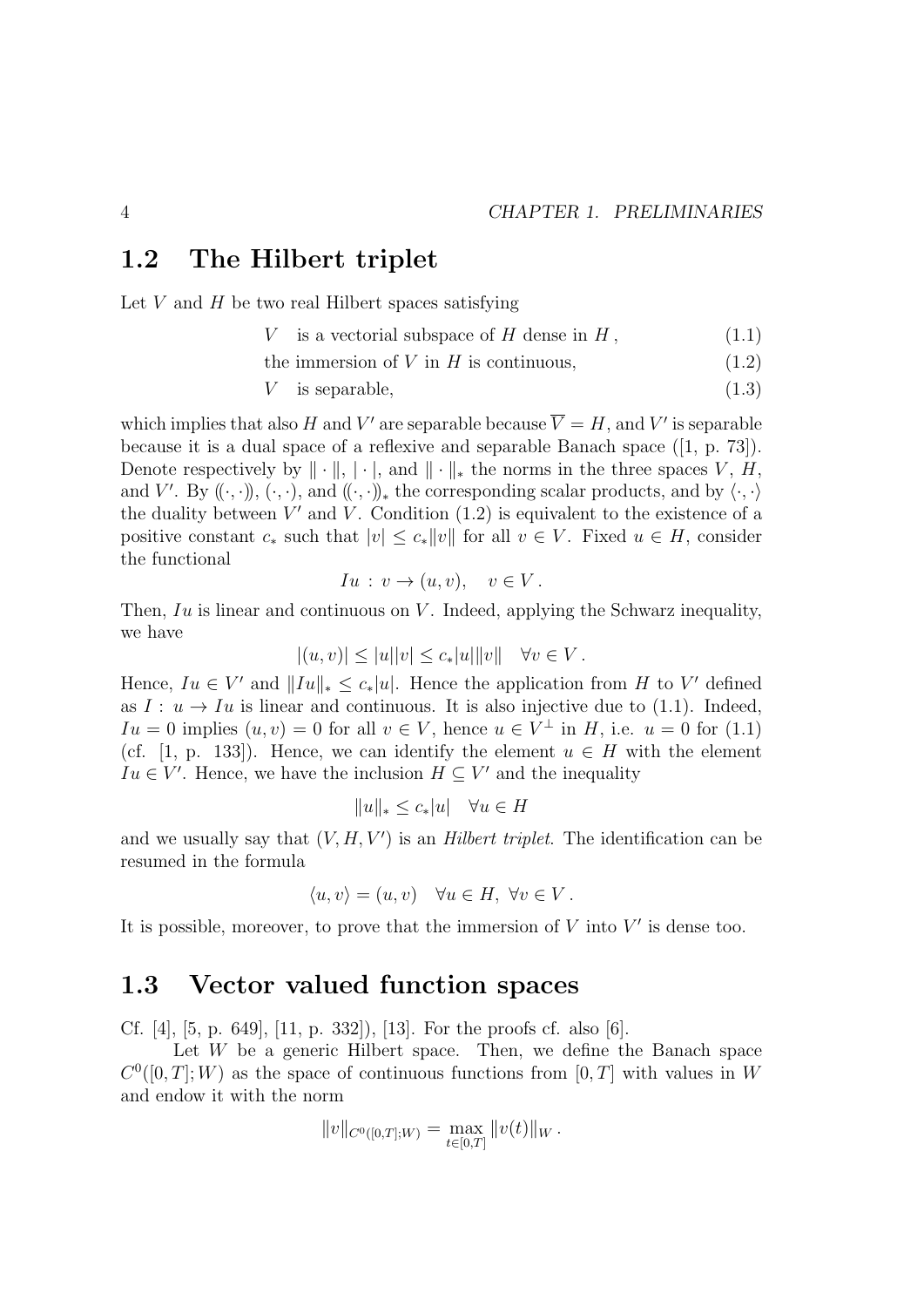#### 1.3. VECTOR VALUED FUNCTION SPACES 5

In case  $W = L^2(\Omega)$ , with  $\Omega$  a sufficiently regular bounded domain in  $\mathbb{R}^N$ ,  $N = 1, 2, 3$ , we have that  $u \in C<sup>0</sup>(0,T]$ ;  $L<sup>2</sup>(\Omega)$ ) means: if  $t_n \to t_0$  as  $n \nearrow \infty$ , then  $u(t_n) \to u(t_0)$  in  $L^2(\Omega)$ . Let us note that, e.g., taking  $\Omega = (0,1)$ ,  $T = 1$ ,  $u(t) = \chi_{(t,1)}$ , then  $u \in C^0([0,T]; L^2(\Omega))$  but  $u \notin C^0(\Omega \times (0,T))$ .

Analogously, we can define the space  $C^1([0,T];W)$ . Moreover, we want now to define the space  $L^p(0,T;W)$ . In order to do that, we need first to introduce the space  $\mathcal{D}(0,T;W) (= C_c^{\infty}(0,T;W))$  as the space of  $C^{\infty}$  functions from  $(0,T)$ with values in W, which are 0 near 0 and T. Then, we say that  $u:(0,T) \to W$ is strongly measurable if there exists a sequence  $u_n : (0, T) \to W$  of simple functions (i.e. finite combinations with coefficients in  $W$  of characteristic functions of Lebesgue-measurable subsets of  $(0, T)$  such that  $u_n(t) \to u(t)$  as  $n \nearrow \infty$ strongly in W and for a.e.  $t \in (0, T)$ . Then - due to the Pettis theorem - we have that in a separable space the strong measurability is equivalent to the scalar measurability, i.e. for all  $w' \in W'$  the function  $t \mapsto \langle w', u(t) \rangle$  is measurable on  $(0, T)$ . This is not true for general (not separable) spaces. Indeed, it is possible to prove that  $L^{\infty}(\Omega \times (0,T)) \neq L^{\infty}((0,T); L^{\infty}(\Omega)).$ 

Hence, from now on we suppose  $W$  to be separable and we introduce the following Banach space

 $L^p(0,T;W) = \{u: (0,T) \to W$  measurable :  $t \mapsto ||u(t)||_W$  belongs to  $L^p(0,T)$ ,

endowed with the following norm (in case  $p \in [1, +\infty)$ )

$$
||u||_{L^{p}(0,T;W)} = \left(\int_0^T ||u(t)||_W^p dt\right)^{1/p},
$$

and in case  $p = \infty$ , we take

$$
||u||_{L^{\infty}(0,T;W)} = \sup(\text{ess})_{t \in (0,T)} ||u(t)||_{W},
$$

Then, we have the following result

**Theorem 1.3.1.** Let W be a separable Banach space. Then, for every  $p \in [1,\infty]$  $L^p(0,T;W)$  is a Banach space and if W is Hilbert, then also  $L^2(0,T;W)$  is an Hilbert space with the following scalar product  $(u, v)_{L^2(0,T;W)} = \int_0^T (u(t), v(t))_W dt$ .

Notice that, for every  $p \in [1,\infty)$ ,  $L^p(0,T; L^p(\Omega)) = L^p(\Omega \times (0,T))$ . Now, we can introduce a generalized notion of derivative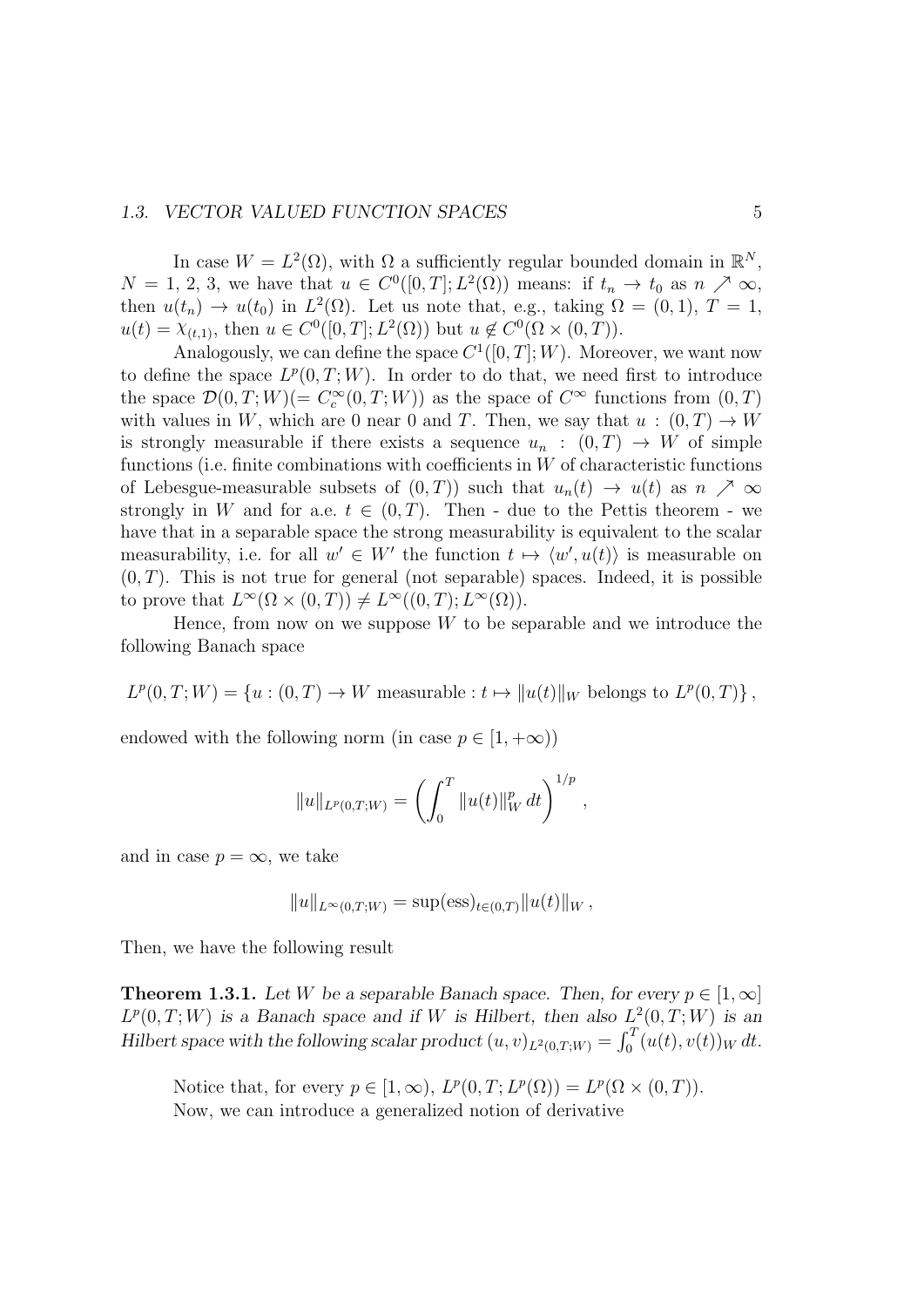**Theorem 1.3.2.** Let W be an Hilbert separable space and  $u, w \in L^1(0,T;W)$ . Then the following three conditions are equivalent

there exists 
$$
c \in W
$$
 such that  $u(t) = c + \int_0^t w(s) ds$ , a.e. in [0, T], (1.4)

$$
\int_0^T (w(t), v(t)) dt = -\int_0^T (u(t), v'(t)) dt, \quad \forall v \in \mathcal{D}(0, T; W), \tag{1.5}
$$

$$
\int_0^T (w(t), z)\varphi(t) dt = -\int_0^T (u(t), z)\varphi'(t) dt, \quad \forall z \in W, \ \forall \varphi \in \mathcal{D}(0, T). \tag{1.6}
$$

**Definition 1.3.3.** Let W be an Hilbert separable space and  $u, w \in L^1(0,T;W)$ . We say that w is the derivative of u in  $L^1(0,T;W)$  if w satisfies one of the equivalent conditions of Thm. 1.3.2. Its uniqueness follows from the density of  $\mathcal{D}(0,T;W)$  in  $L^1(0,T;W)$ .

Note that in case  $u \in C^1([0,T];W)$  this notion of derivative coincides with the classical one.

Then, we can define the space  $H^1(0,T;W)$  as the space of functions  $u \in$  $L^2(0,T;W)$  such that  $u' \in L^2(0,T;W)$ . Proceeding by induction on k, we can, analogously, define the spaces  $H^{k+1}(0,T;W) = \{v \in H^k(0,T;W) : v' \in$  $H^k(0,T;W)$ , and we have that the space  $H^k(0,T;W)$  is an Hilbert space with respect to the following norm and scalar product

$$
||v||_{H^k(0,T;W)}^2 = \sum_{i=0}^k \int_0^T ||v^{(i)}(t)||_W^2 dt,
$$
  

$$
(u,v)_{H^k(0,T;W)} = \sum_{i=0}^k \int_0^T (u^{(i)}(t), v^{(i)}(t)) dt.
$$

Let  $V$  be an Hilbert separable space and define the following space

$$
W := \{ u \in L^2(0, T; V) : u' \in L^2(0, T; V') \},
$$
\n(1.7)

endowed with the norm

$$
||v||_W^2 := \int_0^T (||v(t)||^2 + ||v'(t)||_*)^2 dt.
$$
 (1.8)

This space is an Hilbert space linked to the usual Sobolev spaces by the formula

$$
W = L^{2}(0, T; V) \cap H^{1}(0, T; V')
$$

and the norm (1.8) is equivalent to the following one

 $||v||_W^2 := ||v||_{L^2(0,T;V)}^2 + ||v'||_{L^2(0,T;V')}^2$ .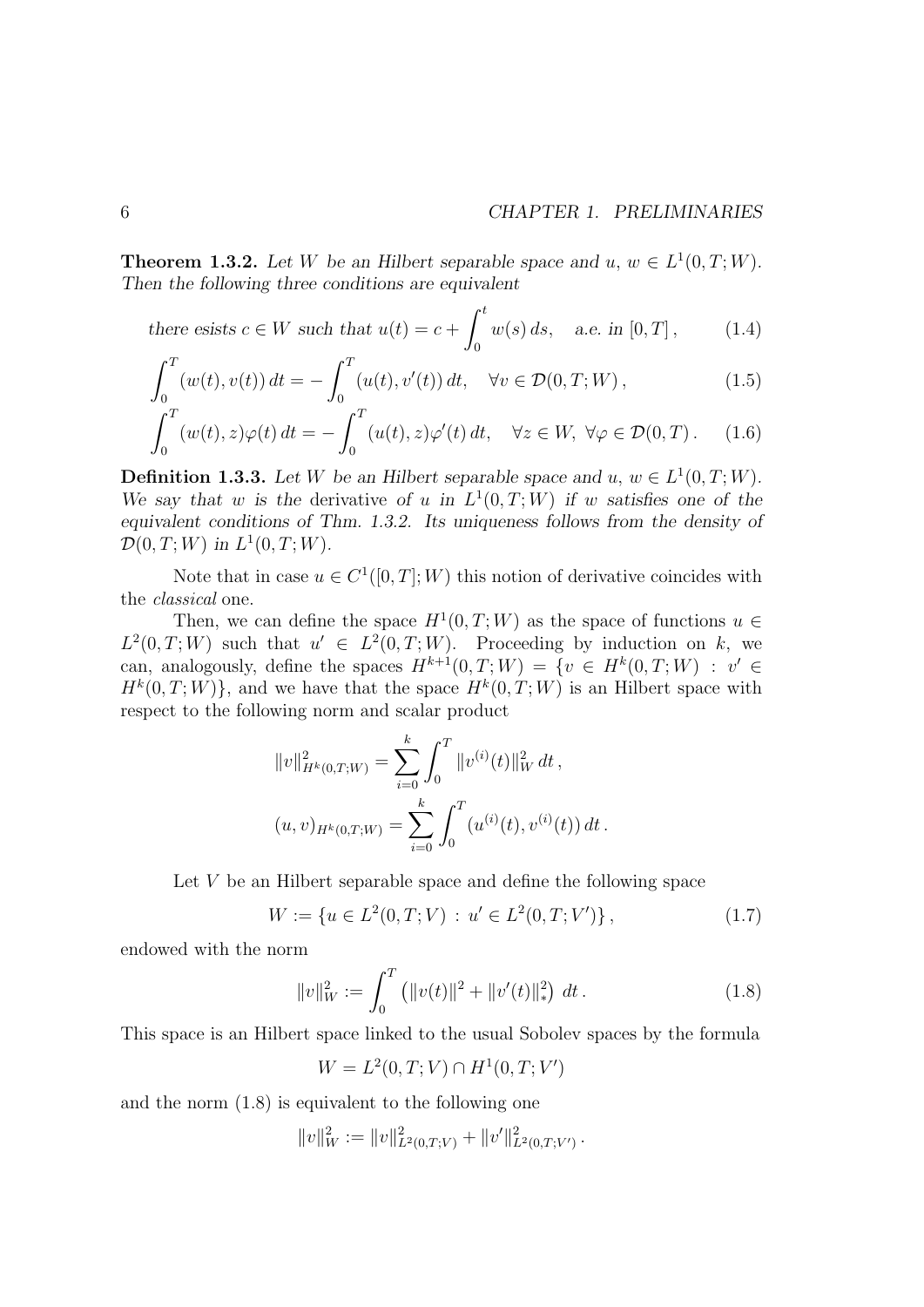### 1.4. GRONWALL LEMMA 7

#### Theorem 1.3.4. The following continuous inclusion holds true

$$
W \hookrightarrow C^0([0,T];H). \tag{1.9}
$$

Moreover, if  $w, v \in W$ , then the following formulae hold true for every couple of points  $\tau, t \in [0, T]$ :

$$
\int_{\tau}^{t} \left( \langle w'(s), v(s) \rangle + \langle v'(s), w(s) \rangle \right) ds = (w(t), v(t)) - (w(\tau), v(\tau)), \tag{1.10}
$$

$$
\int_{\tau}^{t} \langle v'(s), v(s) \rangle = \frac{1}{2} |v(t)|^2 - \frac{1}{2} |v(\tau)|^2.
$$
 (1.11)

In the study of abstract Cauchy problems it is useful to have an immersion and a formula analogous to (1.10–1.11) linked to the operator A, which intervenes in the problem we want to deal with.

**Theorem 1.3.5.** Let  $A: V \rightarrow V'$  be a linear and continuous operator, let  $D(A; H) = A^{-1}(H)$  and endow it with the graph norm

$$
||v||_{D(A;H)}^2 = ||v||^2 + |Av|^2 \quad \forall v \in D(A;H).
$$

Suppose, moreover, that A is symmetric (i.e.  $\langle Au, v \rangle = \langle Av, u \rangle$  for all  $u, v \in V$ ) and it satisfies the following weak coercivity assumption:

$$
\langle Av, v \rangle + \lambda |v|^2 \ge L \|v\|^2 \quad \forall v \in V.
$$

Then, the following continuous inclusion holds true:

$$
L^{2}(0,T;D(A;H)) \cap H^{1}(0,T;H) \hookrightarrow C^{0}([0,T];V). \qquad (1.12)
$$

Moreover, if  $w, v \in L^2(0,T;D(A;H)) \cap H^1(0,T;H)$ , then the following formulae hold true for every couple of points  $\tau, t \in [0, T]$ :

$$
\int_{\tau}^{t} \left( \left( Aw(s), v'(s) \right) + \left( Av(s), w'(s) \right) \right) ds = \langle Aw(t), v(t) \rangle - \langle Aw(\tau), v(\tau) \rangle, \tag{1.13}
$$

$$
\int_{\tau}^{t} (Av(s), v'(s)) = \frac{1}{2} \langle Av(t), v(t) \rangle - \frac{1}{2} \langle Av(\tau), v(\tau) \rangle.
$$
 (1.14)

## 1.4 Gronwall lemma

**Lemma 1.4.1.** Let  $a, b \geq 0, \varphi \in L^1(0, T)$  such that

$$
\varphi(t) \le a + b \int_0^t \varphi(s) \, ds \quad \text{a.e. in } (0, T) \, .
$$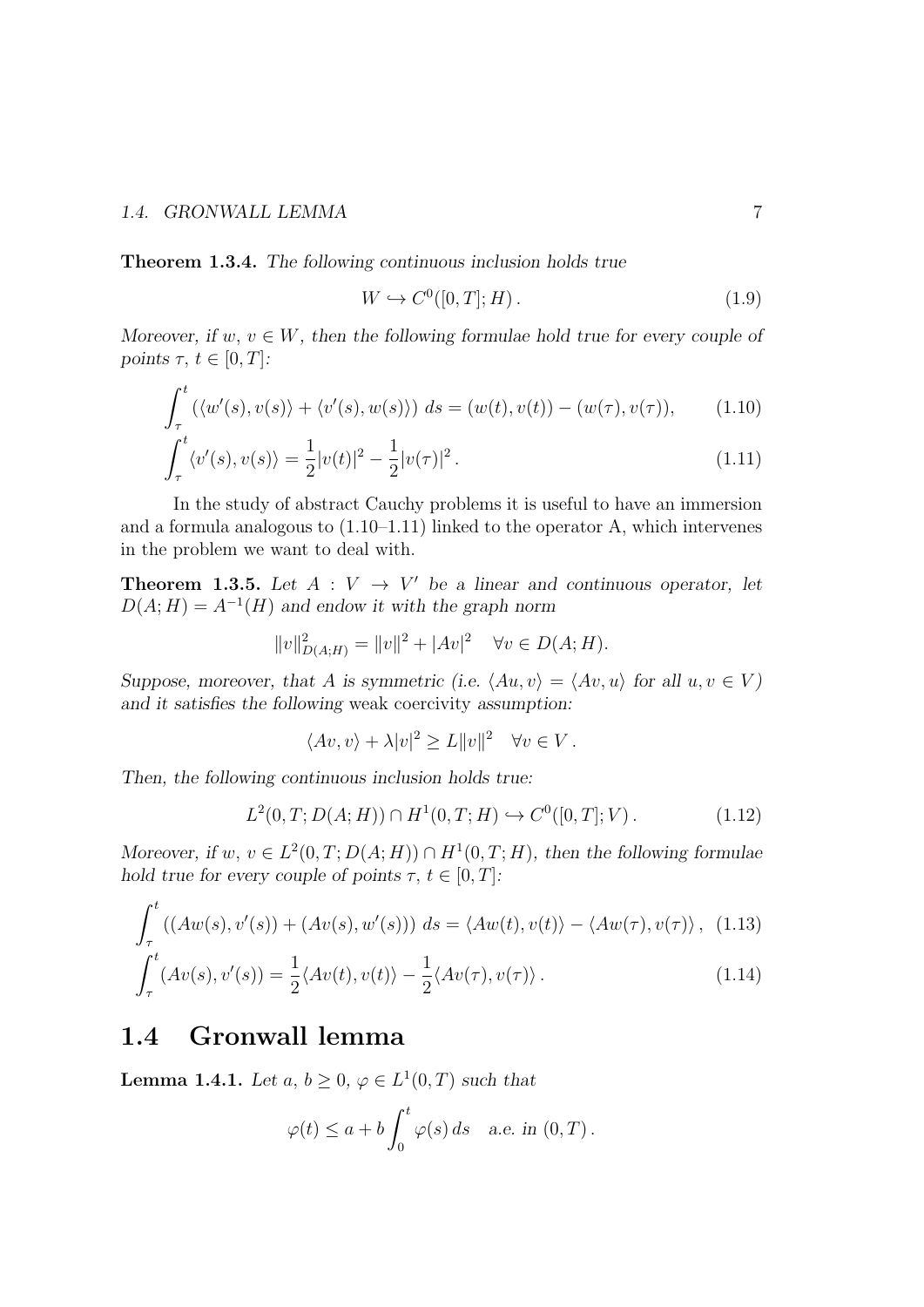Then, the following inequality holds true:

$$
\varphi(t) \le a e^{bt} \quad a.e. \text{ in } (0, T) \, .
$$

Hence, there exists a positive constant c depending only on  $b$  and  $T$  such that

 $\varphi(t) \leq c \, a$  a.e. in  $(0, T)$ .

## 1.5 Generalized Poincare inequality

**Lemma 1.5.1.** Let V and X be two Hilbert spaces and  $L : V \rightarrow X$  be a linear and compact operator. Let  $\|\cdot\|_0$  be a norm in V associated to a scalar product in V. Then for all  $\varepsilon > 0$  there exists  $C_{\varepsilon} > 0$  such that for all  $v \in V$  $||Lv||_X \leq \varepsilon ||v||_V + C_{\varepsilon} ||v||_0.$ 

**PROOF.** Suppose, by contradiction, that there exists  $\varepsilon > 0$  such that for all  $c > 0$  there exists  $v \in V$  such that  $||Lv||_X > \varepsilon ||v||_V + c||v||_0$ . Then, there exist  $\varepsilon > 0$  and a sequence  $\{v_n\}$  in V such that  $||Lv_n||_X > \varepsilon ||v_n||_V + n||v_n||_0$  for all  $n \in \mathbb{N}$ . Then,  $v_n \neq 0$  because  $Lv_n > 0$ , hence, we can take the sequence  $u_n = \frac{v_n}{\ln n}$  $||v_n||_V$ and we have  $||u_n||_V = 1$  and  $||Lu_n||_X > \varepsilon + n||u_n||_0$ . But, since, L is a compact operator and  $u_n \to u$  weakly in V. Then,  $Lu_n \to Lu$  in X as  $n \nearrow \infty$ . Hence, for a subsequence  $n_k$  of n it holds true:  $n_k ||u_{n_k}|| \leq$  const, which means that  $u_{n_k} \to 0$ as  $k \nearrow \infty$ . But we have

 $||u||_0^2 = (u, u)_0 = \lim_{k \nearrow \infty} (u, u_{n_k})_0 \le \liminf ||u||_0 ||u_{n_k}||_0 = 0.$ 

Hence,  $u = 0$ , and, since  $u_{n_k} \to u (= 0)$  weakly in V, we have also  $Lu_{n_k} \to Lu (= 0)$ in X, which is in contradiction with  $||Lu_n||_X > \varepsilon$  for all  $n \in \mathbb{N}$ . This concludes the proof.

**Lemma 1.5.2.** Let V, H, W, Z be four Hilbert spaces and  $A: V \rightarrow W$ , B:  $V \rightarrow Z$  be linear and continuous operators such that  $V \subseteq H$  with compact immersion,  $\text{Ker}(A) \cap \text{Ker}(B) = \{0\}$ , and there exists a positive constant M such that  $||v||_V \leq M (||Av||_W + ||v||_H)$  for all  $v \in V$ . Then, there exists a positive constant C such that  $||v||_H \leq C (||Av||_W + ||Bv||_Z)$  for all  $v \in V$  and the norm  $\|Av\|_W + \|Bv\|_Z$  is equivalent to the norm  $\|v\|_V$ .

**PROOF.** We can use Lemma 1.5.1 with  $||v||_0 = ||Av||_W + ||Bv||_Z$ ,  $X = H$  and  $L$  the immersion of  $V$  in  $H$ . Then, we have

$$
||v||_H \leq \varepsilon ||v||_V + c_{\varepsilon} ||v||_0 = \varepsilon ||v||_V + c_{\varepsilon} (||Av||_W + ||Bv||_Z)
$$
  
\n
$$
\leq \varepsilon M (||Av||_W + ||v||_H) + c_{\varepsilon} (||Av||_W + ||Bv||_Z)
$$
  
\n
$$
\leq \varepsilon M ||v||_H + (\varepsilon M + c_{\varepsilon}) (||Av||_W + ||Bv||_Z).
$$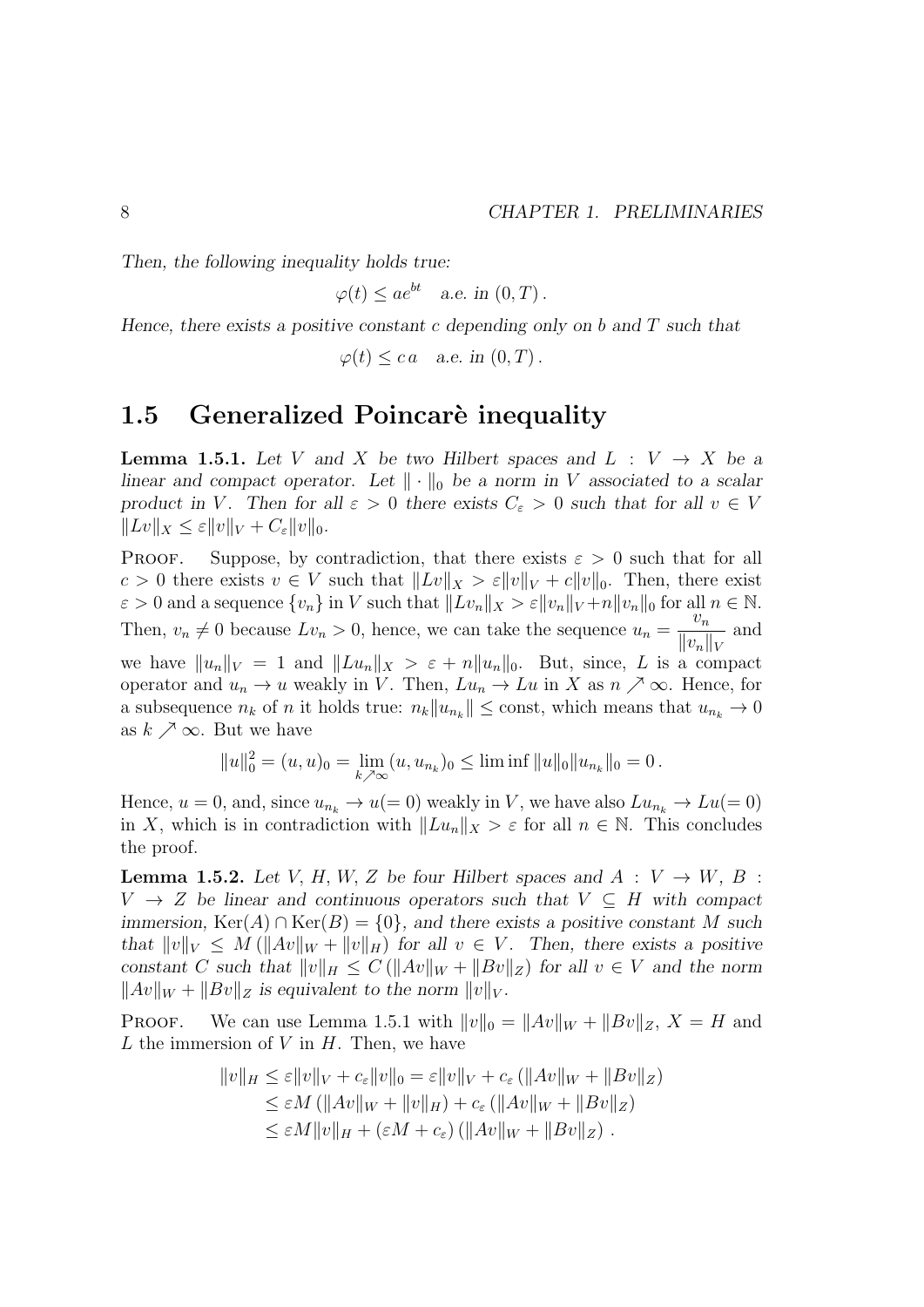Then, we can take  $\varepsilon = 1/2M$ , obtaining the desired estimate.

**Applications.** Let  $\Omega$  be a bounded, Lipschitz, connected subset of  $\mathbb{R}^N$ , then we can apply the previous lemma to the following cases:

1)  $V = H^{1}(\Omega)$ ,  $H = L^{2}(\Omega)$ ,  $W = L^{2}(\Omega)^{N}$ ,  $Z = \mathbb{R}$ ,  $A = \nabla$ ,  $Bv = \int_{\partial\Omega} v ds$ . Then, we get the *standard* Poincarè inequality

$$
||v||_{L^{2}(\Omega)} \leq c_{p} \left( ||\nabla v||_{L^{2}(\Omega)^{N}} + \left| \int_{\partial\Omega} v \, ds \right| \right) \quad \forall v \in H^{1}(\Omega), \tag{1.15}
$$

and, in particular,

$$
||v||_{L^{2}(\Omega)} \leq c_p ||\nabla v||_{L^{2}(\Omega)^{N}} \quad \forall v \in H_0^1(\Omega). \tag{1.16}
$$

2)  $V = H^{1}(\Omega)$ ,  $H = L^{2}(\Omega)$ ,  $W = L^{2}(\Omega)^{N}$ ,  $Z = \mathbb{R}$ ,  $A = \nabla$ ,  $Bv = \int_{\Gamma_{0}} v ds$ , where  $\Gamma_0$  is an open connected subset of  $\partial\Omega$  with positive measure. Then, we get the following Poincare inequality

$$
||v||_{L^{2}(\Omega)} \leq c_{p} \left( ||\nabla v||_{L^{2}(\Omega)^{N}} + \left| \int_{\Gamma_{0}} v \, ds \right| \right) \quad \forall v \in H^{1}(\Omega),
$$

and, in particular,

$$
||v||_{L^2(\Omega)} \leq c_p ||\nabla v||_{L^2(\Omega)^N} \quad \forall v \in H^1_{\Gamma_0}(\Omega),
$$

where  $H^1_{\Gamma_0}(\Omega) = \{ v \in H^1(\Omega) : v_{|\Gamma_0} = 0 \}.$ 

3)  $\Omega$  sufficiently regular,  $V = H^2(\Omega)$ ,  $H = H^1(\Omega)$ ,  $n = \text{\#{multindexes } } \alpha$  such that  $|\alpha| = 2$   $W = L^2(\Omega)^n$ ,  $Z = L^2(\Omega)$ ,  $A: v \mapsto \{D^{\alpha}v, |\alpha| = 2\}$ ,  $Bv = v$ . Then, we get the following inequality

$$
||v||_{H^1(\Omega)} \le C \left( \sum_{|\alpha|=2} ||D^{\alpha}v||_{L^2(\Omega)} + ||v||_{L^2(\Omega)} \right) \quad \forall v \in H^2(\Omega),
$$

hence, the norm  $\sum_{|\alpha|=2} ||D^{\alpha}v||_{L^2(\Omega)} + ||v||_{L^2(\Omega)}$  is equivalent to the norm  $||v||_{H^2(\Omega)}$ .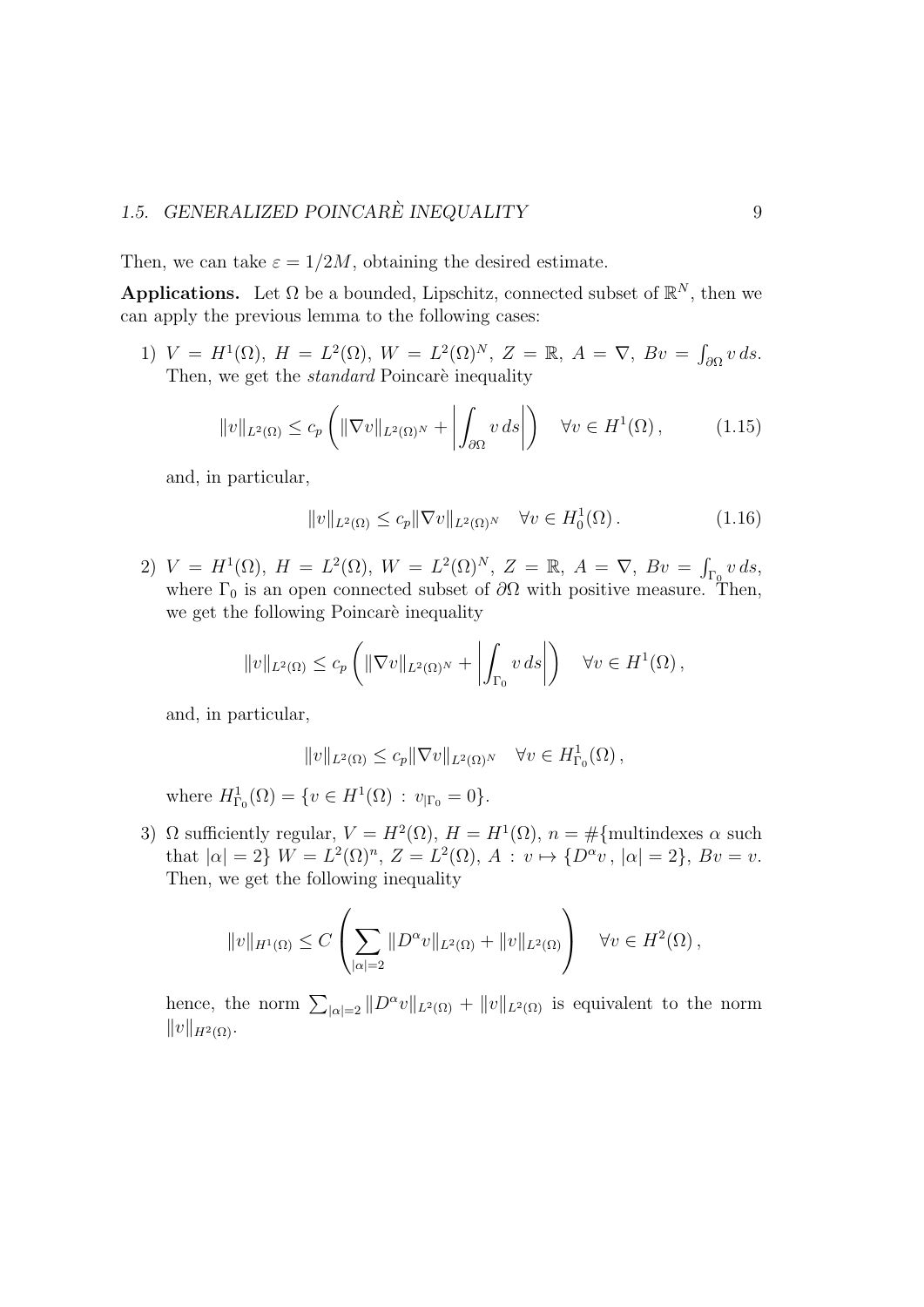CHAPTER 1. PRELIMINARIES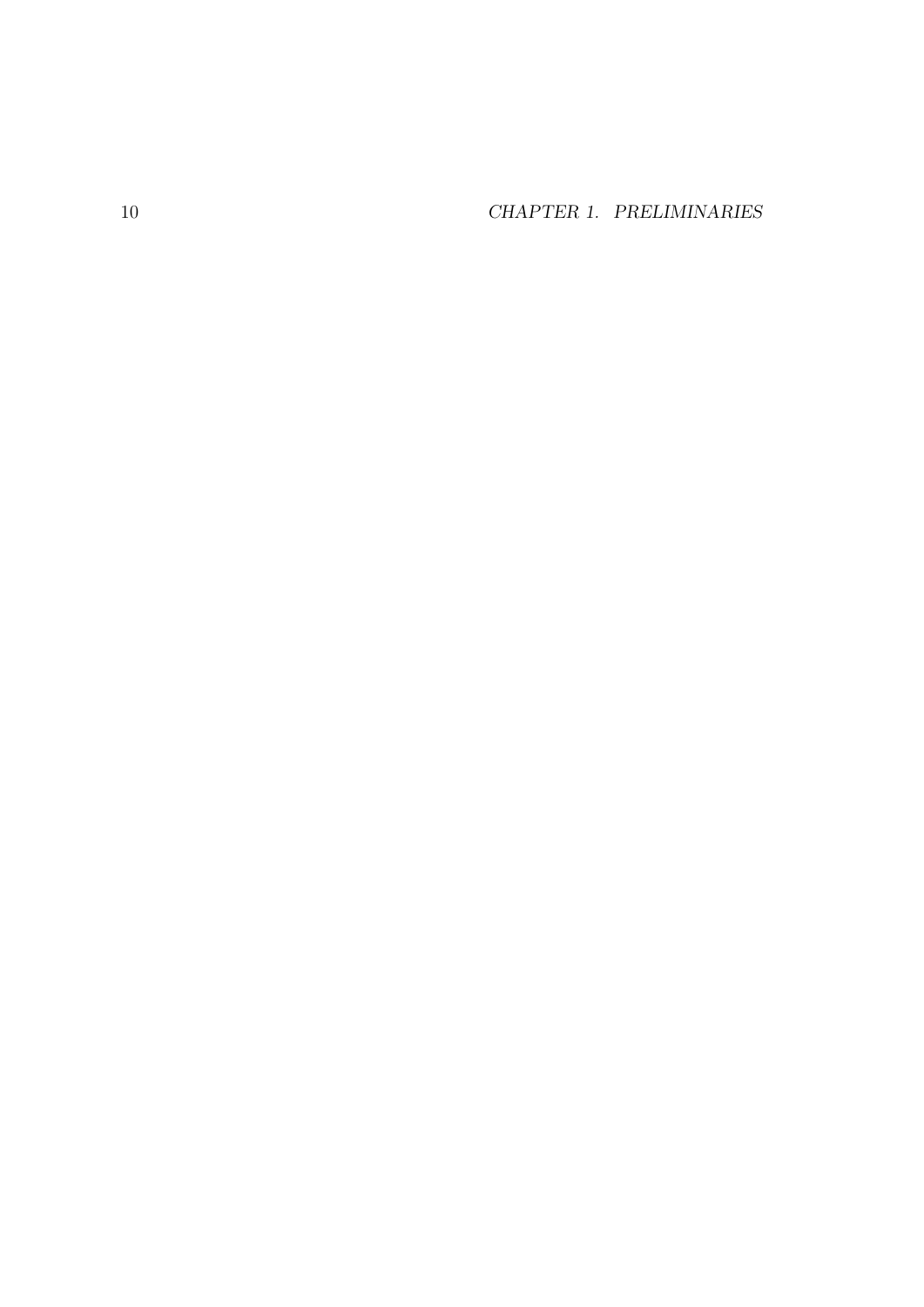# Chapter 2

# Abstract linear parabolic equations

We resume here some of the results concerning some abstract linear parabolic equations. The theory that we cannot completely explain here is contained in [5, 11] and a more detailed and sophisticated theory is explained in [8, 9]. Regarding the regularity results for elliptic equations cf., e.g., [3], [7, Thms. 2.2.2.3, 3.2.1.2], and [5, Cap. 6].

Let  $\Omega$  be an open bounded subset of  $\mathbb{R}^n$  with *sufficiently regular* boundary Γ. Denote by *ν* the outward normal derivative to the boundary Γ and by  $\Delta$  and  $\nabla$ the spatial Laplacian and gradient, respectively. Then, we consider the following Cauchy problem for the heat equation:

$$
\partial_t u - \Delta u = f \quad \text{in } \Omega \times (0, T), \tag{2.1}
$$

$$
\nabla u \cdot \nu + \alpha u = g \quad \text{on } \Gamma \times (0, T), \tag{2.2}
$$

$$
u(\cdot,0) = u_0 \quad \text{in } \Omega \,, \tag{2.3}
$$

where, in a *classical* formulation, the unknown  $u$  and the source  $f$  are regular functions defined in  $\overline{\Omega} \times [0, T]$ , the data  $\alpha$ , g are defined and sufficiently regular on Γ and Γ × [0, T], respectively, such that  $\alpha(x) \in [0, +\infty)$  for all  $x \in \Gamma$ . Finally,  $u_0$  is a sufficiently regular initial datum in  $\overline{\Omega}$ . Let us note that the boundary condition (2.2) is called Robin boundary condition in case  $\alpha > 0$ . Instead, in case  $\alpha = 0$ , it corresponds to the Neumann boundary condition.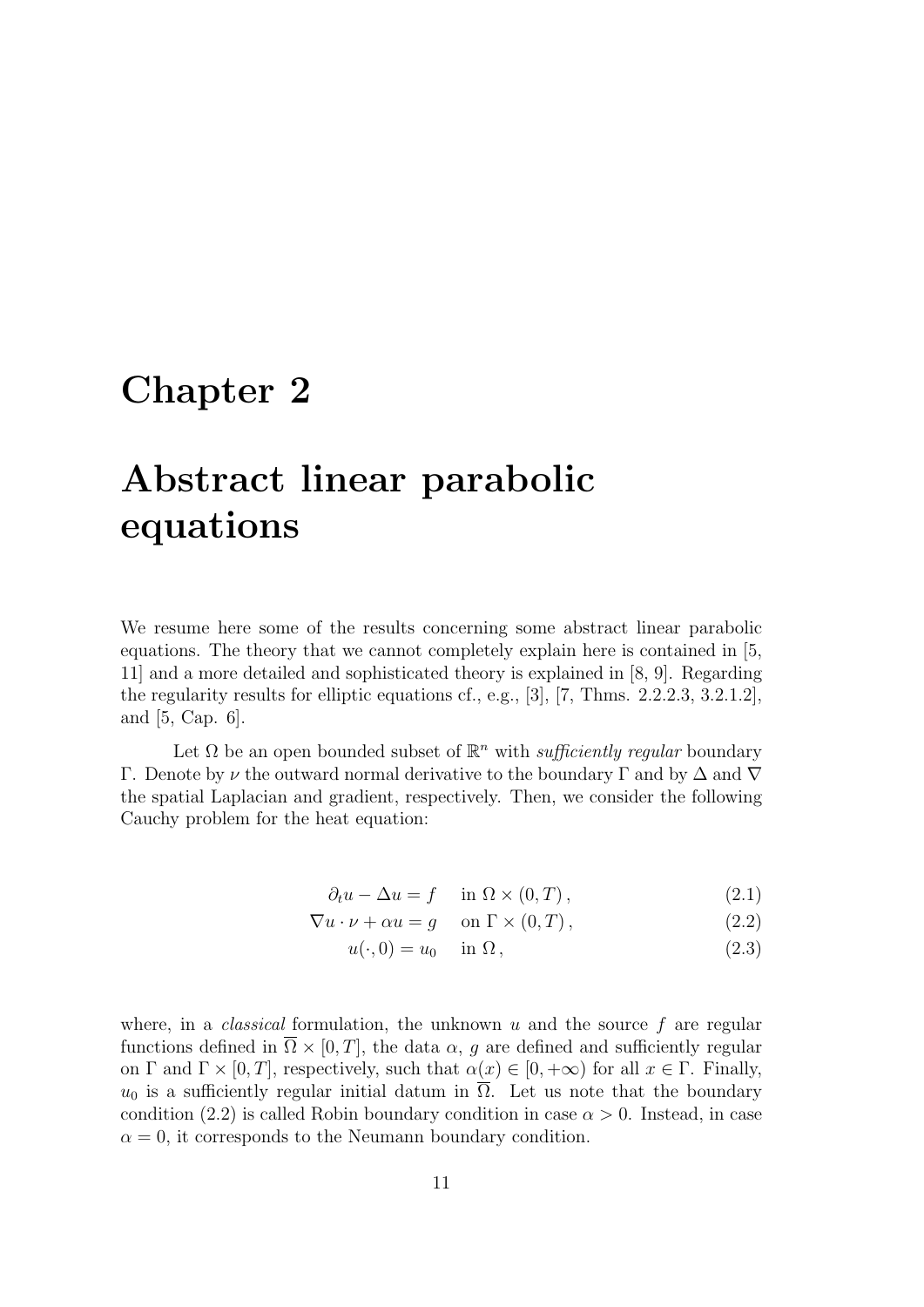## 2.1 Variational formulation.

Let now v be a regular function in  $\overline{\Omega}$ , multiply equation (2.1) by v, integrating by parts in  $\Omega$  and using the boundary condition (2.2), we *formally* get

$$
\int_{\Omega} \partial_t u \, v \, dx + \int_{\Omega} \nabla u \cdot \nabla v \, dx + \int_{\Gamma} \alpha(\sigma) \, u \, v \, d\sigma = \int_{\Omega} f(x, t) \, v \, dx + \int_{\Gamma} g(\sigma, t) \, v \, d\sigma,
$$

 $d\sigma$  denoting the superficial element. Now, it is natural to use the spaces  $V =$  $H^1(\Omega)$  and  $H = L^2(\Omega)$ , the bilinear form:

$$
a(w,v) = \int_{\Omega} \nabla w \cdot \nabla v \, dx + \int_{\Gamma} \alpha(\sigma) \, w \, v \, d\sigma, \quad w, \, v \in V, \tag{2.4}
$$

and the element  $h(t) \in V'$  such that

$$
\langle h(t), v \rangle = \int_{\Omega} f(t) v \, dx + \int_{\Gamma} g(\sigma, t) v \, d\sigma, \quad w, v \in V. \tag{2.5}
$$

Naturally, in the integrals on  $\Gamma$  we have used the notation v, even if rigorously, we should use the trace of  $v \in V$  on  $\Gamma$  and indicate it with the symbol  $v_{\Gamma}$ . Notice that, due to the trace theorems, this trace belongs to the space  $H^{1/2}(\Gamma) \hookrightarrow L^2(\Gamma)$ . Then, our problem can be re-written as

$$
\frac{d}{dt}\langle u(t), v \rangle + \langle Au(t), v \rangle = \langle h(t), v \rangle \quad \forall v \in V, \tag{2.6}
$$

where  $A$  denotes the linear operator associated to the bilinear form  $a$ , i.e.

$$
\langle Aw, v \rangle = a(w, v), \quad w, v \in V. \tag{2.7}
$$

If we are able to interpret  $u'(t)$  as an element of V', then, we can rewrite (2.6) as

$$
\langle u'(t), v \rangle + \langle Au(t), v \rangle = \langle h(t), v \rangle \quad \forall v \in V. \tag{2.8}
$$

This is a consequence of the following equalities, holding true for all  $v \in V$  and for every  $\varphi \in \mathcal{D}(0,T)$ ,

$$
\int_0^T \frac{d}{dt} \langle u(t), v \rangle \varphi(t) dt = -\int_0^T \langle u(t), v \rangle \varphi'(t) dt = -\int_0^T \langle u(t) \varphi'(t), v \rangle dt
$$
  
=  $\langle -\int_0^T u(t) \varphi'(t) dt, v \rangle = \int_0^T \langle u'(t), v \rangle \varphi(t) dt.$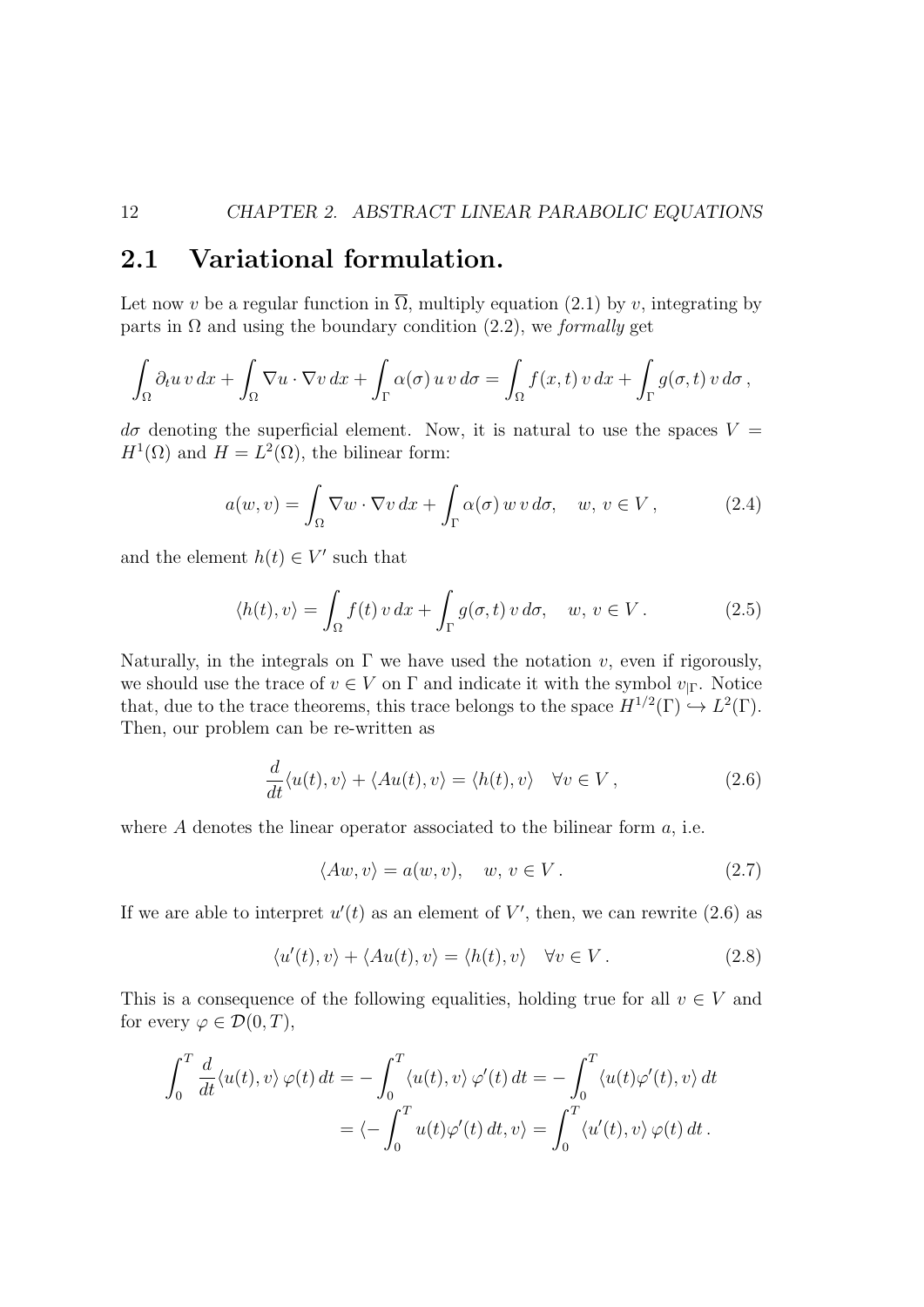## 2.2 Abstract equation

We generalize here our setting introducing the abstract Cauchy problem in the framework of an abstract Hilbert triplet  $(V, H, V')$ , which, in the particular case given above, would be  $(H^1(\Omega), L^2(\Omega), (H^1(\Omega))')$ . Denote as in the previous Chapter, respectively by  $\|\cdot\|$ ,  $|\cdot|$ , and  $\|\cdot\|_*$  the norms in the three spaces V, H, and V'. By  $((\cdot,\cdot))$ ,  $(\cdot,\cdot)$ , and  $((\cdot,\cdot))$  the corresponding scalar products, and by  $\langle \cdot, \cdot \rangle$  the duality between V' and V. Hence, we search for  $u \in W$ , where  $W = \{u \in L^2(0,T;V), u' \in L^2(0,T;V')\}$  is defined in (1.7), solving the abstract Cauchy problem:

$$
u'(t) + Au(t) = h(t) \text{ in } V' \text{ and a.e. in } (0, T), \qquad (2.9)
$$

$$
u(\cdot,0) = u_0. \tag{2.10}
$$

For the properties of the space  $W$  the reader can refer to Chapter 1. Let us only note that  $W \hookrightarrow C^0([0,T]; H)$ , hence, the initial condition (2.10) turns out to be meaningful and the natural assumptions on the data are

$$
h \in L^2(0, T; V'), \tag{2.11}
$$

$$
u_0 \in H. \tag{2.12}
$$

Note that assumption  $(2.11)$  is satisfied for the particular problem  $(2.1–2.3)$ , e.g., in case  $f \in L^2(\Omega \times (0,T))$ ,  $g \in L^2(\Gamma \times (0,T))$ . The assumption we make on A is that it satisfies the following *weak coercivity* property: there exist  $\lambda, L > 0$  such that

$$
\langle Av, v \rangle + \lambda |v|^2 \ge L \|v\|^2 \quad \forall v \in V. \tag{2.13}
$$

Note that assumption  $(2.13)$  is satisfied for the particular problem  $(2.1–2.3)$ , e.g., in case  $\alpha \in L^{\infty}(\Gamma)$ ,  $\alpha \geq 0$ .

Remark 2.2.1. Notice that this weak coercivity property is satisfied, e.g., in case  $A = B + C$ , where B is a V-elliptic operator, i.e. it satisfies (2.13) with  $\lambda = 0$ and  $C$  is a linear and continuous operator from  $V$  in  $H$ . The most easy case is the case in which  $V = H$  and they have finite dimension. Then, we are solving a Cauchy problem for a system of ODEs, and, fixed a base for  $V$ , the operator A can be written in terms of a  $m \times m$ - matrix. The V-ellipticity - in this case is equivalent to the fact that the matrix is positive definite, while the problem is solvable for every matrix A and, indeed,  $(2.13)$  is satisfied for every matrix A (for proper choices of  $\lambda$  and L, depending on A, obviously). Finally, in the general case of an Hilbert triplet our problem, under assumption (2.13), can be reduced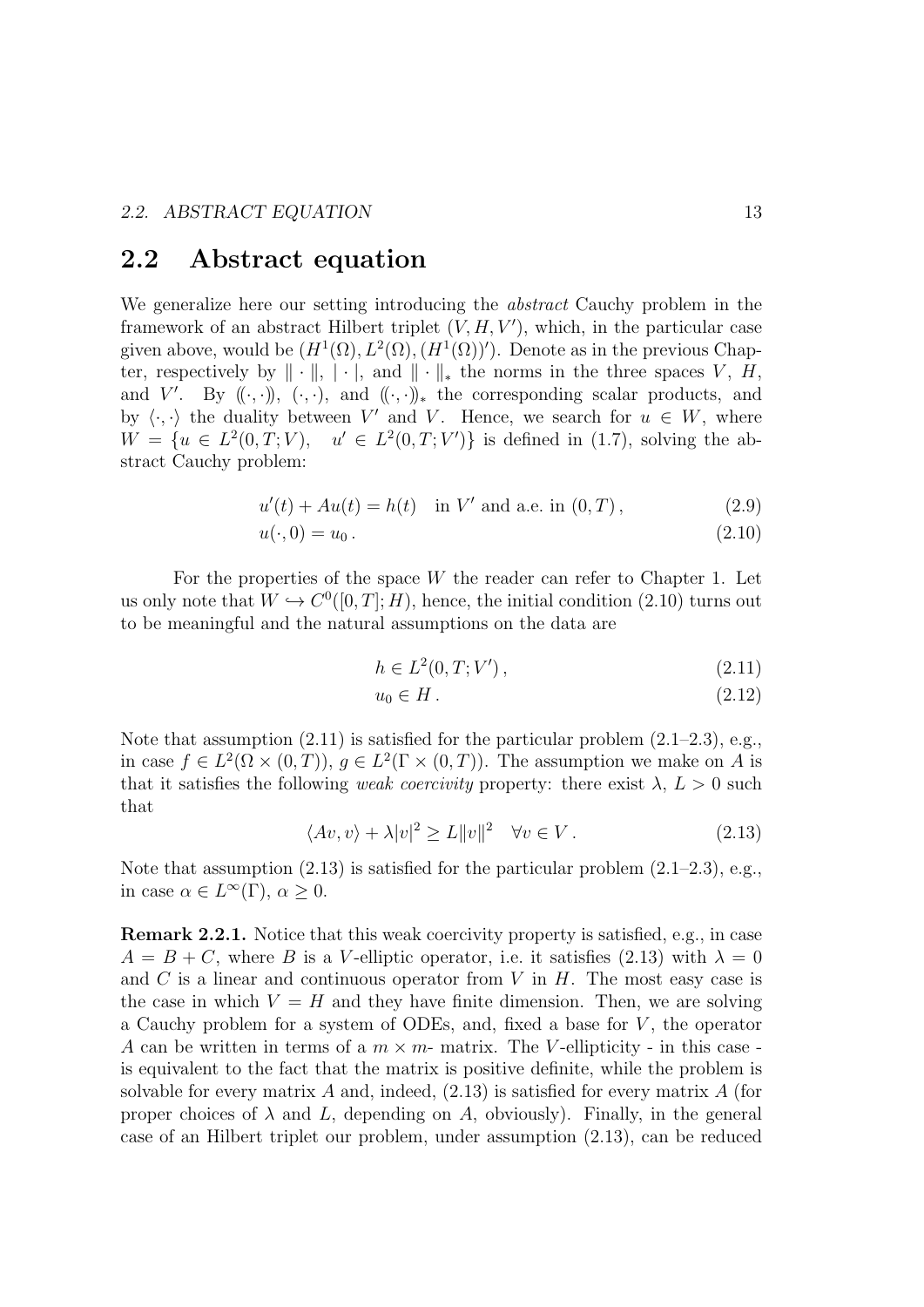to the V-elliptic case with the change of unknown  $u(t) = e^{\lambda t}w(t)$ . Then the initial condition (2.10) becomes  $w(0) = u_0$  and (2.8) can be rewritten as

$$
w'(t) + (A + \lambda I)w(t) = e^{-\lambda t}h(t) \quad \text{for a.e. } t \in (0, T),
$$

where I denotes the immersion of V in V'. Hence, it is clear that  $(2.13)$  is equivalent to the V-ellipticity of  $A + \lambda I$  with ellipticity constant L. Hence, if we can solve the problem in the V-elliptic case, we can do it also in the weakly coercive case. Unfortunately the two sets of assumptions can not be interchanged in order to study the long time behavior of solutions as  $t \nearrow \infty$ . For this reason and also in view of possible generalizations of equation (2.9), we will assume hypothesis (2.13) in our analysis.

Now, we are in the position of stating our well-posedness result for the abstract Cauchy problem (2.9–2.10).

**Theorem 2.2.2.** Let  $A: V \to V'$  be a linear and continuous operator satisfying the weak coercivity assumption (2.13). Then, for every h and  $u_0$  verifying hypotheses (2.11–2.12), there exists a unique  $u \in W$  (cf. (1.7)) solving the Cauchy problem (2.9–2.10). Moreover, u satisfies the following estimate

$$
||u||_{W} \le c (|u_0| + ||h||_{L^2(0,T;V')}), \qquad (2.14)
$$

where c depends only on L,  $\lambda$ , T and on the norm of the operator A.

**PROOF.** Let us start proving *uniqueness* of solutions. Let us test  $(2.9)$  by  $u(t)$ and integrate the resulting equation over  $(0, t)$  with  $t \in [0, T]$ , getting

$$
\int_0^t \langle u'(s), u(s) \rangle ds + \int_0^t \langle Au(s), u(s) \rangle ds = \int_0^t \langle f(s), u(s) \rangle ds.
$$
 (2.15)

Using the fact that  $u \in W$ , we can apply (1.11) and rewrite the first integral on the left-hand side as

$$
\int_0^t \langle u'(s), u(s) \rangle ds = \frac{1}{2} |u(t)|^2 - \frac{1}{2} |u_0|^2.
$$
 (2.16)

Then, we can estimate the second integral on the left-hand side in (2.15) using (2.13) in the following way

$$
\int_0^t \langle Au(s), u(s) \rangle ds \ge L \int_0^t \|u(s)\|^2 ds - \lambda \int_0^t |u(s)|^2 ds,
$$
 (2.17)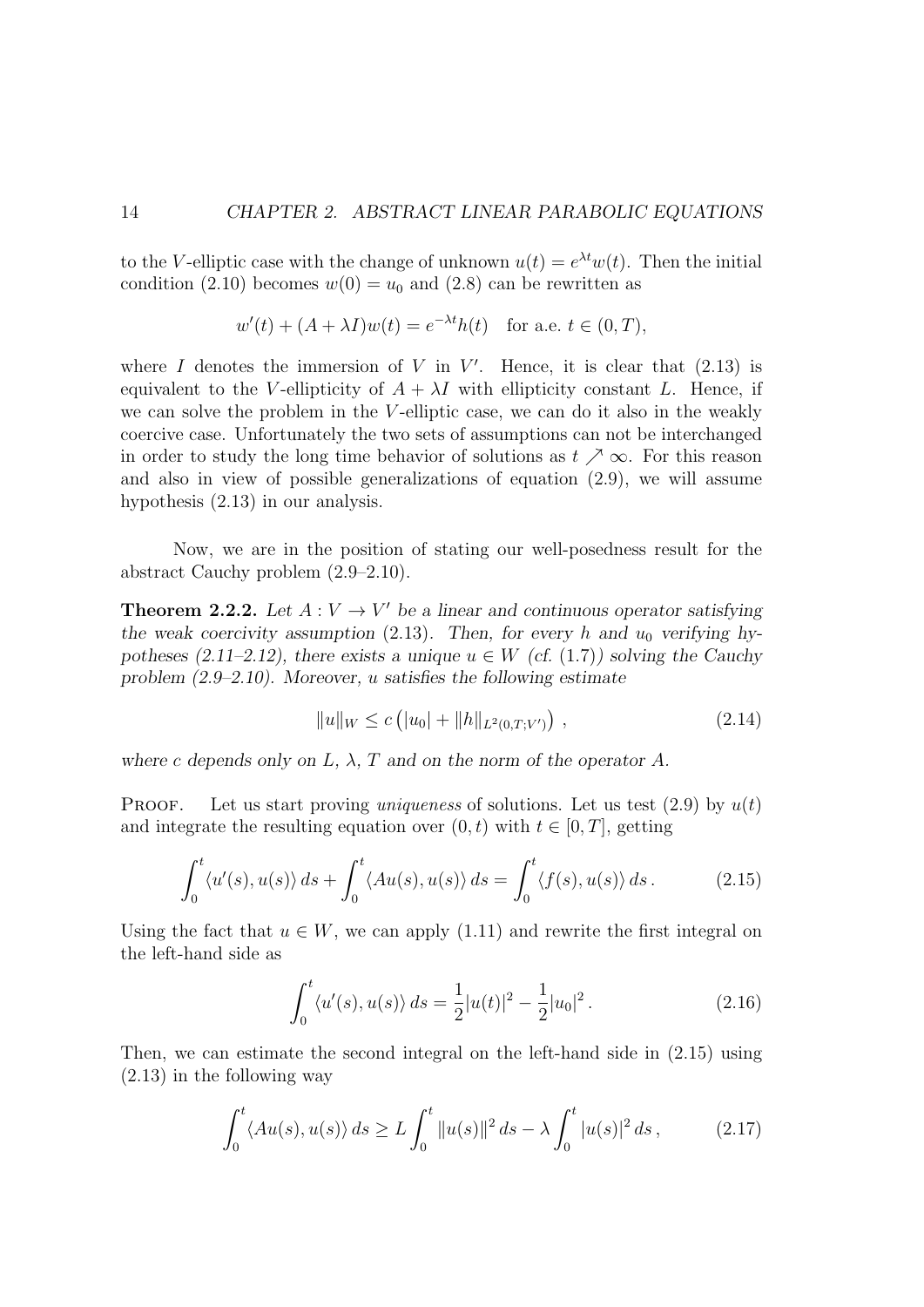### 2.2. ABSTRACT EQUATION 15

while we can estimate the integral on the right-hand side as follows:

$$
\int_0^t \langle f(s), u(s) \rangle ds \le \int_0^t \|f(s)\|_{*} \|u(s)\| ds \le \frac{L}{2} \int_0^t \|u(s)\|^2 ds + \frac{1}{2L} \int_0^t \|f(s)\|_{*}^2 ds.
$$
\n(2.18)

Combining  $(2.15-2.18)$ , we get

$$
\frac{1}{2}|u(t)|^2 - \frac{1}{2}|u_0|^2 + L \int_0^t ||u(s)||^2 ds - \lambda \int_0^t |u(s)|^2 ds
$$
  

$$
\leq \frac{L}{2} \int_0^t ||u(s)||^2 ds + \frac{1}{2L} \int_0^t ||f(s)||_*^2 ds,
$$

from which we deduce

$$
|u(t)|^2 + L \int_0^t \|u(s)\|^2 ds \le |u_0|^2 + 2\lambda \int_0^t |u(s)|^2 ds + \frac{1}{L} \int_0^t \|f(s)\|_*^2 ds.
$$

Hence, we can apply the Gronwall lemma 1.4.1 with the choices

$$
\varphi(t) = |u(t)|^2 + L \int_0^t \|u(s)\|^2 ds, \quad a = |u_0|^2 + \frac{1}{L} \int_0^t \|f(s)\|_*^2 ds, \quad b = 2\lambda.
$$

We get the estimate, holding true for every  $t \in [0, T]$ 

$$
|u(t)|^2 + L \int_0^t \|u(s)\|^2 ds \leq c \left( |u_0|^2 + \frac{1}{L} \int_0^t \|f(s)\|_{*}^2 ds \right),
$$

where c depends only on  $L$ ,  $\lambda$ , and T. This implies:

$$
||u||_{C^{0}([0,T];H)}^{2} + ||u||_{L^{2}(0,T;V)}^{2} \le c\left( |u_{0}|^{2} + ||f||_{L^{2}(0,T;V')}^{2} \right),
$$
 (2.19)

for a new constant c depending again only on L,  $\lambda$ , and T. In case of null data, this implies that  $u \equiv 0$ , and we get uniqueness. Moreover, estimate (2.14) follows from the following inequalities

$$
||Au||_{L^2(0,T;V')} \leq M||u||_{L^2(0,T;V)}, \quad ||u'||_{L^2(0,T;V')} \leq ||Au||_{L^2(0,T;V')} + ||f||_{L^2(0,T;V')} ,
$$

where M denotes the norm of the operator A.

Let us proceed now proving *existence*. The procedure will consist in

- 1. finding a solution for a suitable approximating problem
- 2. proving a-priori estimates independent of the approximating parameter
- 3. using compactness results in order to pass to the limit in the approximating problem and finding a solution to (2.9–2.10).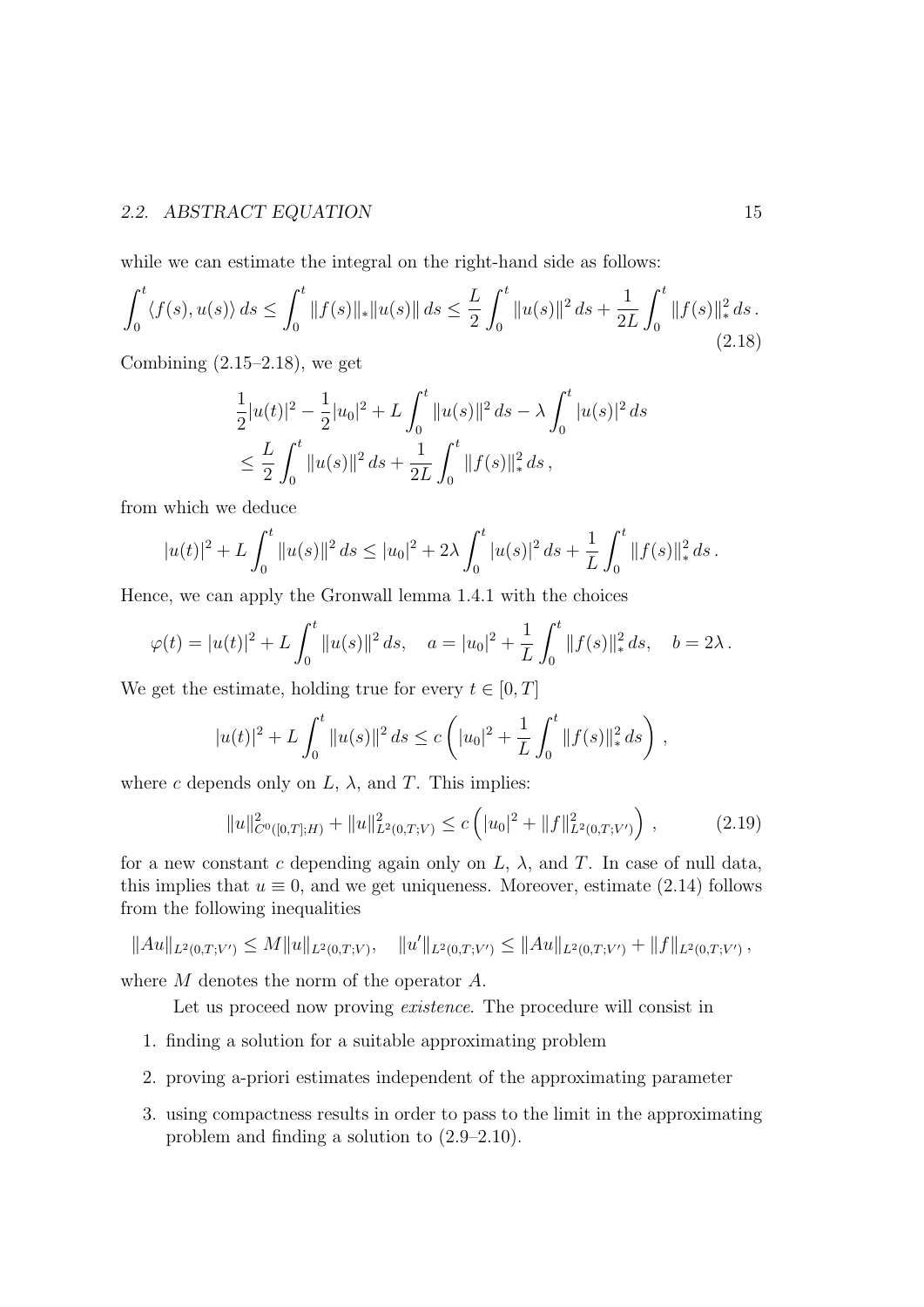**The approximation.** We use the Faedo-Galerkin scheme, which consists in discretizing the operator  $A$  by means of a discretization of the space  $V$ . Using the fact that V is a separable space, we fix a non-decreasing subsequence  $\{V_n\}$  of subspaces of V of finite dimension whose union  $V_{\infty} := \bigcup_n V_n$  is densely embedded in  $V$ . Then, fixed  $n$ , we consider the following approximated problem. Find  $u_n \in H^1(0,T;V_n)$  such that

$$
\langle u'_n(t), v \rangle + \langle Au_n(t), v \rangle = \langle h(t), v \rangle \quad \forall v \in V_n, \text{ and a.e. in } (0, T), \quad (2.20)
$$

$$
\langle u_n(0), v \rangle = \langle u_0, v \rangle \quad \forall v \in V_n. \tag{2.21}
$$

If m denotes the dimension of  $V_n$ , chosen a basis  $(v^1, \ldots, v^m)$  of  $V_n$ , we can represent the value  $u_n(t)$  of the solution  $u_n$  (which we are searching for) in the following form:

$$
u_n(t) = \sum_{j=1}^m y_j(t)v^j.
$$

Moreover, denote by  $\vec{f}$  and  $\vec{y}$  the vectors of components, respectively,  $f_i(t)$  $\langle h(t), v^j \rangle$ ,  $y_{0j} = \langle u_0, v^j \rangle$ , B and D the  $m \times m$ -matrix of elements defined, respectively, by  $B_{ij} = (v^j, v^i)$ ,  $D_{ij} = a(v^j, v^i)$ . Then, we can write the approximated problem  $(2.20-2.21)$  as: find the vector  $\vec{y}$  - whose general value is the column vector  $\vec{y}(t) \in \mathbb{R}^m$ :  $(y_1(t), \ldots, y_m(t))$  - satisfying

$$
B\vec{y'}(t) + D\vec{y}(t) = \vec{f}(t) \quad \text{a.e. in } (0, T), \tag{2.22}
$$

$$
\vec{y}(0) = \vec{y}_0 \,. \tag{2.23}
$$

Since the vectors  $v^i$  are independent, it turns out that the matrix  $B$  is invertible. Moreover, the components  $f_i \in L^2(0,T)$  for all  $i = 1,\ldots,m$ ; indeed, for all  $i = 1, \ldots, m$ , the following inequalities hold true:

$$
|f_i(t)| \leq ||h(t)||_*||v^i|| \leq ||h(t)||_* \max_i ||v^i||.
$$

The Cauchy problem  $(2.22-2.23)$  is a Cauchy problem for a linear system of m ODEs in m unknowns with right-hand side in  $L^2(0,T)$ . Hence it admits a unique solution  $\vec{y}$ , whose components  $y_i$  belong to  $H^1(0,T)$ . Finally, the approximated problem  $(2.20-2.21)$  has a unique solution  $u_n \in H^1(0,T; V_n)$ .

A-priori estimates. Repeating the procedure already used in order to prove uniqueness of solutions, let us take  $v = u_n(t)$  in (2.20), obtaining the following estimate

$$
||u_n||_{C^0([0,T];H)}^2 + ||u_n||_{L^2(0,T;V)}^2 \le C\left(|u_0|^2 + ||h||_{L^2(0,T;V')}^2\right),\tag{2.24}
$$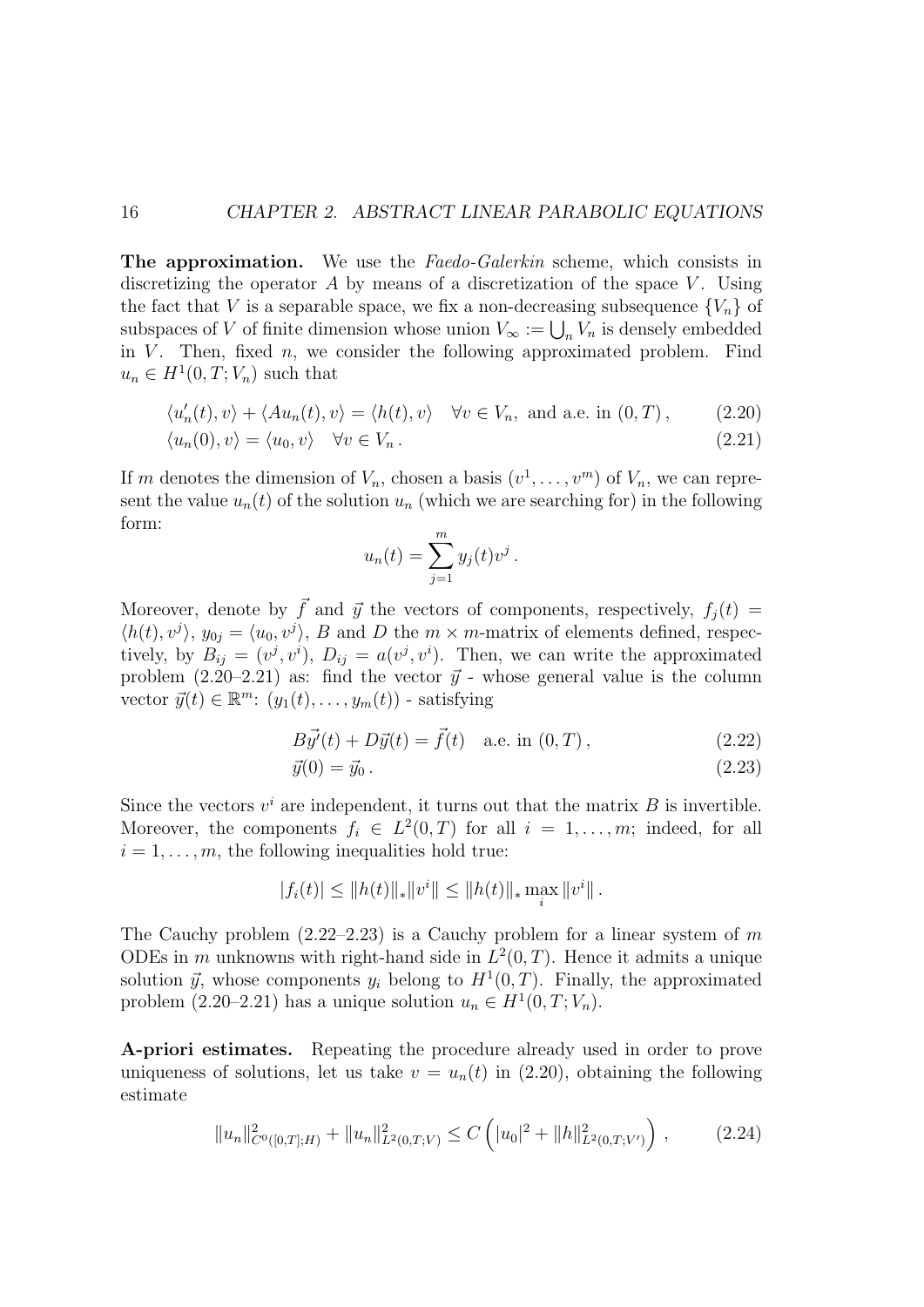#### 2.2. ABSTRACT EQUATION 17

where  $C$  is independent of  $n$ . In order to obtain this estimate, here we have used the fact that, since  $u_n(0)$  is the orthogonal projection in H of  $u_0$  on  $V_n$ (which is a closed subspace of  $H$ , because it has finite dimension), then, we have  $|u_n(0)| \leq |u_0|$ . Hence, the positive constant C in (2.24) is the same constant as in  $(2.19)$ , and, in particular, it turns out to be independent of n. Moreover, let us notice that, by definition of orthogonal projection, we have

$$
|u_n(0) - u_0| = \min_{w \in V_n} |u_0 - w| \le |u_0 - v| \quad \forall v \in V_n.
$$

This estimate implies that

$$
u_n(0) \to u_0 \quad \text{in } H \quad \text{as } n \nearrow \infty \,.
$$
 (2.25)

Indeed, since  $V_{\infty}$  is densely embedded in V, it is dense also in H. Hence, we can choose a sequence of elements  $\{v_k\}$  of  $V_\infty$  which tends to  $u_0$  in H. Fixed k, choose  $n_k$  such that  $v_k \in V_{n_k}$ . Then, the subsequence  $d_{n_k} = |u_{n_k} - u_0|$  tends to zero as  $k \nearrow \infty$ . Since the sequence  $d_n = |u_n - u_0|$  is non increasing  $(V_n \subseteq V_{n+1})$ , then the whole sequence  $d_n$  tends to zero as  $n \nearrow \infty$ .

Passage to the limit. By means of compactness arguments, we deduce that the following convergences hold true (at least for a subsequence of  $n \nearrow \infty$ )

$$
u_n \to u \quad \text{weakly in } L^2(0, T; V), \tag{2.26}
$$

$$
u_n \to u \quad \text{weakly star in } L^{\infty}(0, T; H). \tag{2.27}
$$

Let us notice that, whence we will have identified the limit function  $u$  as solution of the problem, since we just know that it is unique, we can conclude that the previous convergences hold true for all the sequence  $n \nearrow \infty$  and not only up to a subsequence. Hence, for simplicity of notation we will use the symbol  $\{u_n\}$  to denote the extracted subsequence. Moreover, since A is linear, we also get

$$
Au_n \to Au \quad \text{weakly in } L^2(0, T; V'). \tag{2.28}
$$

Now, we need to show that  $h - Au$  satisfies the definition of u'. Note that we cannot use  $v = u'_n(t)$  in (2.20) as test function in order to pass to the limit in  $u'_n$ , because we do not have (as it was instead true in case of the uniqueness proof) that  $u'_n = h - Au_n$ . This equality holds true only restricted to the space  $V_n$ . Fix an arbitrary function  $\varphi \in \mathcal{D}(0,T)$ , fix m and  $z \in V_m$ . If  $n \geq m$ , we can choose in (2.20)  $v(t) = \varphi(t)z$ , because  $V_m \subseteq V_n$ . Integrate the resulting equation over  $(0, T)$ and use the integration by parts in time formula, getting

$$
-\int_0^T \langle u_n(t), z \rangle \varphi'(t) dt = \int_0^T \langle h(t) - Au_n(t), z \rangle \varphi(t) dt \quad \forall z \in V_m \quad \forall m \le n.
$$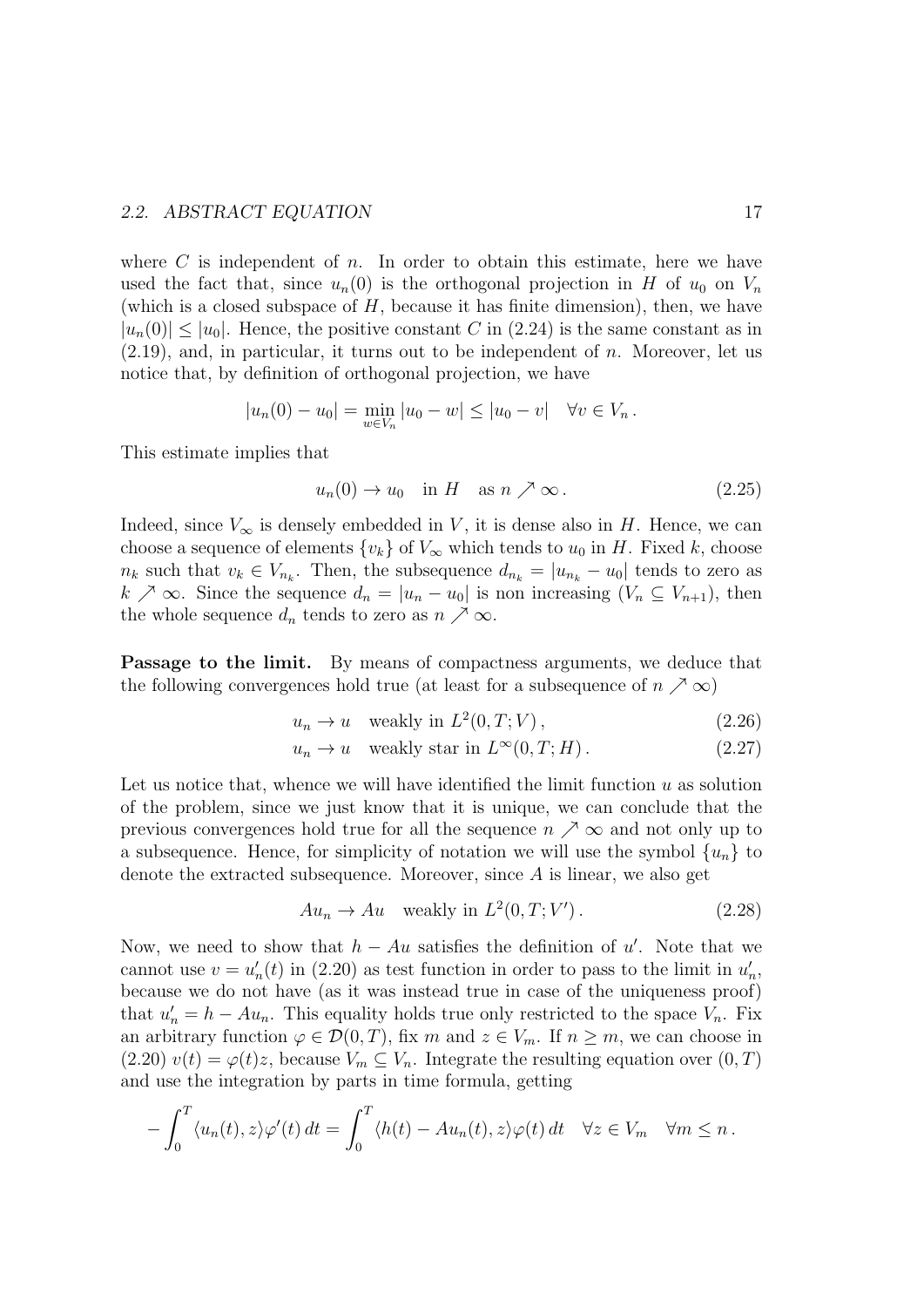We can now pass to the limit as  $n \nearrow \infty$  in this equality getting

$$
-\int_0^T \langle u(t), z \rangle \varphi'(t) dt = \int_0^T \langle h(t) - Au(t), z \rangle \varphi(t) dt \quad \forall z \in V_m.
$$
 (2.29)

Since m was arbitrary the same equality holds true for all  $z \in V_{\infty}$ , which is dense in V and so it holds true also for all  $z \in V$ . Indeed, fixed  $z \in V$ , we can choose  $z_k \in V_\infty$  such that  $z_k$  converges to z in V, and, written (2.29) for  $z_k$ , since

$$
\varphi z_k \to \varphi z
$$
 and  $\varphi' z_k \to \varphi' z$  in  $L^2(0,T;V)$ ,

passing to the limit in (2.29) as  $k \nearrow \infty$ , we conclude that (2.29) holds true for all  $z \in V$ .

We need now to obtain the initial condition (2.21). If we knew that  $u_n \to u$ weakly in W then it would converge also to u weakly in  $C^0([0,T];H)$  as  $n \nearrow \infty$ . Then we have  $u_n(0) \to u(0)$  weakly in H, and, due to (2.25), we get also  $u_n(0) \to$  $u_0$  in H, which, due to the uniqueness of the limit, implies  $u(0) = u_0$ . Hence, let us prove that  $u_n \to u$  weakly in W as  $n \nearrow \infty$ . Fix  $m \in \mathbb{N}$  such that  $m \leq n$ and choose in (2.20)  $v(t) = \varphi(t)z$ , where  $\varphi \in C^{\infty}([0, T])$ ,  $\varphi(T) = 0$ . Integrate the resulting equation over  $(0, T)$  and get

$$
\int_0^T \langle u'_n(t), z \rangle \varphi(t) dt + \int_0^T \langle Au_n(t), z \rangle \varphi(t) dt = \int_0^T \langle h(t), z \rangle \varphi(t) dt.
$$
 (2.30)

Integrating by parts in time the first term, we obtain

$$
\int_0^T \langle u'_n(t), z \rangle \varphi(t) dt = -\int_0^T \langle u_n(t), z \rangle \varphi'(t) dt - (u_0, z\varphi(0)). \tag{2.31}
$$

Hence, passing to the limit as  $n \nearrow \infty$  in (2.30) and using (2.31), one deduces

$$
-\int_0^T \langle u(t), z \rangle \varphi'(t) dt + \int_0^T \langle Au(t), z \rangle \varphi(t) dt = \int_0^T \langle h(t), z \rangle \varphi(t) dt + (u_0, z\varphi(0)),
$$
  

$$
\forall z \in V_m, \varphi \in C^\infty([0, T]) : \varphi(T) = 0.
$$
 (2.32)

Using again the density of  $V_\infty$  in V, as before, we deduce that (2.32) holds true for all  $z \in V$ . Now, we use the fact that  $u \in W$  and so we can integrate the first term in (2.32) getting

$$
-\int_0^T \langle u(t), z \rangle \varphi'(t) dt = \int_0^T \langle u'(t), z \rangle \varphi(t) dt + (u(0), z\varphi(0)), \tag{2.33}
$$

$$
\forall z \in V, \, \varphi \in C^{\infty}([0, T]) : \, \varphi(T) = 0. \tag{2.34}
$$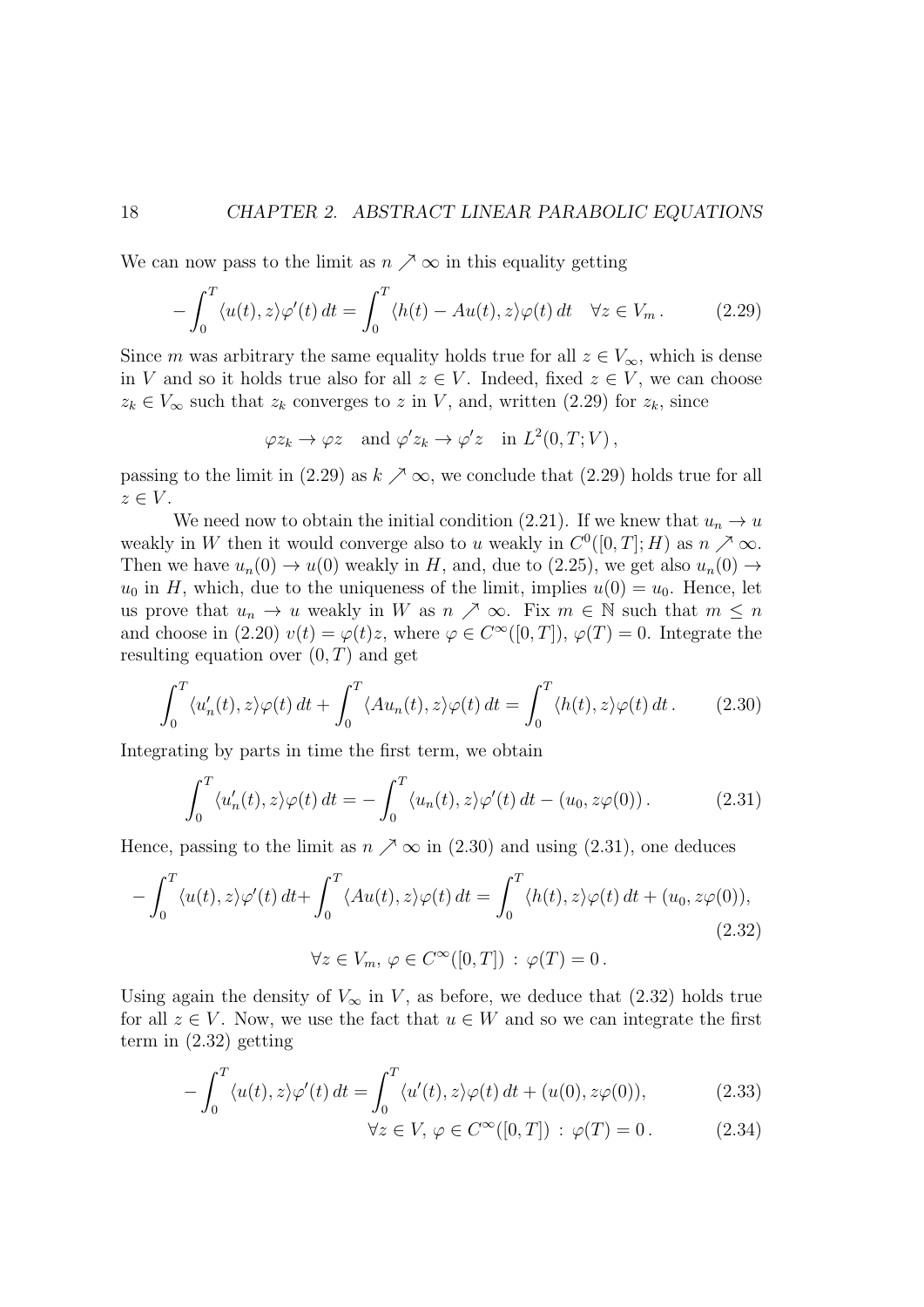Since we know that  $u$  is a solution to  $(2.9)$ , using  $(2.33)$  in  $(2.32)$ , we obtain that two terms cancel out and we recover

$$
(u(0), z\varphi(0)) = (u_0, z\varphi(0)), \quad \forall z \in V, \varphi \in C^{\infty}([0, T]) : \varphi(T) = 0.
$$

Choosing, e.g.,  $\varphi(t) = T - t$  and using the fact that V is densely embedded in H, we finally get the desired initial condition  $u(0) = u_0$  in H (cf. (2.10)).

Remark 2.2.3. Note that there are different techniques one could employ in order to solve the problem. For example one could apply a discretization in time method, which corresponds to replace the time derivative with the incremental differences and to study the corresponding elliptic problem. Otherwise in case of nonlinear operators in the equation, one can regularize it with more regular functions.

Let us proceed here with the following regularity result

**Theorem 2.2.4.** Let  $A: V \to V'$  be a linear and continuous operator satisfying the weak coercivity assumption  $(2.13)$ . Suppose moreover that A is symmetric, i.e.  $\langle Au, v \rangle = Av, u$  for all  $u, v \in V$ . Let  $h \in L^2(0, T; H)$  and  $u_0 \in V$ . Then, the solution u to the Cauchy problem  $(2.9-2.10)$  is such that  $u'$ ,  $Au \in L^2(0,T;H)$ ,  $u \in C<sup>0</sup>(0,T]; V$  and it satisfies the following estimate

$$
||u'||_{L^{2}(0,T;H)} + ||Au||_{L^{2}(0,T;H)} \leq c (||u_{0}|| + ||h||_{L^{2}(0,T;H)}), \qquad (2.35)
$$

where c depends only on L,  $\lambda$ , T and on the norm of the operator A.

PROOF. Let us consider the same approximated problem as for Theorem 2.2.2, but take as initial condition the following one

$$
u_n(0)=u_{0n},
$$

where  $u_{0n}$  is the projection of  $u_0$  on  $V_n$  with respect to the scalar product of V. We will need in the proof that the initial datum  $u_{0n}$  of  $u_n$  satisfies  $u_{0n} \to u_0$  in V and  $||u_{0n}|| \le c||u_0||$ . We choose now in (2.20)  $v = u'_n(t)$  - which turns out to be an admissible choice because  $u_n \in H^1(0,T;V_n)$  - and integrate the resulting equation over  $(0, t)$ , with  $t \in (0, T)$ , getting

$$
\int_0^t |u'_n(s)|^2 \, ds + \int_0^t \langle Au_n(s), u'_n(s) \rangle \, ds = \int_0^t (h(s), u'_n(s)) \, ds. \tag{2.36}
$$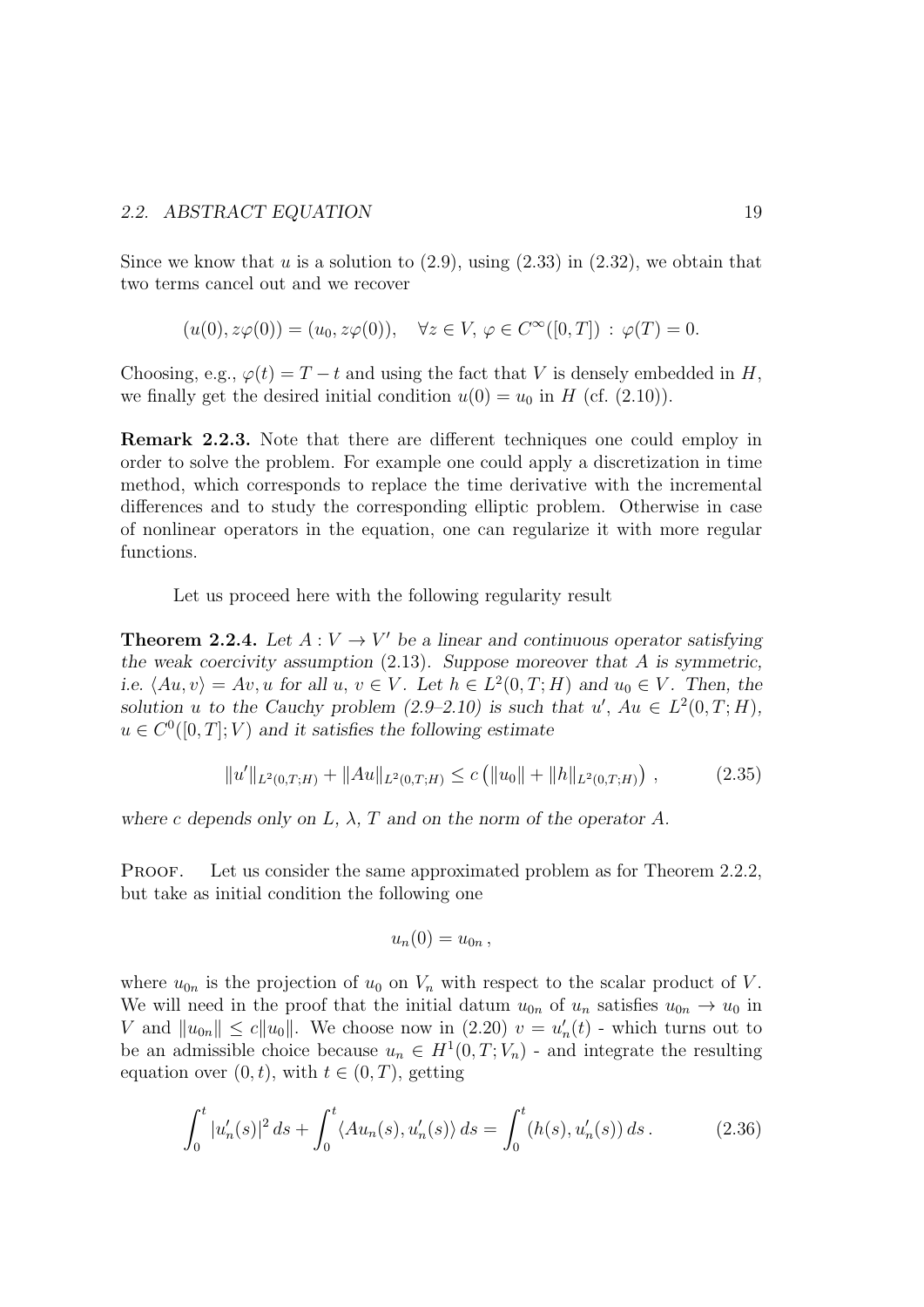Then, we can estimate the second term on the left-hand side and the the term on the right-hand side, respectively, from below and above, getting

$$
\int_0^t \langle Au_n(s), u'_n(s) \rangle ds = \frac{1}{2} \langle Au_n(t), u_n(t) \rangle - \frac{1}{2} \langle Au_{0n}, u_{0n} \rangle
$$
  
\n
$$
\geq \frac{L}{2} ||u_n(t)||^2 - \frac{\lambda}{2} |u_n(t)|^2 - \frac{M}{2} ||u_{0n}||^2
$$
  
\n
$$
\geq \frac{L}{2} ||u_n(t)||^2 - \frac{\lambda}{2} |u_n(t)|^2 - c ||u_0||^2,
$$
  
\n
$$
\int_0^t (h(s), u'_n(s)) ds \leq \frac{1}{2} \int_0^T |h(s)|^2 ds + \frac{1}{2} \int_0^T |u'_n(s)|^2 ds.
$$

Here we have used the symmetry of  $A$  together with  $(2.13)$  (cf. also Theorem 1.3.5) and we have denoted by M the norm of the operator  $A$ ,  $||A||_{\mathcal{L}(V;V')}$ , while c depends also on  $M$ . Hence, we get

$$
\frac{1}{2} \int_0^t |u'_n(s)|^2 \, ds + \frac{L}{2} \|u_n(t)\|^2 \le \frac{\lambda}{2} |u_n(t)|^2 + c \|u_0\|^2 + \frac{1}{2} \int_0^T |h(s)|^2 \, ds \,. \tag{2.37}
$$

As it results in the proof of Theorem 2.2.2, the sequence  $\{u_n\}$  is bounded independently of n in  $C^0([0,T];H)$ . Hence the right-hand side in bounded independently of *n* and so it follows that  $u'_n \to u'$  in  $L^2(0,T;H)$  (up to a subsequence of  $n \nearrow \infty$ ). The limit u' is the same as the one in  $L^2(0,T;V')$  and so we deduce the following estimate

$$
||u'||_{L^2(0,T;H)} \leq \liminf_n ||u'_n||_{L^2(0,T;H)} \leq c (||u_0|| + ||h||_{L^2(0,T;H)}),
$$

with a new constant c depending only on  $L$ ,  $\lambda$ , T and on the norm of the operator A. By comparison in  $(2.9)$ , we deduce that also Au is bounded (with the same estimate of  $u'$ ) in  $L^2(0,T;H)$ .

**Remark 2.2.5.** First of all, let us notice that to have  $h \in L^2(0,T;H)$  it is necessary that  $q = 0$  in (2.5). Let us note that for the regularity result the weak coercivity assumption  $(2.13)$  can be reduced to the V-ellipticity of a, i.e. to the case in which  $\lambda = 0$  in (2.13). Indeed, we could re-write equation (2.9) as

$$
u' + Au + \lambda u = h + \lambda u.
$$

Then, using the existence Theorem 2.2.2, we deduce that the right-hand side  $h + \lambda u$  is in H, if  $h \in H$ , and the operator  $A + \lambda I$  is weakly coercive in case A is V-elliptic. So, using Theorem 2.2.4, we can estimate the norm of  $u'$  and  $Au$ in  $L^2(0,T;H)$  in terms of the norms of h and  $\lambda u$  in  $L^2(0,T;H)$ . Observe that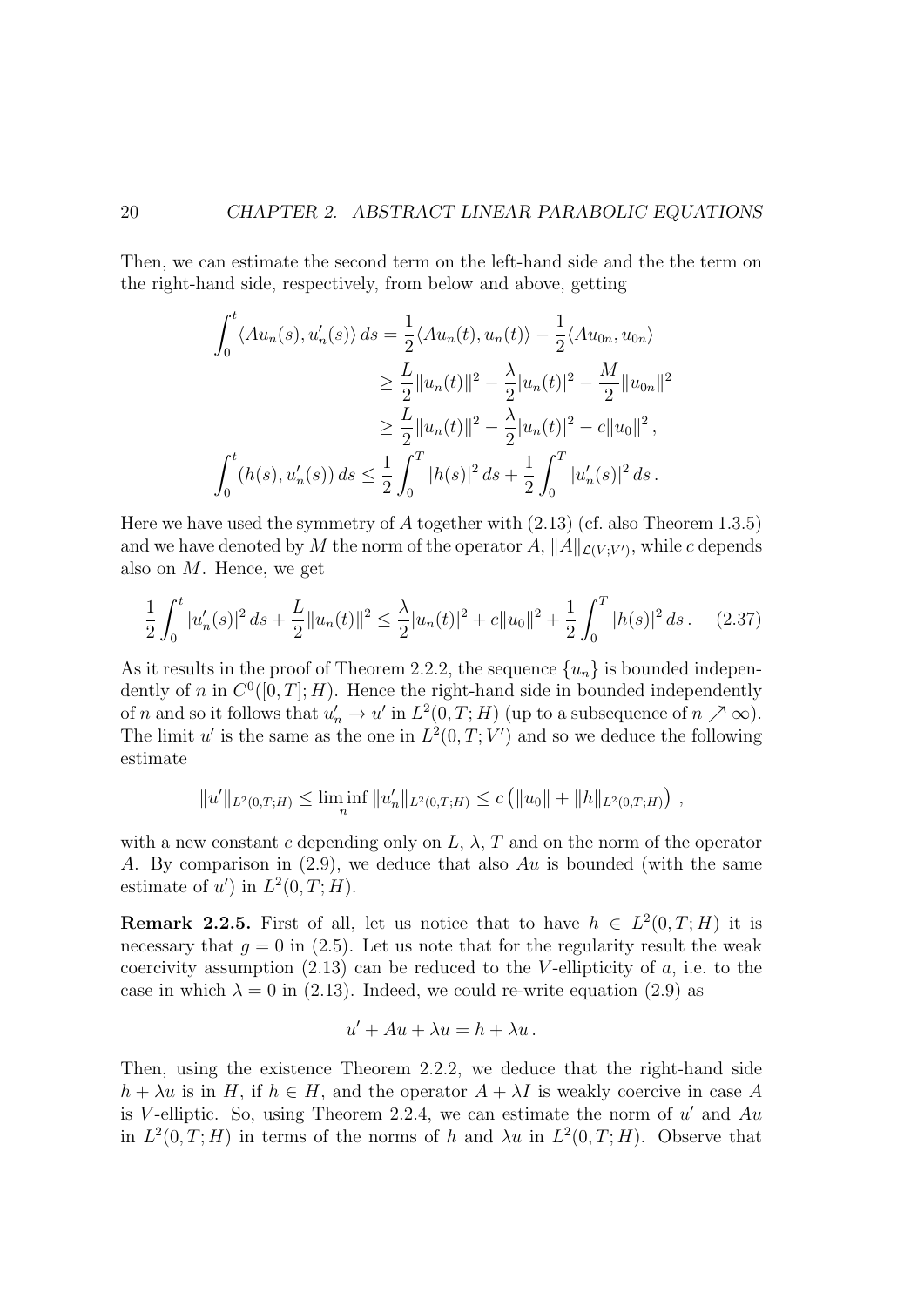the norm of  $\lambda u$  in  $L^2(0,T;H)$  is already estimated in terms of the data thanks to Theorem 2.2.2. Moreover, let us note that from its proof it is easy to see that we could prove Theorem 2.2.4 under less restrictive assumptions on A and on h. E.g., we could treat the case in which A is substituted by the sum  $A + B$ where  $\vec{A}$  is the symmetric operator verifying the requested assumptions and  $\vec{B}$  is a linear continuous operator from  $V$  with values in  $H$ . Moreover we can suppose that  $h = h_1 + h_2$ , where  $h_1 \in L^2(0,T;H)$  and  $h_2 \in H^1(0,T;V')$ . Moreover, regarding the initial datum, we can observe that by choosing as test function in  $(2.20)$   $v = \zeta u'_n(t)$  with  $\zeta \in C^\infty([0,T])$  such that  $\zeta(0) = 0$ , we do not need anymore the datum  $u_0$  to be in V and we obtain analogous regularity results in the time interval  $[\delta, T]$  for all  $\delta \in (0, T)$ . This phenomenon can be called *regularizing effect*.

**Application 1.** Let  $\Omega$  be an open bounded subset of  $\mathbb{R}^n$  with sufficiently regular boundary Γ. Denote by  $\nu$  the outward normal derivative to the boundary Γ and by  $\Delta$  and  $\nabla$  the spatial Laplacian and gradient, respectively. We would like to show here to which types of problems the previous abstract results can be applied. Let us consider, e.g., the following second order bilinear form defined on  $H^1(\Omega) \times H^1(\Omega)$ 

$$
a(u,v) = \int_{\Omega} \left[ (M(x)\nabla u) \cdot \nabla v + (\vec{b}(x)\nabla u)v + (\vec{c}(x)u) \cdot \nabla v + d(x)uv \right] dx. \tag{2.38}
$$

Suppose that all the coefficients are in  $L^{\infty}(\Omega)$  and M satisfies

 $(M(x)\xi)\xi \geq L|\xi|^2 \quad \forall \xi \in \mathbb{R}^n$ , and a.e. in  $\Omega$ .

Under these assumptions  $a(u, v)$  is a bilinear, continuous, weakly coercive form on  $H^1(\Omega) \times H^1(\Omega)$ .

Suppose that  $V = H_0^1(\Omega)$ , then, consider the following *Cauchy-Dirichlet* problem:

$$
\begin{cases} \partial_t u - \operatorname{div}(M\nabla u + \vec{c}u) + \vec{b} \cdot \nabla u + du = f & \text{in } \Omega \times (0, T), \\ u(0) = u_0, \quad u = 0 & \text{on } \Gamma \times (0, T). \end{cases}
$$
 (2.39)

In order to apply Theorem 2.2.2 we need  $g \in L^2(0,T;H^{-1}(\Omega))$ ,  $u_0 \in L^2(\Omega)$ and we have existence and uniqueness of solutions. We can apply the regularity result Theorem 2.2.4 in case  $f \in L^2(0,T; L^2(\Omega))$  and  $u_0 \in H_0^1(\Omega)$ , a symmetric (i.e.  $\vec{c} = \vec{b} = \vec{0}$ , M symmetric). Moreover, in case  $\Omega$  is of class  $C^{1,1}$  and M is Lipschitz continuous, we can apply also the regularity results for elliptic equations, obtaining  $u \in L^2(0,T;H^2(\Omega))$  and

$$
||u||_{L^2(0,T;H^2(\Omega))} \leq C (||f||_{L^2(\Omega \times (0,T))} + ||u_0||_{H^1(\Omega)}),
$$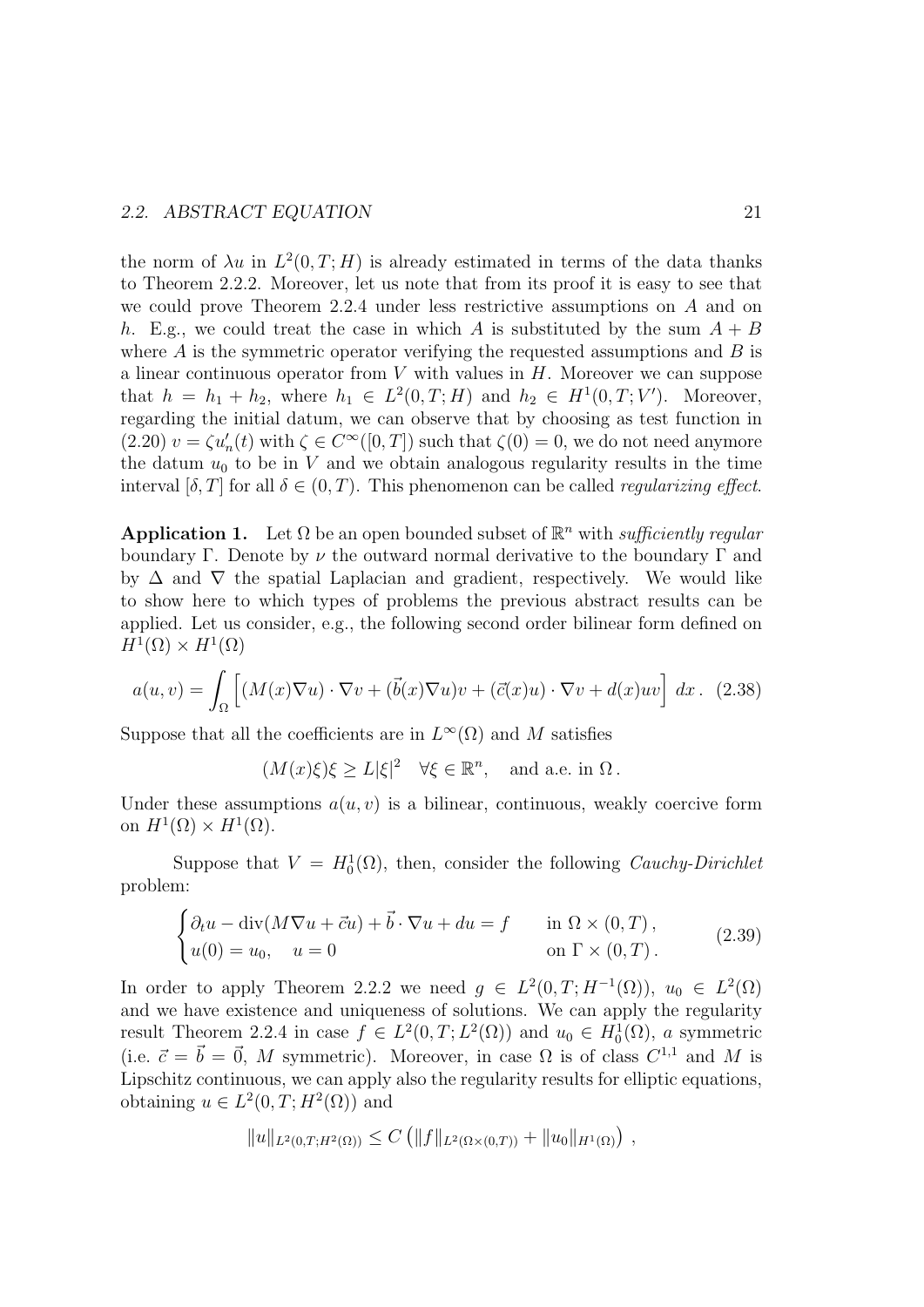where C is a positive constant depending on  $\Omega$ , the coefficients and on T. Note that we cannot apply the regularity result in case, e.g.,  $u_0 \in H^1(\Omega)$  and it is not 0 at the boundary of  $\Omega$ . It is a compatibility condition between the initial datum and the boundary datum (which is 0 in this case).

Let  $V = H^1(\Omega)$  and consider now the *Cauchy-Neumann* problem:

$$
\begin{cases} \partial_t u - \operatorname{div}(M\nabla u + \vec{c}u) + \vec{b} \cdot \nabla u + du = f & \text{in } \Omega \times (0, T), \\ u(0) = u_0 & \text{in } \Omega, \quad (M\nabla u + \vec{c}u) \cdot \nu = g & \text{on } \Gamma \times (0, T). \end{cases} (2.40)
$$

If  $f \in L^2(0,T; L^2(\Omega) = L^2(\Omega \times (0,T)), g \in L^2(0,T; L^2(\Gamma)) = L^2(\Gamma \times (0,T)), u_0 \in$ H, we can apply Theorem 2.2.2 and we get existence and uniqueness of solutions. To apply the regularity Theorem 2.2.4, we need  $f \in L^2(0,T; L^2(\Omega))$ ,  $g = 0$ , and  $u_0 \in H^1(\Omega)$ , a symmetric (i.e.  $\vec{c} = \vec{b} = \vec{0}$ , M symmetric). Moreover, if  $\Omega$  is of class  $C^{1,1}$  and M is Lipschitz continuous, we get  $u \in H^1(0,T; L^2(\Omega)) \cap L^2(0,T; H^2(\Omega)).$ 

Let  $V = \{v \in H^1(\Omega) : v_{|\Gamma_0} = 0\}$ , where  $(\Gamma_0, \Gamma_1)$  is a partition of  $\Gamma$ . Consider now the Cauchy-mixed problem:

$$
\begin{cases} \partial_t u - \operatorname{div}(M\nabla u + \vec{c}u) + \vec{b} \cdot \nabla u + du = f & \text{in } \Omega \times (0, T), \\ u(0) = u_0 \text{ in } \Omega, \quad u = 0 \text{ on } \Gamma_0 \times (0, T), \ (M\nabla u + \vec{c}u) \cdot \nu = g & \text{on } \Gamma_1 \times (0, T). \end{cases}
$$

If  $f \in L^2(0,T;L^2(\Omega)) = L^2(\Omega \times (0,T)), g \in L^2(0,T;L^2(\Gamma_1)) = L^2(\Gamma_1 \times (0,T)),$  $u_0 \in L^2(\Omega)$ , we can apply Theorem 2.2.2 and we get existence and uniqueness of solutions. To apply the regularity Theorem 2.2.4, we need  $f \in L^2(0,T; L^2(\Omega)),$  $g = 0$ , and  $u_0 \in V$ , a symmetric (i.e.  $\vec{c} = \vec{b} = \vec{0}$ , M symmetric). Moreover, if  $\Omega$  is smooth and M is Lipschitz continuous, we get  $u \in H^1(0,T; L^2(\Omega))$  $L^2(0,T;H^s(\Omega))$ , only with  $s \in (1,3/2)$ . We do not have here the regularity results for elliptic equations.

**Application 2.** Let  $\Omega$  be an open bounded subset of  $\mathbb{R}^n$  with sufficiently regular boundary Γ. Denote by  $\nu$  the outward normal derivative to the boundary Γ and by  $\Delta$  and  $\nabla$  the spatial Laplacian and gradient, respectively. Then, we can consider the following fourth order problem. Let V be a closed subspace of  $H^2(\Omega)$ , such that  $H_0^2(\Omega) \subset V$  and consider the following fourth order  $H^2(\Omega)$ -elliptic bilinear form

$$
a(u,v) = \int_{\Omega} \left[ \Delta u \Delta v + \nabla u \cdot \nabla v + uv \right] dx.
$$
 (2.41)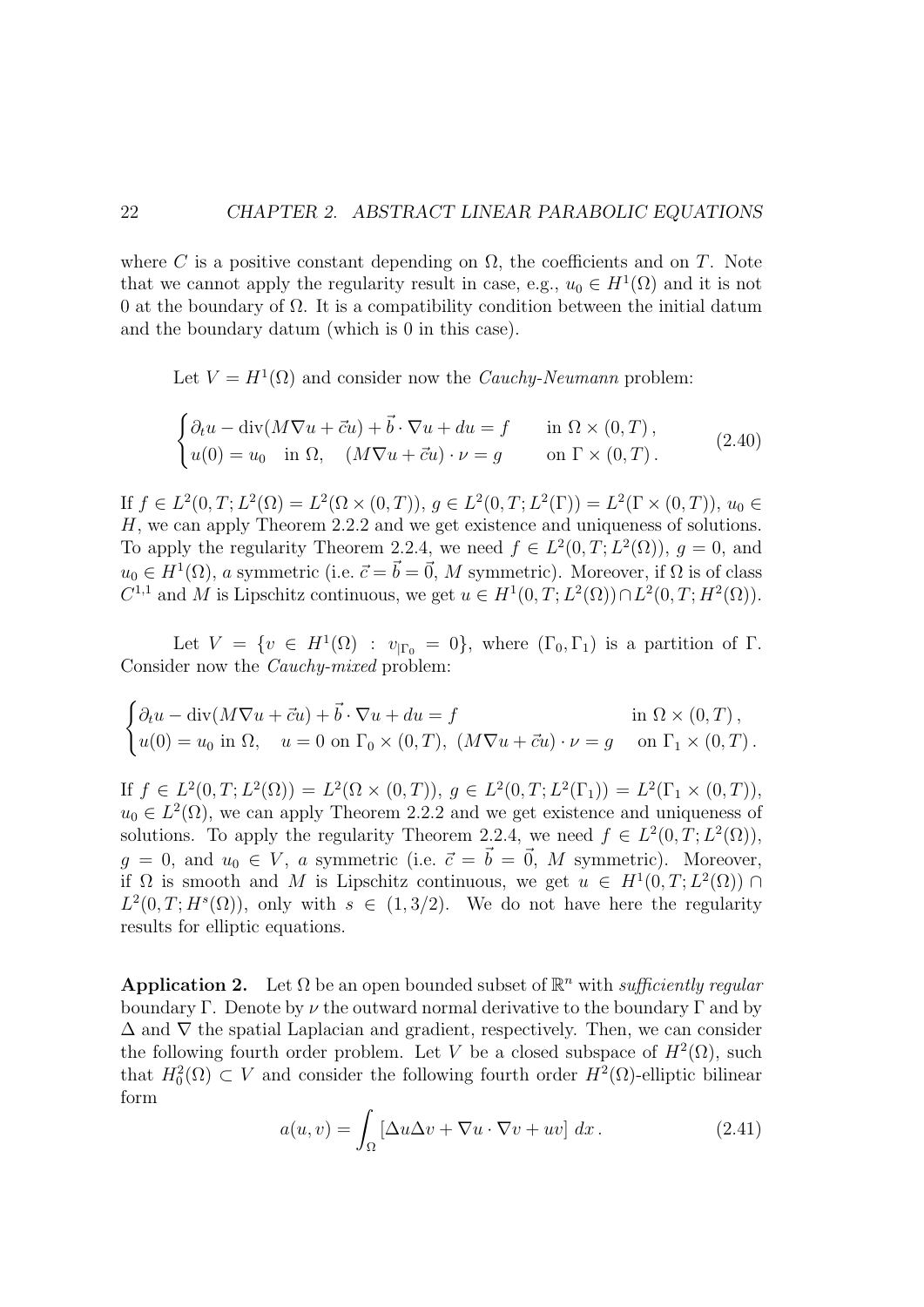#### 2.2. ABSTRACT EQUATION 23

If  $V = H_0^2(\Omega)$ , then, we recover the following *Cauchy-Dirichlet* fourth order problem

$$
\begin{cases} \partial_t u + \Delta^2 u - \Delta u + u = f & \text{in } \Omega \times (0, T), \\ u(0) = u_0 & \text{in } \Omega, \quad u = 0, \quad \frac{\partial u}{\partial \nu} = 0 & \text{on } \Gamma \times (0, T). \end{cases}
$$

Using the previous results, we get existence and uniqueness of solutions in case  $f \in L^2(\Omega \times (0,T))$  and  $u_0 \in L^2(\Omega)$ . Moreover,  $u_0 \in H_0^2(\Omega)$ , then, we can apply the regularity result for elliptic equations (in case  $\Omega$  is sufficiently regular) finding  $u \in L^2(0,T;H^4(\Omega)) \cap H^1(0,T;L^2(\Omega)).$ 

We can also treat, with these results, elliptic equations with dynamic boundary conditions, i.e. the following types of systems

$$
\begin{cases}\n-\Delta u = f & \text{in } \Omega \times (0, T), \\
u(0) = w_0 & \text{on } \Gamma, \quad \partial_t u + \frac{\partial u}{\partial \nu} = g & \text{on } \Gamma \times (0, T).\n\end{cases}
$$
\n(2.42)

If we make the following change of variables  $w := u_{\text{IF}}$ , once we have find w, we can recover u by solving the following elliptic problem

$$
\begin{cases}\n-\Delta u = 0 & \text{in } \Omega, \\
u = w & \text{on } \Gamma.\n\end{cases}
$$
\n(2.43)

We choose  $V = H^{1/2}(\Gamma)$ ,  $H = L^2(\Gamma)$ ,  $(u, v) = \int_{\Gamma} uv ds$ . We introduce the linear and continuous operator  $\mathcal{R}$  :  $H^{1/2}(\Gamma) \to H^1(\Omega)$ , such that  $(\mathcal{R}w)_{|\Gamma} = w$  for all  $w \in H^{1/2}(\Gamma)$ . Then, we can re-write problem (2.42) as

$$
\begin{cases}\n\partial_t w + \frac{\partial \mathcal{R}w}{\partial \nu} = g & \text{on } \Gamma \times (0, T), \\
w(0) = w_0 & \text{on } \Gamma.\n\end{cases}
$$
\n(2.44)

In order to find the corresponding variational formulation, we can test by a generic test function  $v \in H^{1/2}(\Gamma)$ , and, if we call formally  $a(w, v) = \int_{\Gamma}$  $\frac{\partial \mathcal{R}w}{\partial \nu}v ds$ , integrating by parts in time, we get

$$
a(w, v) = \int_{\Gamma} \frac{\partial \mathcal{R}w}{\partial \nu} v ds = \int_{\Omega} (\nabla \mathcal{R}w)(\nabla \mathcal{R}v) dx + \int_{\Omega} (\Delta \mathcal{R}w) \mathcal{R}v dx
$$
  
= 
$$
\int_{\Omega} (\nabla \mathcal{R}w)(\nabla \mathcal{R}v) dx.
$$

We can verify now that  $a$  is a bilinear, continuous, and weakly coercive form, i.e.

$$
|a(w,v)| \leq ||\mathcal{R}w||_{H^1(\Omega)} ||\mathcal{R}v||_{H^1(\Omega)} \leq ||\mathcal{R}||_{\mathcal{L}(H^{1/2}(\Gamma);H^1(\Omega))} ||w||_{H^{1/2}(\Gamma)} ||v||_{H^{1/2}(\Gamma)},
$$
  

$$
a(v,v) + ||v||_{L^2(\Gamma)}^2 \geq \alpha_p ||\mathcal{R}v||_{H^1(\Omega)}^2 \geq \alpha ||v||_{H^{1/2}(\Gamma)}^2,
$$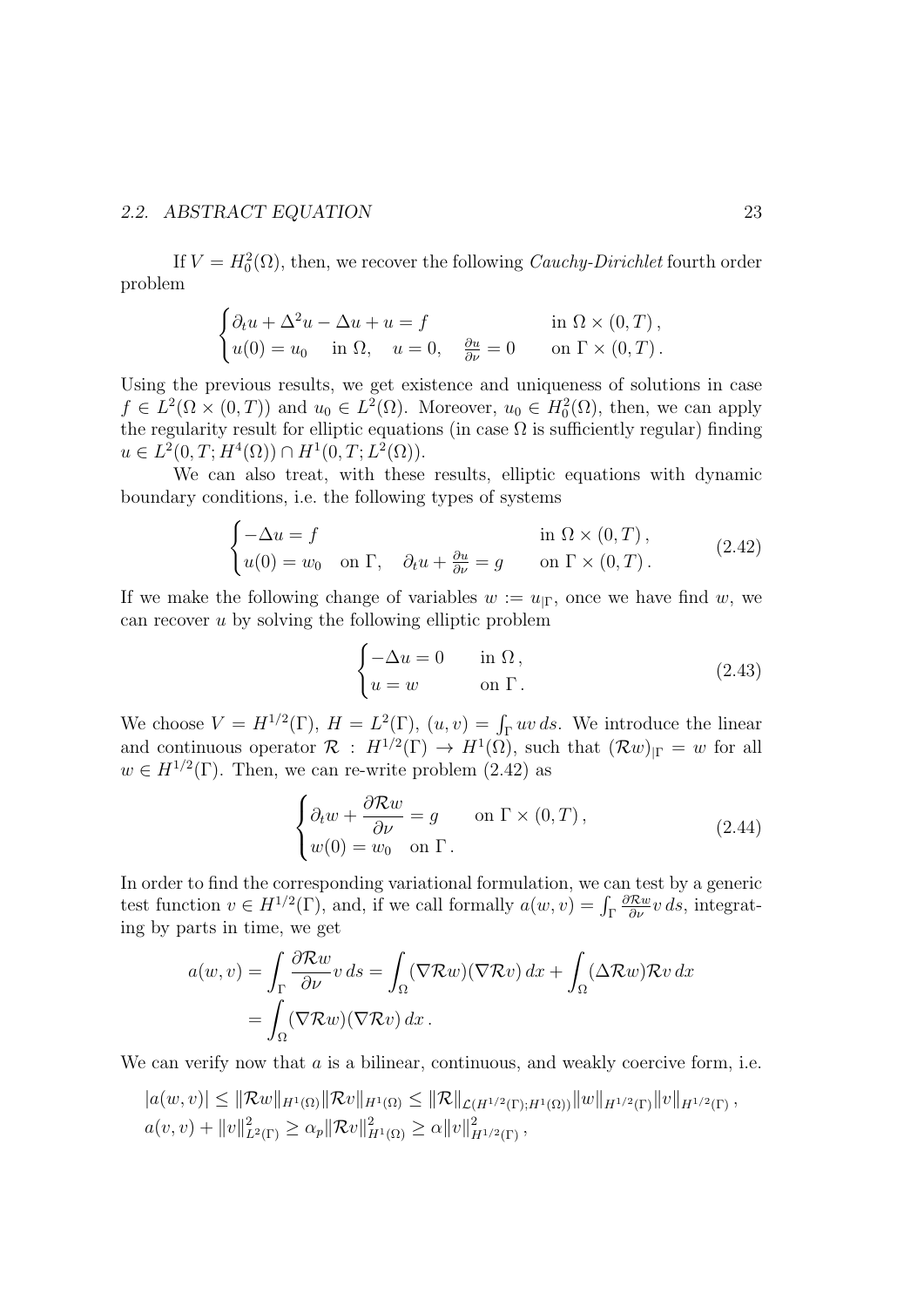where we have used the Poincaré inequality. We are in the position of applying our existence theorem: if  $g \in L^2(0,T;H^{-1/2}(\Gamma))$ ,  $w_0 \in L^2(\Gamma)$ , then there exists a unique solution  $w \in L^2(0,T;H^{1/2}(\Gamma)) \cap H^1(0,T;H^{-1/2}(\Gamma))$  and  $w \in$  $C^0([0,T]; L^2(\Gamma))$ . Hence,  $u = \mathcal{R}w \in L^2(0,T; H^1(\Omega)) \cap C^0([0,T]; L^2(\Omega))$ . The bilinear form *a* is also symmetric. Finally, we can apply also our regularity result in case  $w_0 \in H^{1/2}(\Gamma)$ , getting  $\partial_t w \in L^2(\Gamma \times (0,T))$ ,  $\partial_t u \in L^2(\Omega \times (0,T))$ .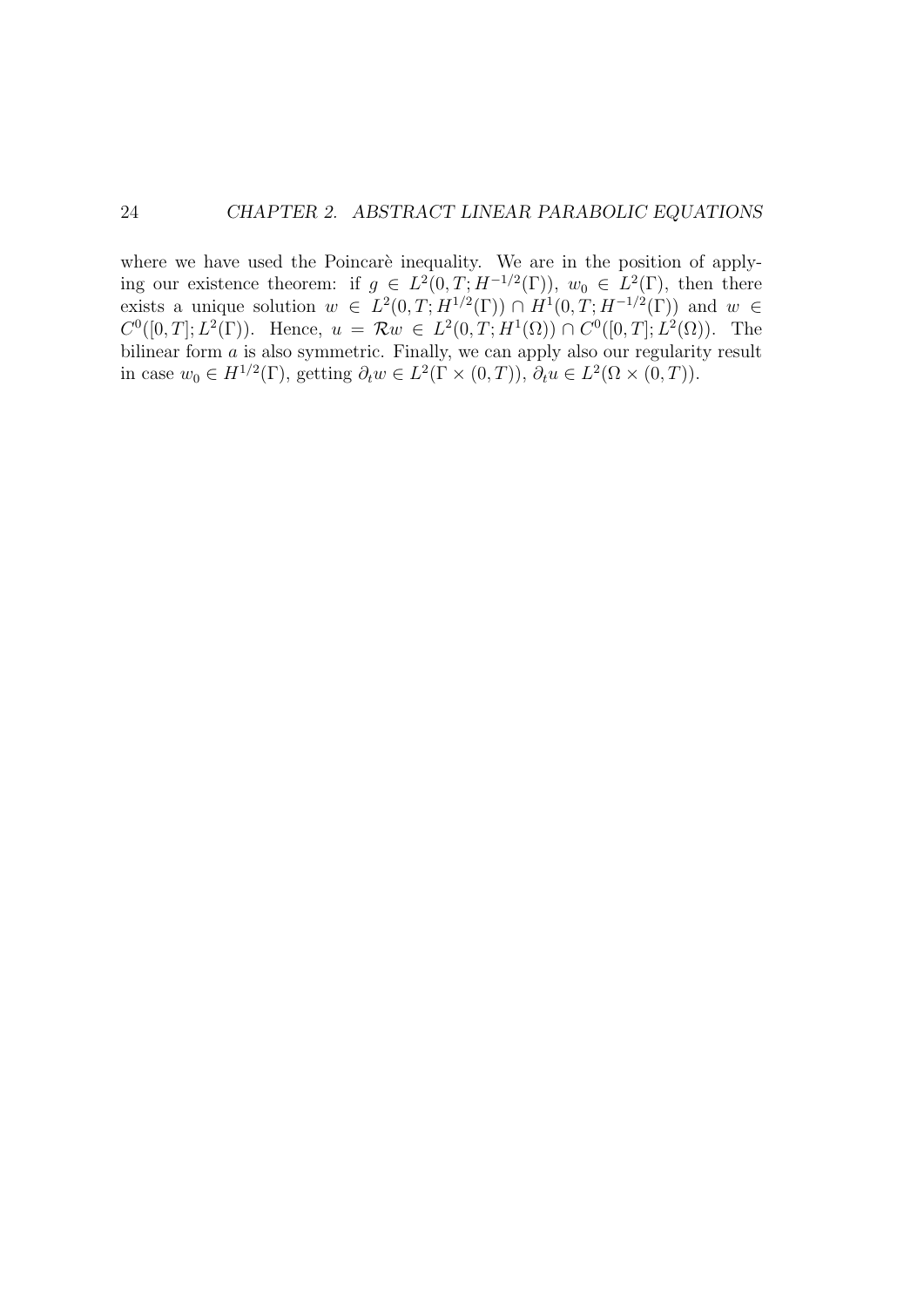## Chapter 3

# Abstract linear hyperbolic equations

Let us consider the following Cauchy-Dirichlet problem for the wave equation

$$
u_{tt} - c^2 \Delta u = f \quad \text{in } \Omega \times (0, T),
$$
  
\n
$$
u(\cdot, 0) = u_0, \quad u_t(\cdot, 0) = v_0 \quad \text{in } \Omega,
$$
  
\n
$$
u = 0 \quad \text{on } \partial\Omega \times (0, T).
$$

We consider the function

$$
u: t \mapsto u(t) \in H_0^1(\Omega)(=V).
$$

Then, given  $f \in L^2(0,T; L^2(\Omega))$ ,  $u_0 \in H_0^1(\Omega)$ ,  $v_0 \in L^2(\Omega)$ , we search for  $u \in$  $L^2(0,T;H_0^1(\Omega),u'',\,\Delta u\in L^2(0,T;H^{-1}(\Omega))$ . We consider the operator  $A: H_0^1(\Omega) \to$  $H^{-1}(\Omega)$  such that

$$
\langle Au, v \rangle = \int_{\Omega} \nabla u \nabla v \, dx \quad \forall u, v \in H_0^1(\Omega).
$$

We define u be a weak solution if  $u \in L^2(0,T; H_0^1(\Omega), u'' \in L^2(0,T; H^{-1}(\Omega)),$  $u' \in L^2(0,T;L^2(\Omega))$  and

$$
\langle u''(t), v \rangle + \langle Au(t), v \rangle = \langle f(t), v \rangle \quad \forall v \in H_0^1(\Omega) \text{ and for a.e. } t \in [0, T],
$$
  

$$
u(0) = u_0, \quad u'(0) = v_0.
$$

We will show in Thm. 3.1.7 that  $u \in C<sup>0</sup>(0,T]; V) \cap C<sup>1</sup>(0,T]; H)$  and this will give the meaning to the initial conditions and we can interpret the equation in  $\mathcal{D}'(0,T)$  as

$$
\frac{d^2}{dt^2} \langle u(t), v \rangle + \langle Au(t), v \rangle = \langle f(t), v \rangle \quad \text{for all } v \in V, \quad \text{in } \mathcal{D}'(0, T) ,
$$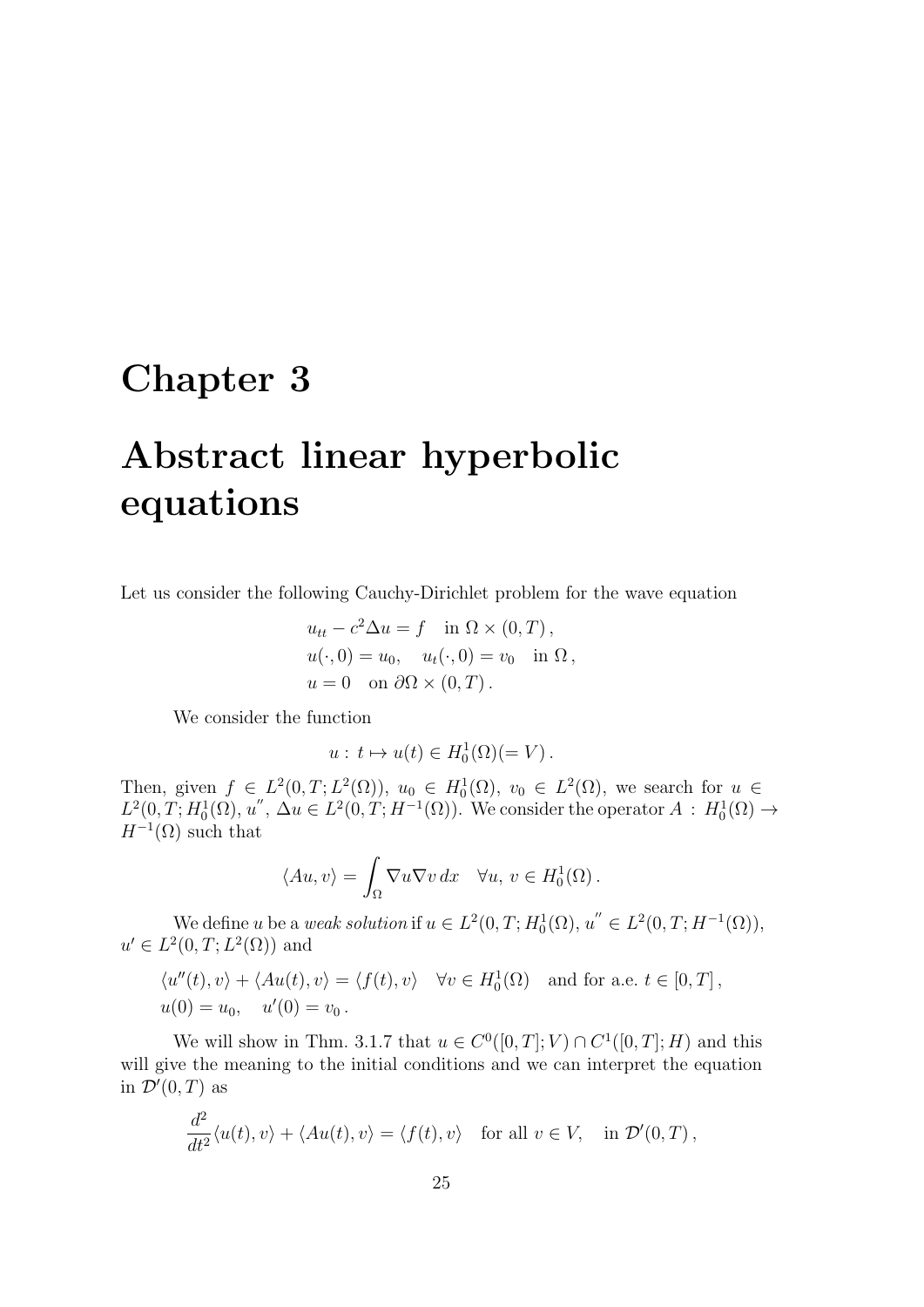indeed we have

$$
\int_0^T \langle u''(t), v \rangle \varphi(t) dt = \langle \int_0^T u''(t) \varphi(t) dt, v \rangle
$$
  
=  $\langle \int_0^T u(t) \varphi''(t) dt, v \rangle = \int_0^T \langle u(t), v \rangle \varphi''(t) dt.$ 

In the following section we will give an abstract formulation of this hyperbolic problem and we will give proper existence and uniqueness results.

## 3.1 Abstract formulation

Let  $(V, H, V')$  be an Hilbert triplet with V separable. We would like to find a suitable notion of solution for the following abstract Cauchy problem:

$$
u''(t) + Au(t) = f(t) \text{ in } V' \text{ and a.e. in } (0, T), \tag{3.1}
$$

$$
u(\cdot,0) = u_0,\tag{3.2}
$$

$$
u'(\cdot,0) = v_0,\tag{3.3}
$$

where  $A: V \to V'$  is a linear, continuous, symmetric and weakly coercive operator (cf.  $(2.13)$ ),  $u_0$  and  $v_0$  are initial data and f is a known source.

Before stating the main results, let us state some preliminary results.

**Lemma 3.1.1.** If W is an Hilbert space and b is a bilinear, symmetric form on  $W \times W$ , then the following formula holds true

$$
2b(u - v, u) = b(u - v, u - v) + b(u, u) - b(v, v), \quad \forall u, v \in W.
$$

PROOF. Obvious, by definition of b.

**Lemma 3.1.2.** Let  $\beta$ ,  $\gamma \geq 0$ ,  $\{S_m\}$  be a sequence such that  $S_1 \leq \beta$ ,  $S_m \leq$  $\beta + \gamma \sum_{k=1}^{m-1} S_k$  for every  $m \ge 2$ . Then  $S_m \le \beta (1+\gamma)^{m-1}$ , for every  $m \ge 2$ .

**PROOF.** For  $m = 1$  it is already true. Let it be true for  $k \leq m$  and prove it for  $m + 1$ . We have

$$
S_{m+1} \leq \beta + \gamma \sum_{k=1}^{m} S_k \leq \beta + \beta \gamma \sum_{k=1}^{m} (1+\gamma)^{k-1}
$$
  
 
$$
\leq \beta + \beta \gamma \left( \frac{1 - (1+\gamma)^m}{1 - (1+\gamma)} \right) = \beta (1+\gamma)^m.
$$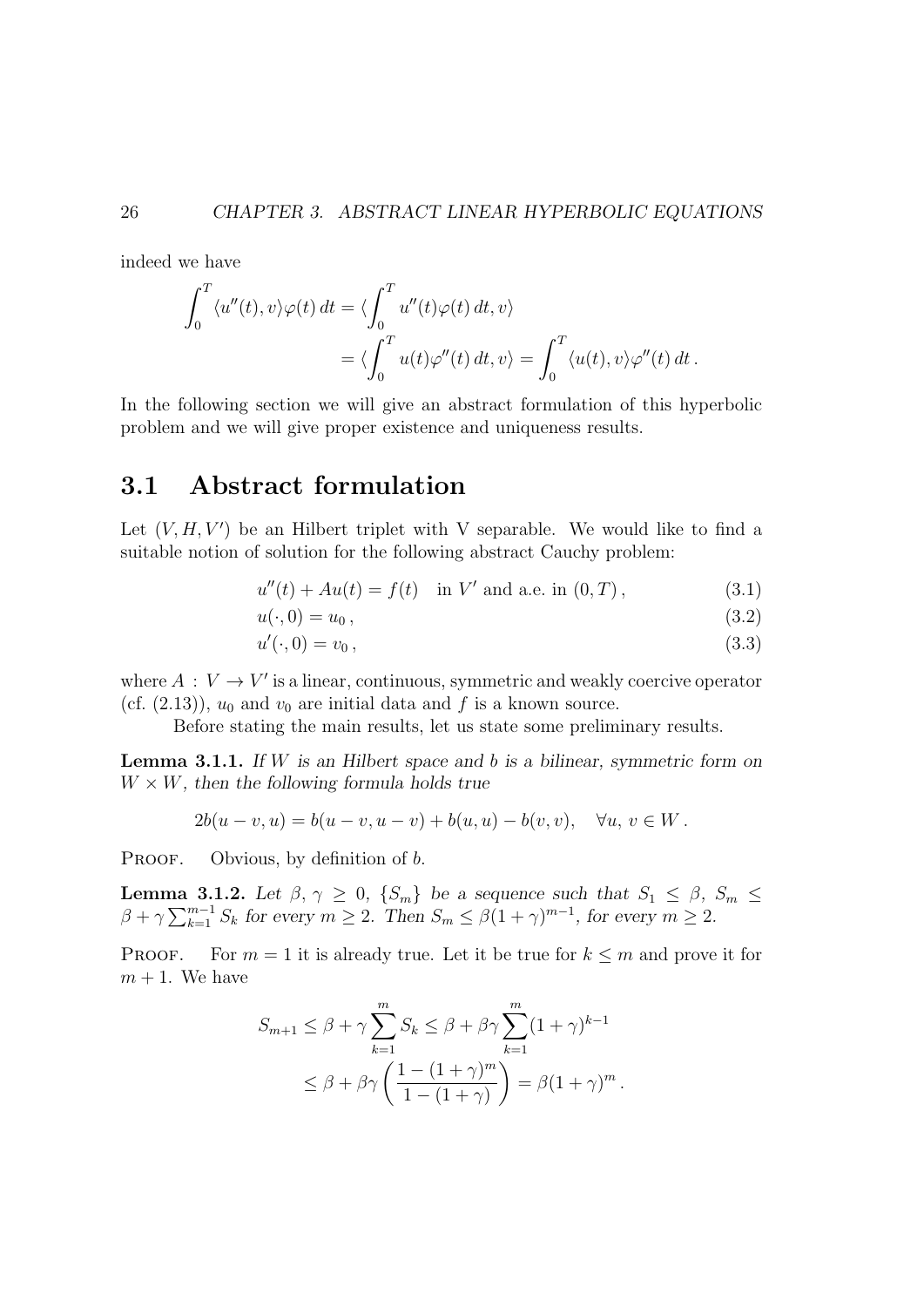**Lemma 3.1.3.** Let  $A, B \in \mathbb{R}, h \in L^1(0,T), h \ge 0$ , a.e. in  $(0,T), R \in L^2(0,T)$ such that

$$
R^{2}(t) \le A^{2} + B^{2} \int_{0}^{t} R^{2}(\tau) d\tau + \int_{0}^{t} h(\tau) R(\tau) d\tau \quad \text{for all } t \in [0, T]
$$

Then

$$
R^{2}(t) \leq \left(2A^{2} + \frac{1}{2}||h||_{L^{1}(0,T)}^{2}\right)e^{2B^{2}t} \text{ for all } t \in [0,T].
$$

PROOF. The proof is based on [2, Lemmas A.4, A.5, p.157].

Let us start now with an existence result for *strong* solutions under strong assumption on the data. Then, we will use this result in order to prove existence of weak solutions.

**Theorem 3.1.4.** Let  $A: V \to V'$  be a linear, continuous, symmetric and weakly coercive operator (cf. (2.13)),  $u_0 \in V$ ,  $v_0 \in V$ ,  $f \in W^{2,1}(0,T;V') + H^1(0,T;H)$ with  $f(0)-Au_0 \in H$ . Then, there exists at least a solution u to problem (3.1–3.3) such that  $u \in W^{2,\infty}(0,T;H) \cap W^{1,\infty}(0,T;V)$ .

**PROOF.** We will use here a time discretization scheme. Fix  $n \in \mathbb{N}$  (which we will take sufficiently large in the following) and split the interval  $[0, T]$  in n subintervals of length  $\tau = T/n$ . Let  $f = f_1 + f_2$ , where  $f_1 \in W^{2,1}(0,T;V')$ ,  $f_2 \in H^1(0,T;H)$ . Since both  $f_1$  and  $f_2$  are continuous in time, we can put

$$
f_1^i := f_1(\tau i), \quad f_2^i := f_2(\tau i), \quad f^i = f_1^i + f_2^i.
$$

Let us rewrite here our problem.

$$
v'(t) + Au(t) = f(t), \quad v = u' \text{ in } V' \text{ and a.e. in } (0, T), \tag{3.4}
$$

$$
u(\cdot,0) = u_0,\tag{3.5}
$$

$$
v(\cdot,0) = v_0,\tag{3.6}
$$

We consider then the following discretized problem. PROBLEM  $(P_{\tau})$ . Find two vectors  $(u^{0}, u^{1}, \ldots, u^{n}) \in V^{n+1}$ ,  $(v^{0}, v^{1}, \ldots, v^{n}) \in V^{n+1}$ such that  $u^0 = u_0, v^0 = v_0$  and  $(\text{for } i = 1, ..., n)$ 

$$
\begin{cases}\n v^i = \frac{u^i - u^{i-1}}{\tau}, \\
 \frac{v^i - v^{i-1}}{\tau} + Au^i = f^i.\n\end{cases}
$$

Existence of a unique solution for PROBLEM  $(P_\tau)$ .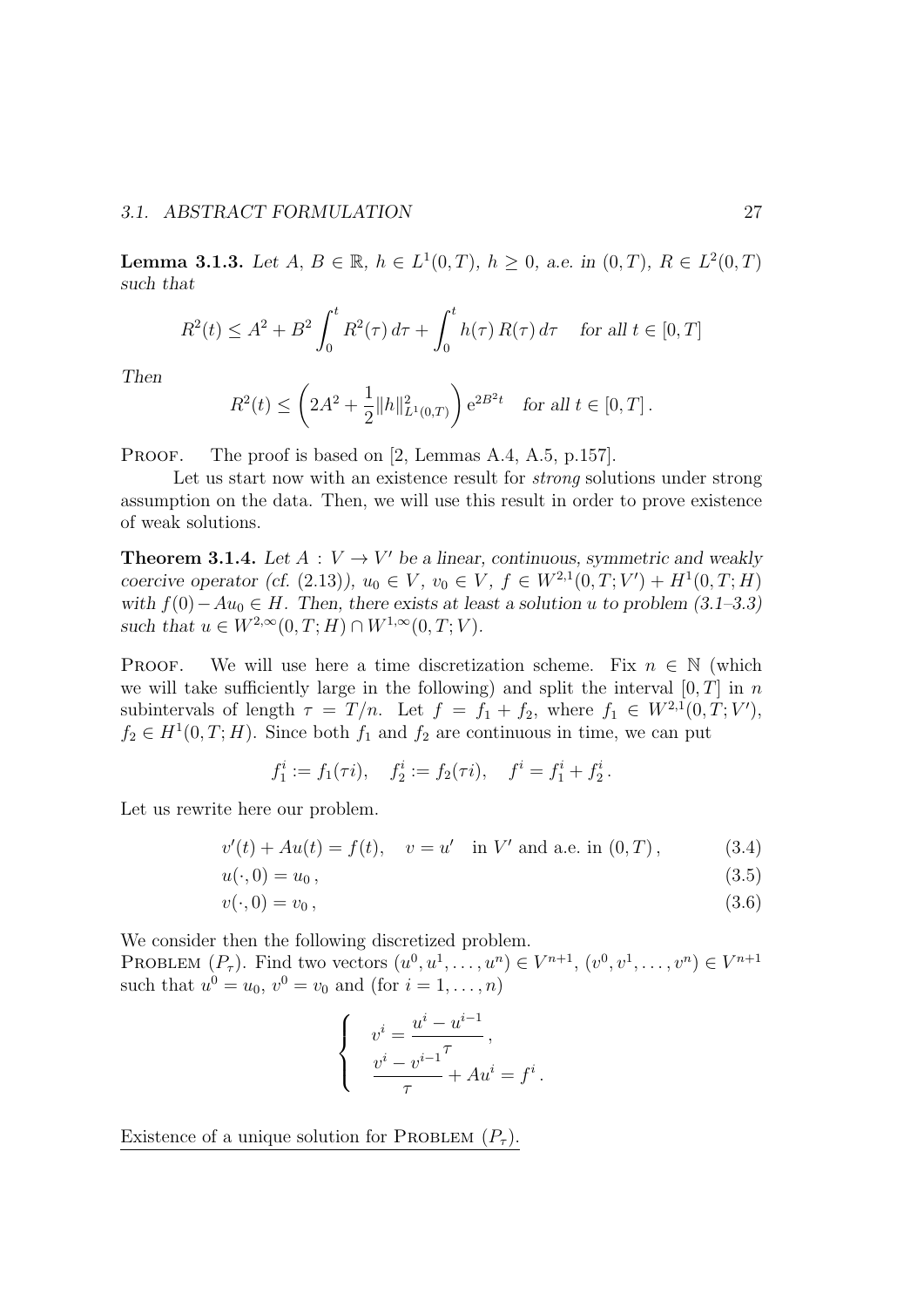We know  $u^0$  and  $v^0$ , suppose to know  $u^{i-1}$  and  $v^{i-1}$  we want now to find  $u^i$ such that

$$
\frac{u^i}{\tau} + \tau A u^i = \tau f^i + v^{i-1} + \frac{u^{i-1}}{\tau}.
$$

Since A is weakly coercive, then  $\frac{I}{\tau} + \tau A$  is an isomorphism, indeed

$$
\tau \langle Au, u \rangle + \frac{1}{\tau} (u, u) \ge \tau L ||u||^2 - \tau \lambda |u|^2 + \frac{1}{\tau} |u|^2
$$
  

$$
\ge \tau L ||u||^2,
$$

if  $1/\tau \geq \tau \lambda$ , i.e.  $\tau \leq \sqrt{1/\lambda}$ , i.e. if n is sufficiently large. Hence, the bilinear form  $(\tau A + I/\tau)$  is V-elliptic and so there exists a unique  $u^i$  solution to PROBLEM  $(P_\tau)$ .

#### A priori estimates.

Introduce the auxiliary vector  $(z^0, \ldots, z^n) \in V^{n+1}$  such that

$$
z^0 = z^1 := f(0) - Au_0
$$
,  $z^i = \frac{v^i - v^{i-1}}{\tau}$ ,  $i = 2, ..., n$ .

Take, moreover, the piecewise constant functions

$$
\overline{u}_{\tau}(t) = u^i
$$
,  $\overline{v}_{\tau}(t) = v^i$ ,  $\overline{z}_{\tau}(t) = z^i$ ,  $\overline{f}_{\tau}(t) = f^i$ , for  $t \in ((i-1)\tau, i\tau]$ 

and the linear interpolants of the constants  $u^i, v^i, z^i$ 

$$
\hat{u}_{\tau} = u^{1} + \frac{u^{1} - u^{i-1}}{\tau} (t - i\tau), \quad \hat{v}_{\tau} = v^{1} + \frac{v^{1} - v^{i-1}}{\tau} (t - i\tau),
$$
  

$$
\hat{z}_{\tau} = z^{1} + \frac{z^{1} - z^{i-1}}{\tau} (t - i\tau), \quad \text{for } t \in ((i - 1)\tau, i\tau].
$$

Notice that they coincide with the constants  $u^i$  and  $v^i$  at times  $\tau i$ .

Hence, we can rewrite PROBLEM  $(P_\tau)$  as: find  $\overline{u}_\tau, \hat{u}_\tau, \overline{v}_\tau, \hat{v}_\tau, \overline{z}_\tau \in L^1(0, T; V)$ such that

$$
\overline{z}_{\tau}(t) + A\overline{u}_{\tau}(t) = f_{\tau}(t), \qquad (3.7)
$$

$$
\overline{v}_{\tau}(t) = \hat{u}'_{\tau}(t), \quad \overline{z}_{\tau}(t) = \hat{v}'_{\tau}(t), \tag{3.8}
$$

$$
\hat{u}_{\tau}(0) = u_0, \quad \hat{v}_{\tau}(0) = v_0, \tag{3.9}
$$

where  $t \in (0, T)$ . We would like to find now estimates on  $\overline{u}_{\tau}$ ,  $\hat{u}_{\tau}$ ,... and pass to the limit as  $\tau \to 0$  in (3.7–3.9), recovering a solution to our problem.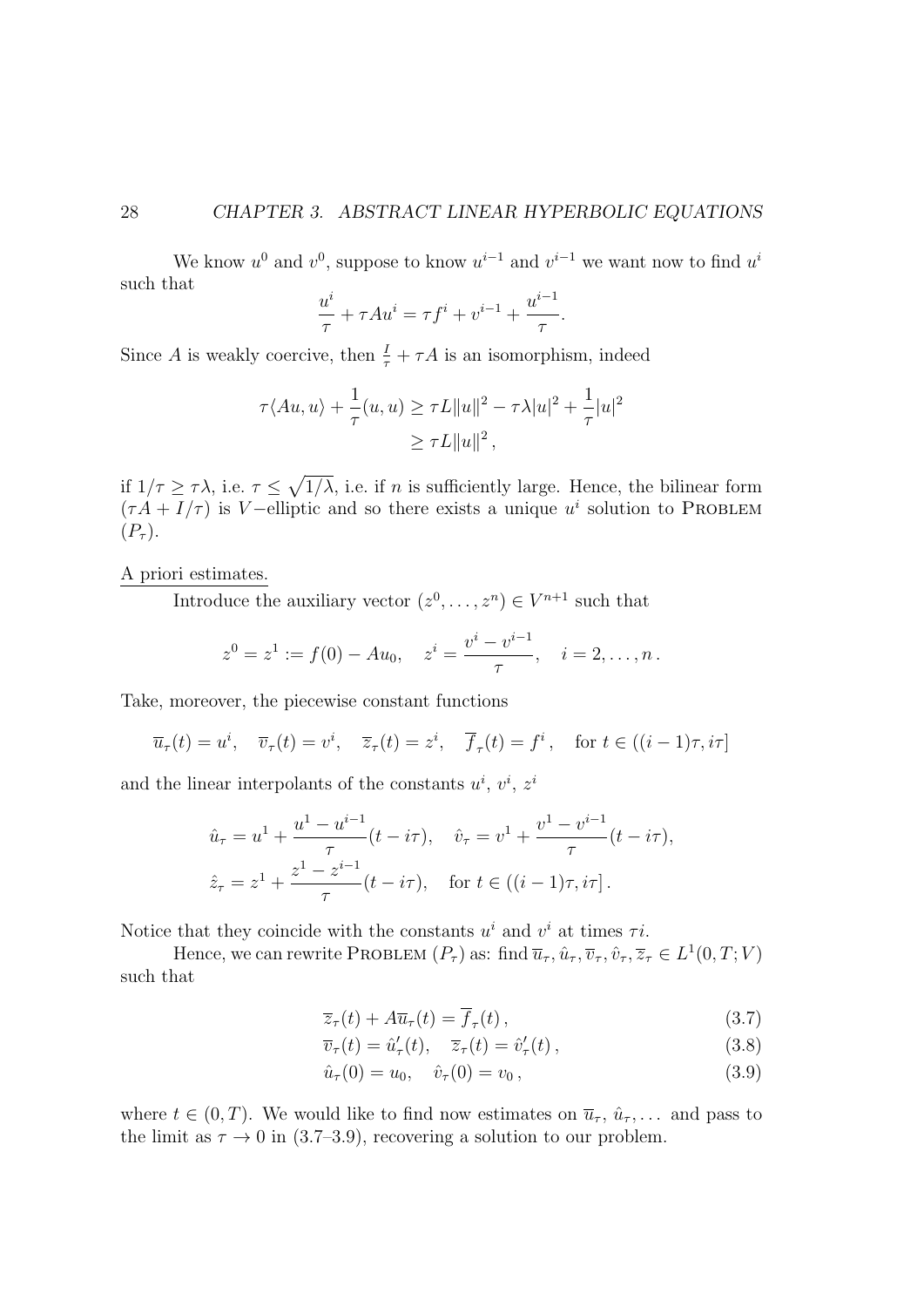### 3.1. ABSTRACT FORMULATION 29

Take the difference between  $(3.7)$  written for the index i and  $(3.7)$  written for the index  $i - 1$  finding

$$
z^{i} - z^{i-1} + \tau Av^{i} = f^{i} - f^{i-1}.
$$

Sum to both sides  $\lambda \tau v^i$  (cf. (2.13)) and multiply the resulting equation by  $z^i$ getting

$$
\frac{1}{2}|z^{i}|^{2} - \frac{1}{2}|z^{i-1}|^{2} + \frac{1}{2}|z^{i} - z^{i-1}|^{2} + \frac{1}{2}a_{\lambda}(v^{i}, v^{i})
$$
\n
$$
-\frac{1}{2}a_{\lambda}(v^{i-1}, v^{i-1}) + \frac{\tau^{2}}{2}a_{\lambda}(z^{i}, z^{i}) = \langle f^{i} - f^{i-1} + \lambda\tau v^{i}, z^{i} \rangle,
$$
\n(3.10)

where  $a_{\lambda}(u, v) := \langle Au, v \rangle + \lambda(u, v)$ . Here we have used Lemma 3.1.1 with  $b = a_{\lambda}$ . Indeed, we have

$$
a_{\lambda}(v^{i},v^{i}-v^{i-1})=\frac{1}{2}a_{\lambda}(\tau z^{i},\tau z^{i})+\frac{1}{2}a_{\lambda}(v^{i},v^{i})-\frac{1}{2}a_{\lambda}(v^{i-1},v^{i-1}).
$$

Summing up the equality (3.10) for  $i = 1, \ldots, m$ , we get

$$
S_m = \frac{1}{2} |z^0|^2 + \frac{1}{2} a_\lambda(v^0, v^0) + \sum_{i=1}^m \tau \langle \frac{f^i - f^{i-1}}{\tau} + \lambda v^i, z^i \rangle,
$$

where

$$
S_m = \frac{1}{2} |z^m|^2 + \frac{1}{2} \sum_{i=1}^m |z^i - z^{i-1}|^2 + \frac{1}{2} a_\lambda(v^m, v^m) + \sum_{i=1}^m \frac{\tau^2}{2} a_\lambda(z^i, z^i).
$$

Now,  $|z^0|^2 = |Au_0 - f(0)|^2 \leq C$ ,  $\frac{1}{2} a_\lambda(v^0, v^0) \leq C ||v_0||^2 \leq C$ , with C independent of n. Hence, denoting by  $C_i$  some constants independent of n, we have

$$
S_m \leq C_1 + \sum_{i=1}^m \tau \langle \frac{f^i - f^{i-1}}{\tau} + \lambda v^i, z^i \rangle, \quad m \geq 1.
$$

Now we need to estimate the term  $\sum_{i=1}^m \tau \langle \frac{f^i - f^{i-1}}{\tau} + \lambda v^i, z^i \rangle$ . Use the notation  $g_k^i := \frac{f_k^i - f_k^{i-1}}{\tau}$ , with  $k = 1, 2$  and write down

$$
\sum_{i=1}^{m} \tau \langle \frac{f^{i} - f^{i-1}}{\tau} + \lambda v^{i}, z^{i} \rangle \le R_{1}(m) + R_{2}(m) + R_{3}(m),
$$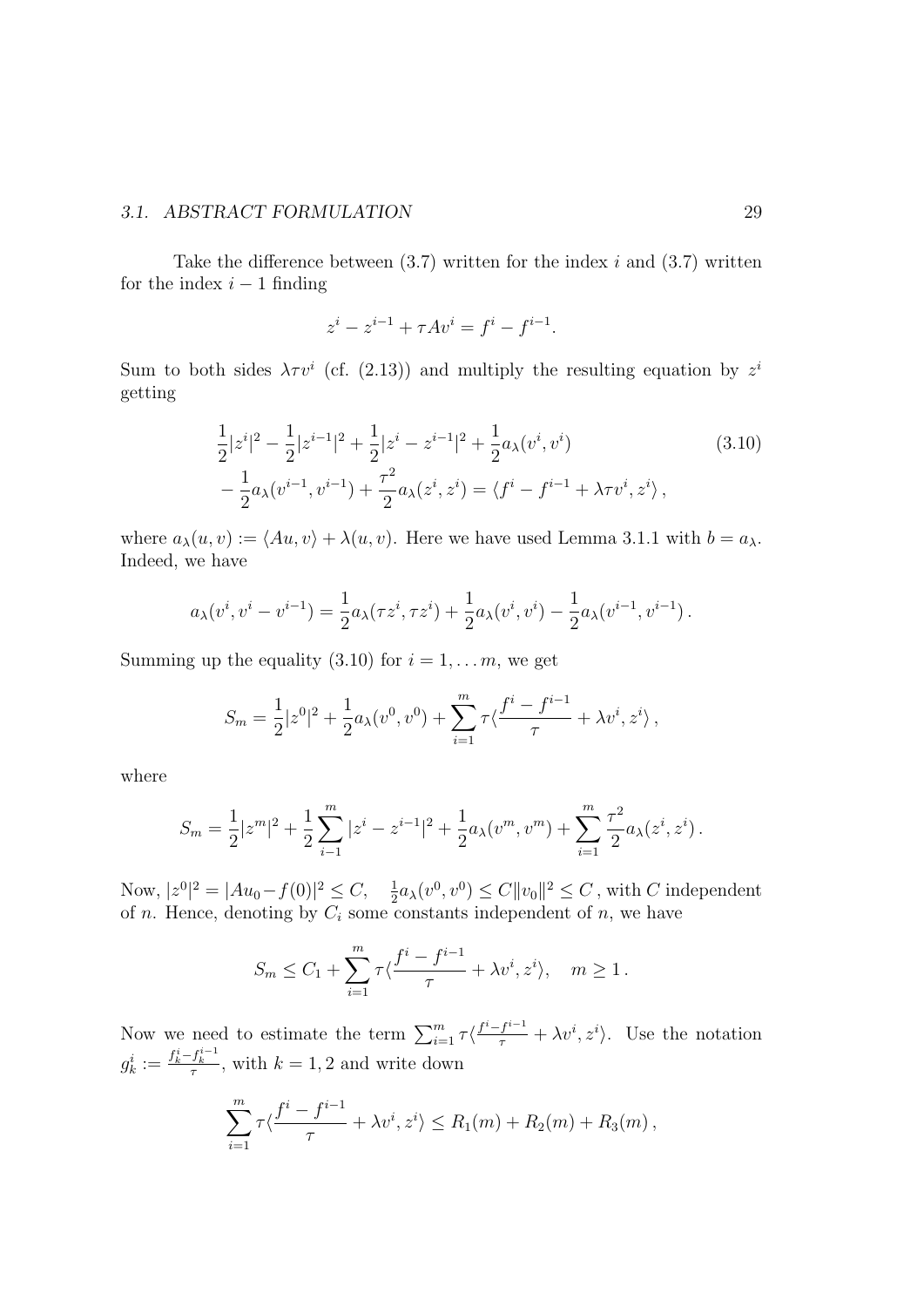where

$$
R_1(m) = \sum_{i=1}^m (g_1^i, v^i - v^{i-1}) = (g^m, v^m) + \sum_{i=1}^{m-1} (g_1^i, v^i) - (g_1^1, v^0) - \sum_{i=2}^m (g_1^i, v^{i-1})
$$
  
=  $(g^m, v^m) - (g_1^1, v^0) - \sum_{i=2}^m \langle \frac{g_1^i - g_1^{i-1}}{\tau}, v^{i-1} \rangle$   
 $\leq \sigma \max_{1 \leq i \leq m} ||v^i||^2 + C_2(\sigma),$ 

and

$$
R_2(m) = \sum_{i=1}^m \tau |g_2^i||z^i| \le \frac{1}{2} \sum_{i=1}^m \tau |z^i|^2 + \frac{1}{2} ||f_2'||_{L^2(0,T;H)}^2,
$$
  

$$
R_3(m) = \sum_{i=1}^m \lambda \tau |v^i||z^i| \le C_3 \sum_{i=1}^m \tau ||v^i||^2 + \lambda \sum_{i=1}^m \tau |z^i|^2
$$

for every  $\sigma > 0$  which we will choose properly. The estimate for  $R_1$  has been obtained using the fact that

$$
||g_1^i||_* \leq \frac{1}{\tau} \int_{(i-1)\tau}^{i\tau} ||f_1'(t)||_* dt \leq ||f_1'||_{C^0([0,T];V')},
$$
  

$$
\left\|\frac{g_1^i - g_1^{i-1}}{\tau}\right\|_* \leq \frac{1}{\tau} \left\|\int_{(i-1)\tau}^{i\tau} (f_1'(t) - f_1'(t-\tau)) dt \right\|_*
$$
  

$$
\leq \frac{1}{\tau} \int_{(i-1)\tau}^{i\tau} \int_{t-\tau}^t ||f_1''(s)||_* ds dt
$$
  

$$
\leq \frac{1}{\tau} ||f_1||_{L^1((i-1)\tau, i\tau; V')}.
$$

Let us denote by

$$
N_m = \frac{1}{2}\left(|z^m|^2 + \sum_{i=1}^m |z^i - z^{i-1}|^2\right) + \frac{L}{2}\left(\|v^m\|^2 + \sum_{i=1}^m \tau^2 \|z^i\|^2\right)\,.
$$

Choosing properly  $\sigma$ , we get

$$
|R_1(m)| \le \frac{1}{2} \max_{1 \le i \le m} N_i,
$$
  
\n
$$
|R_2(m)| \le C \left(1 + \sum_{i=1}^m \tau N_i\right),
$$
  
\n
$$
|R_3(m)| \le C \sum_{i=1}^m \tau N_i.
$$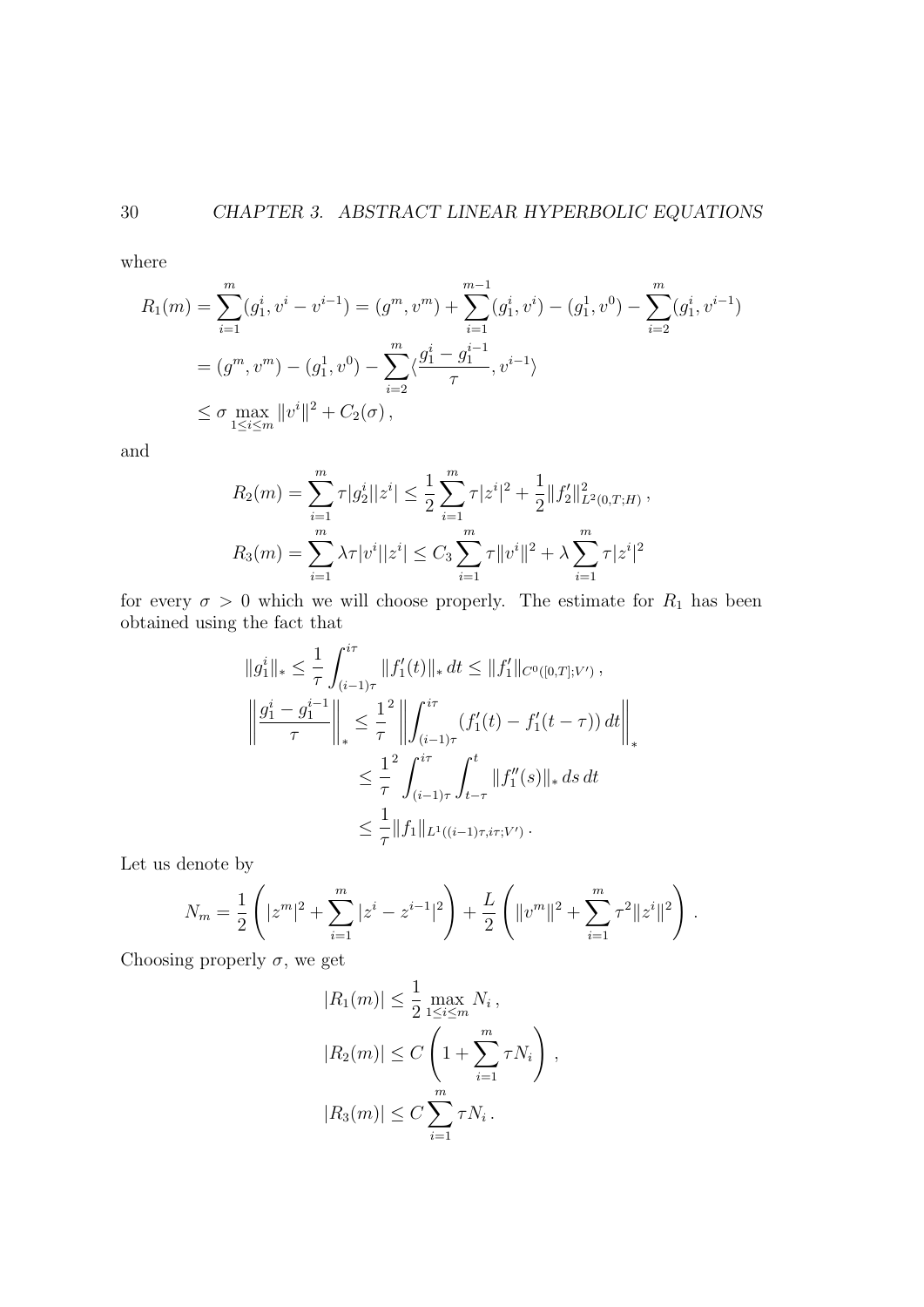#### 3.1. ABSTRACT FORMULATION 31

Hence, if  $k \leq m$ , we have

$$
N_k \le C_4 \left( 1 + \sum_{i=1}^k \tau N_i \right) + \frac{1}{2} \max_{1 \le i \le k} N_i
$$
  
 
$$
\le C_4 \left( 1 + \sum_{i=1}^m \tau N_i \right) + \frac{1}{2} \max_{1 \le i \le m} N_i.
$$

Taking the maximum over  $1 \leq k \leq m$ , we obtain

$$
\frac{1}{2}N_m \le \frac{1}{2} \max_{1 \le i \le m} N_i \le C_4 \left( 1 + \sum_{i=1}^m \tau N_i \right) .
$$

Taking then  $\tau \leq 1/(4C_4)$ , we have

$$
\frac{1}{2}N_m \le 4C_4 \left(1 + \sum_{i=1}^{m-1} \tau N_i\right) \quad \text{for every } m \ge 2
$$
  
and  $N_1 \le 4C_4$ .

Applying now the discrete Gronwall Lemma 3.1.2 with  $\beta = 4C_4$ ,  $\gamma = 4C_4\tau$ , we obtain

$$
N_m \le 4C_4 \left( 1 + \frac{4C_4 T}{n} \right)^{m-1}
$$
  
 
$$
\le 4C_4 \left( \left( 1 + \frac{4C_4 T}{n} \right)^{\frac{n}{4C_4 T}} \right)^{4C_4 T}
$$
  
 
$$
\le 4C_4 e^{4C_4 T}.
$$

Hence, for  $\tau$  sufficiently small (*n* sufficiently large), we get the following estimate

$$
\|\overline{z}_{\tau}\|_{L^{\infty}(0,T;H)}^2 + \tau \|\hat{z}_{\tau}^{\prime}\|_{L^2(0,T;H)}^2 + \|\overline{v}_{\tau}\|_{L^{\infty}(0,T;V)}^2 + \tau \|\hat{v}_{\tau}^{\prime}\|_{L^2(0,T;V)}^2 \le C_5. \tag{3.11}
$$

By comparison, we also deduce

$$
\|\hat{u}_{\tau}\|_{L^{\infty}(0,T;V)} \le \|u_{0}\| + T\|\hat{u}_{\tau}'\|_{L^{\infty}(0,T;V)} \le \|u_{0}\| + T\|\overline{v}_{\tau}\|_{L^{\infty}(0,T;V)} \le C_{6}, \quad (3.12)
$$
  

$$
\|\hat{v}_{\tau}\|_{L^{\infty}(0,T;V)} \le \max_{1 \le i \le n} (||v^{i}|| + ||v^{i-1}||) \le 2\|\overline{v}_{\tau}\|_{L^{\infty}(0,T;V)} + \|v_{0}\| \le C_{7},
$$
  

$$
\|\hat{v}_{\tau}\|_{W^{1,\infty}(0,T;H)} \le \|\hat{v}_{\tau}\|_{L^{\infty}(0,T;H)} + \|\overline{z}_{\tau}\|_{L^{\infty}(0,T;H)} \le C_{8}.
$$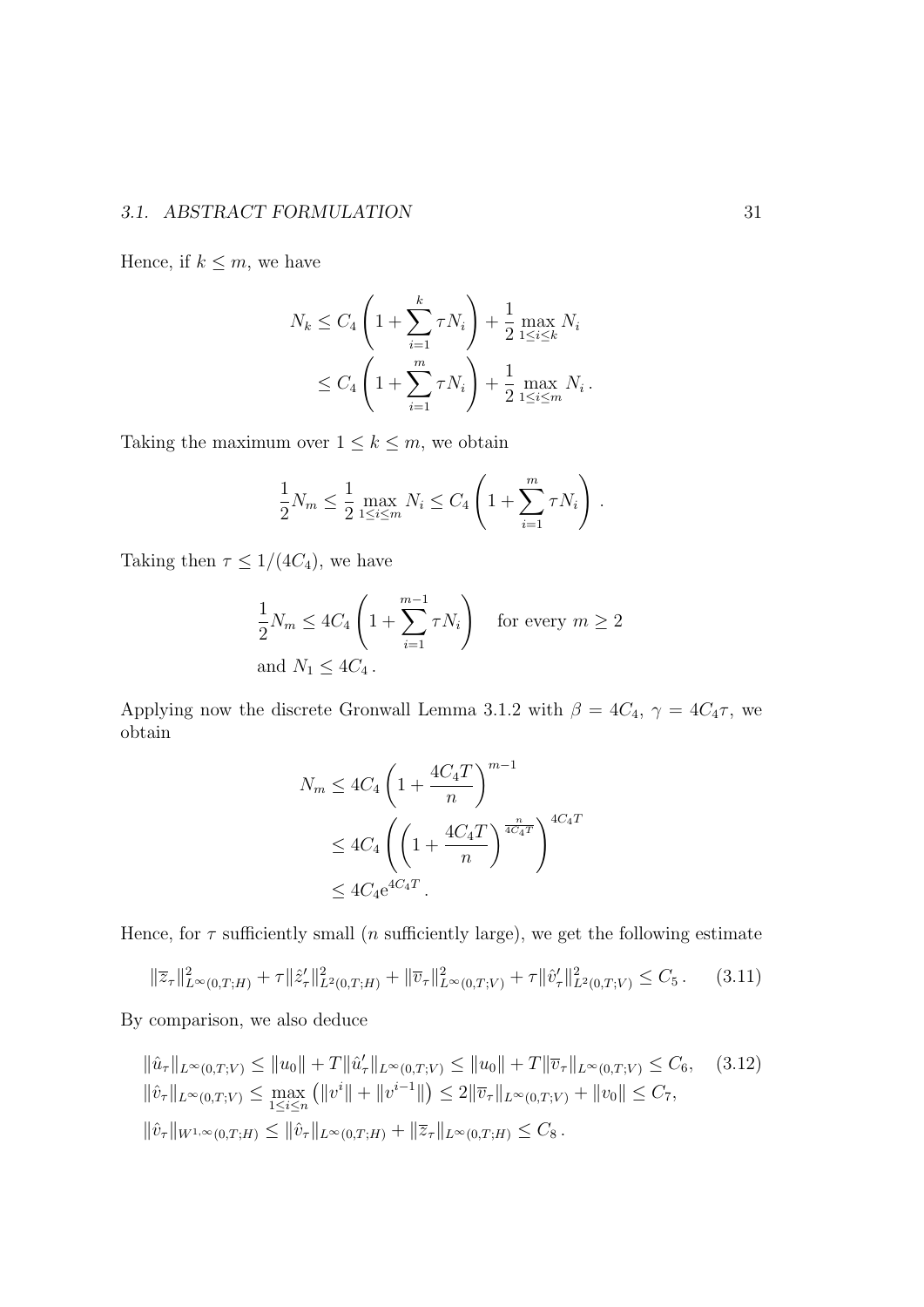Moreover, we also get

$$
\|\overline{f}_{\tau} - f\|_{L^{1}(0,T;V')} = \sum_{i=1}^{n} \int_{(i-1)\tau}^{i\tau} \left\| \int_{t}^{i\tau} f'(s) \, ds \right\|_{*} dt \leq \tau \|f'\|_{L^{1}(0,T;V')} \leq \tau C_{9},
$$
  

$$
\|\overline{u}_{\tau} - \hat{u}_{\tau}\|_{L^{\infty}(0,T;V)} \leq \tau \|\overline{v}_{\tau}\|_{L^{\infty}(0,T;V)} \leq \tau C_{10},
$$
  

$$
\|\overline{v}_{\tau} - \hat{v}_{\tau}\|_{L^{\infty}(0,T;H)} \leq \tau \|\overline{z}_{\tau}\|_{L^{\infty}(0,T;H)} \leq \tau C_{11}.
$$
 (3.13)

Hence, for a subsequence of  $n \to \infty$  or  $\tau \to 0$ , we get the following convergences

 $\hat{u}_{\tau} \to u$  weakly star in  $W^{1,\infty}(0,T;V)$ ,  $\overline{u}_{\tau} \to \tilde{u}$  weakly star in  $L^{\infty}(0,T;V)$ ,  $\hat{v}_{\tau} \to v$  weakly star in  $W^{1,\infty}(0,T;H)$ ,  $\overline{v}_{\tau} \to \tilde{v}$  weakly star in  $L^{\infty}(0,T;V)$ ,  $\overline{z}_{\tau} \to z$  weakly star in  $L^{\infty}(0,T;H)$ .

Moreover, due to (3.13), we also have

$$
\overline{u}_{\tau} - \hat{u}_{\tau} \to 0
$$
 in  $L^{\infty}(0, T; V)$   $\overline{v}_{\tau} - \hat{v}_{\tau} \to 0$  in  $L^{\infty}(0, T; H)$ ,

from which we deduce  $u = \tilde{u}$  and  $v = \tilde{v}$ . In order to pass to the limit in PROBLEM  $(P_{\tau})$ , let us note that

$$
A\overline{u}_{\tau} \to Au
$$
 weakly in  $L^2(0, T; V')$ .

Using the assumptions on  $f$  together with  $(3.13)$ , we can also pass to the limit in  $f_{\tau}$ ; indeed, we have

$$
\|\overline{f}_{\tau}\|_{L^{\infty}(0,T;V')+L^{\infty}(0,T;H)} \leq C_{12} \left( \|f_1\|_{C^{0}([0,T];V')} + \|f_2\|_{C^{0}([0,T];H)} \right).
$$

Finally, we can pass to the limit in the initial conditions since  $W^{1,\infty}(0,T; V) \subseteq$  $C^0([0,T];V)$  and so

$$
\hat{u}_{\tau}(0) \to u(0)
$$
 weakly in V,

and so we recover  $u(0) = u_0$ . Analogously, since  $W^{1,\infty}(0,T;H) \subseteq C^0([0,T];H)$ , we recover the condition  $v(0) = v_0$ . Hence u is the desired solution to our problem. This concludes the proof of Thm. 3.1.4.

Let us prove now the following uniqueness and continuous dependence of the solution with respect to the data result.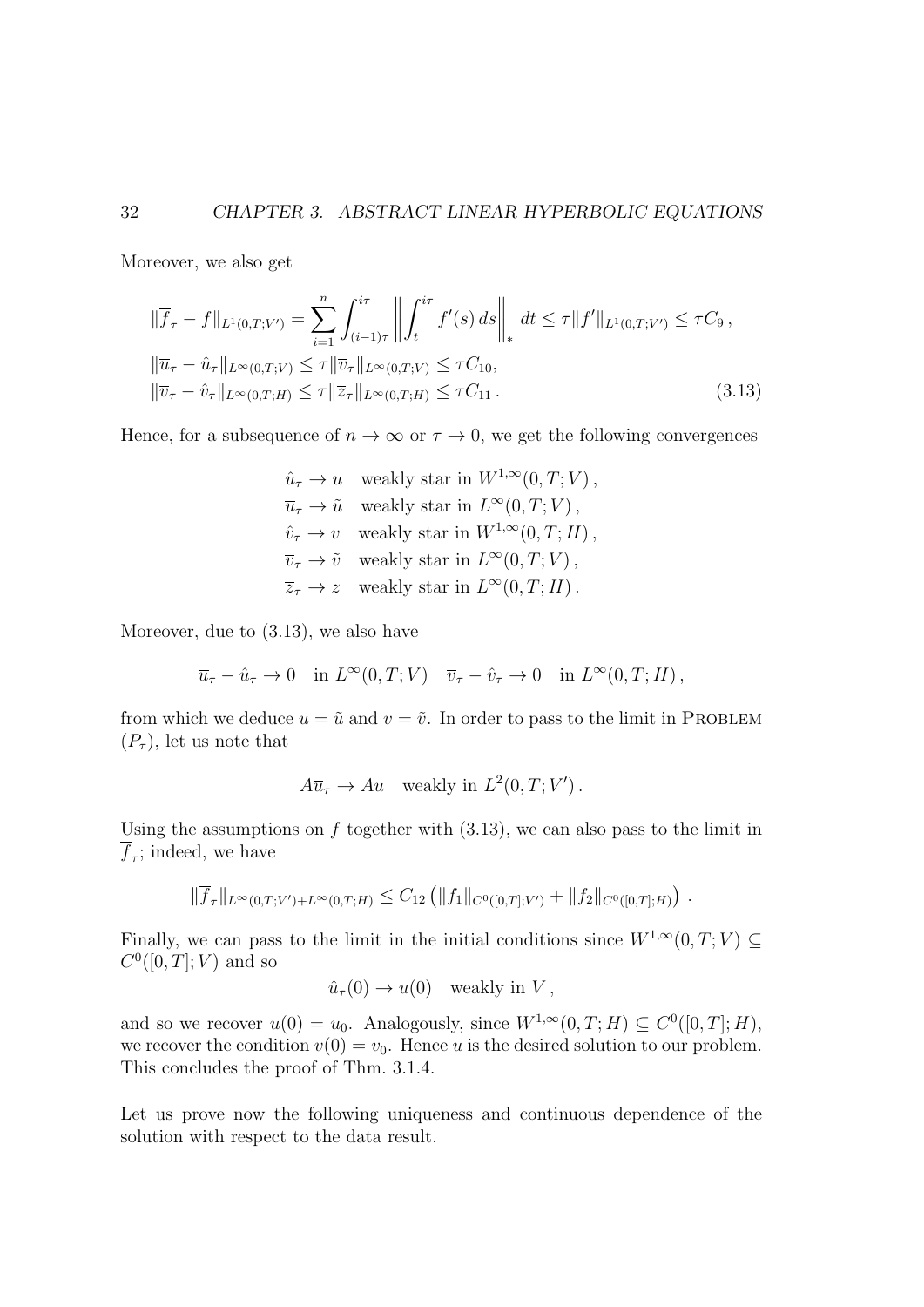#### 3.1. ABSTRACT FORMULATION 33

**Theorem 3.1.5.** Let  $f = f_1 + f_2$ ,  $f_1 \in W^{1,1}(0,T;V')$ ,  $f_2 \in L^1(0,T;H)$ ,  $u_0 \in V$ ,  $v_0 \in H$ ,  $A: V \to V'$  be a linear, continuous, weakly coercive and symmetric operator, u be a solution to  $(3.1-3.3)$ . Then, there exists a positive constant  $C = C(T, \lambda, L, M)$  such that

 $||u||_{C^{1}([0,T];H)} + ||u||_{C^{0}([0,T];V)} \leq C (||u_0|| + |v_0| + ||f_1||_{W^{1,1}(0,T;V')} + ||f_2||_{L^{1}(0,T;H)})$ .

PROOF. Test (3.1) by u', integrate over  $(0, t)$ ,  $t \in (0, T]$ , getting

$$
\frac{1}{2}|u'(t)|^2 + \frac{L}{2}||u(t)||^2 \le \frac{1}{2}|v_0|^2 + \frac{1}{2}(\lambda + M)||u_0||^2 + \lambda \int_0^t (u(s), u'(s)) ds
$$
  
+  $||f_1||_*||u(t)|| + ||f_1(0)||_*||u_0|| + \int_0^t ||f_1'(s)||_*||u(s)|| ds + \int_0^t |f_2(s)||u'(s)|^2 ds$   
 $\le C_1 \left(1 + \int_0^t |u(s)|^2 ds + \int_0^t |u'(s)|^2 ds\right) + \int_0^t ||f_1'(s)||_*||u(s)|| ds$   
+  $\int_0^t |f_2(s)||u'(s)|^2 ds + \frac{L}{4}||u(t)||^2 + C_2 (||f_1(t)||_*^2 + ||f_1(0)||_*||u_0||).$ 

Using now the Gronwall Lemma 3.1.3, we get the desired estimate.

Remark 3.1.6. Let us notice that there is a gap between the regularity of the existence and the uniqueness theorems. Hence, we will prove in the following Theorem 3.1.7 the existence of a *weak* solution in the regularity framework of the uniqueness theorem.

**Theorem 3.1.7.** Let  $u_0 \in V$ ,  $v_0 \in H$ ,  $f \in W^{1,1}(0,T;V') + L^1(0,T;H)$ ,  $A: V \to$  $V'$  be a linear, continuous, symmetric and weakly coercive operator (cf.  $(2.13)$ ). Then, there exists a unique  $u \in C^1([0,T];H) \cap C^0([0,T];V)$  solution of  $(3.1-3.3)$ .

PROOF. The idea is to approximate these data with more regular ones. Apply Theorem 3.1.4 and prove that the solution of the approximating problem  ${u_n}$ is a Cauchy sequence in  $C^0([0,T];V)$  as well as its derivative  $\{u'_n\}$  is a Cauchy sequence in  $C^0([0,T];H)$ . Then, we will pass to the limit in the approximating problem (or in its integrated in time version) obtaining the desired weak solution.

The main problem consists in the approximation of the data. In the assumptions of Theorem 3.1.4, we had  $u_0 \in V$ ,  $v_0 \in V$  and  $f(0) - Au_0 \in H$ . Hence, in particular, we need  $u_0 \in \mathcal{D}(A; H) (= \{u_0 \in V : Au_0 \in H\})$ . Hence, we search for  $u_{0n} \in \mathcal{D}(A;H)$  for all n such that  $u_{0n} \to u_0 \in V$ . This is possible because  $\mathcal{D}(A; H)$  is densely embedded into V. Indeed it is sufficient to take  $u_{0n} \in V$ solution of (cf. 2.13)

$$
u_{0n} + \frac{1}{n} (\lambda u_{0n} + Au_{0n}) = u_0.
$$
 (3.14)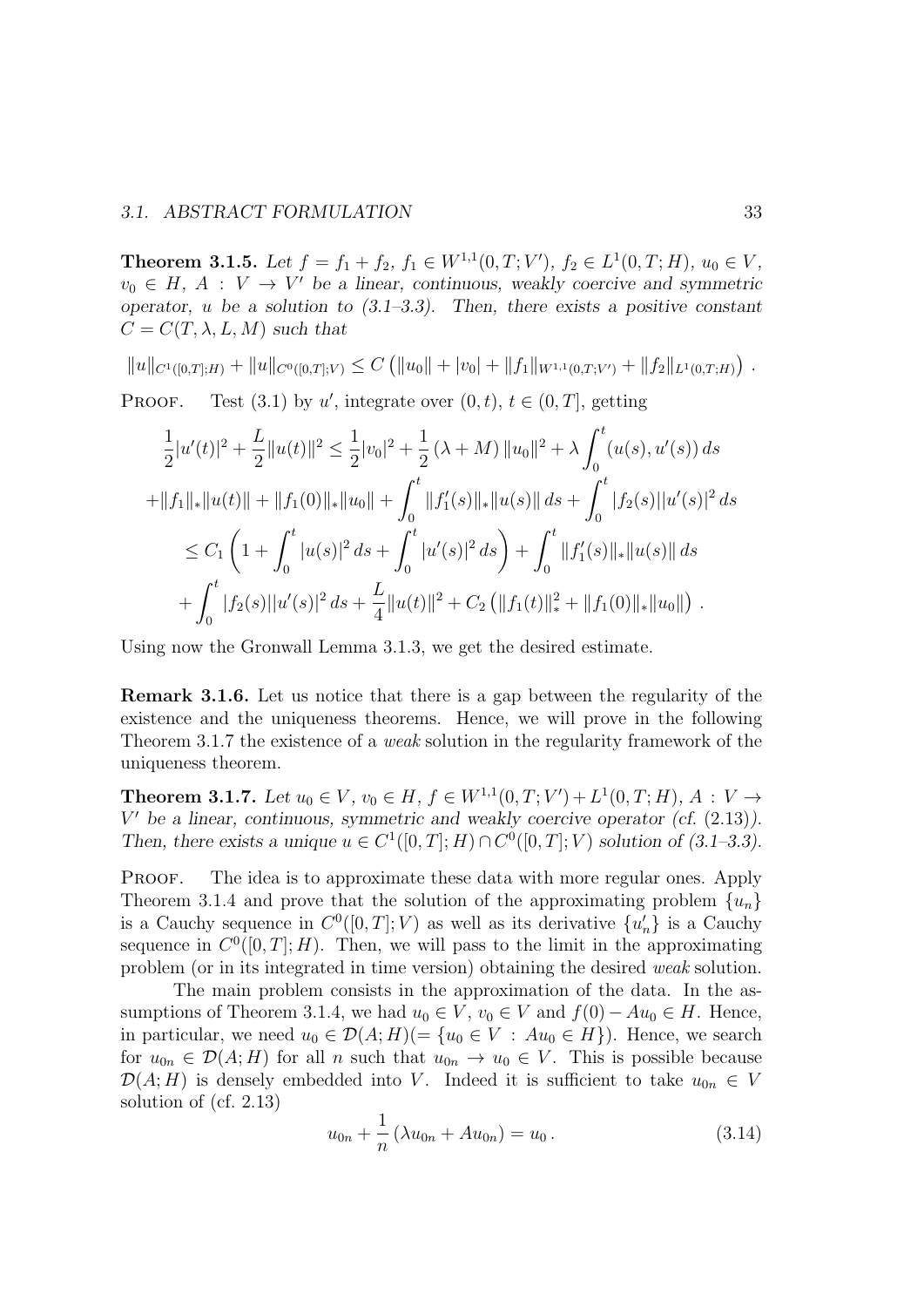Let us call  $J_{\lambda} := \lambda I + A$ .  $J_{\lambda}$  is V –elliptic and so the bilinear form  $a_{\lambda}$  associated defines a scalar product in V equivalent to the usual one and  $J_{\lambda}$  is an isomorphism isometric of  $V$  on  $V'$  (if we take in  $V$  such a scalar product). Hence we have

$$
\langle J_{\lambda}u, v \rangle = ((u, v)) = ((Ju, Jv))_{*} \quad \forall u, v \in V.
$$

Testing now (3.14) by  $J_{\lambda}u_{0n}$ , we get

$$
||u_{0n}||^2 + \frac{1}{n}|J_{\lambda}u_{0n}|^2 = \langle J_{\lambda}u_{0n}, u_0 \rangle = ((u_{0n}, u_0)] \le ||u_{0n}|| ||u_0||.
$$

Hence  $||u_{0n}|| \le ||u_0||$ . Since  $u_{0n}$  is bounded in V independently of n, we also have that  $u_{0n}$  converges weakly to  $\tilde{u}$  in V. But  $\frac{1}{n}J_{\lambda}u_{0n}$  converges strongly to 0 in V' and weakly to  $J\tilde{u}$  in V'. We can pass to the limit in (3.14) getting  $\tilde{u} = u_0$ . Hence,  $u_{0n} \to u_0$  weakly in V and  $||u_{0n}|| \le ||u_0||$ , and so  $u_{0n} \to u_0$  strongly in V because

$$
||u_{0n} - u_0||^2 = ||u_{0n}||^2 + ||u_0||^2 - 2((u_{0n}, u_0)) \le 2||u_0||^2 - 2((u_{0n}, u_0)),
$$

passing to the limit as  $n \to \infty$ , we get 0 on the right hand side, and so we conclude the proof of the strong convergence.

Moreover, always using density results, we take, for all  $n, v_{0n} \in V$  such that  $v_{0n} \to v_0$  in  $H, f_{1n} \in W^{2,1}(0,T;V')$  such that  $f_{1n}(0) \in H, f_{1,n} \to f_1$  in  $W^{1,1}(0,T;V')$ ,  $f_{2n} \in C^1([0,T];H)$  such that  $f_{2n} \to f_2$  in  $L^1(0,T;H)$ . We can take  $f_1, f_{01n} \in H$  such that  $f_{01n} \to f_1(0)$  in V' and define  $f_{1n} := f_{01n} + \int_0^t g_n(s) ds$ with  $g_n \to f'_1$  in  $L^1(0,T;V')$ ,  $g_n \in W^{1,1}(0,T;V')$ . Regarding  $f_2$ , instead, we can take the prolongation at 0 of  $f_2$  outside  $(0, T)$ , take the convolution with a regularizing sequence and truncate on  $[0, T]$  (cf.  $[1, p. 111-115]$ ).

This concludes the idea of the proof.

The nonlinear case. Let us consider the following nonlinear hyperbolic problem

$$
u_{tt} - \Delta u = f(x, t)\beta(u, u_t) \quad \text{in } \Omega \times (0, T),
$$
  
\n
$$
u = 0 \quad \text{on } \partial\Omega \times (0, T),
$$
  
\n
$$
u(\cdot, 0) = u_0, \quad u_t(\cdot, 0) = v_0 \quad \text{in } \Omega,
$$
\n(3.15)

where  $\beta : \mathbb{R}^2 \to \mathbb{R}$  is Lipschitz continuous with respect to both arguments, i.e.

$$
|\beta(u_1, v_1) - \beta(u_2, v_2)| \leq \Lambda_{\beta} \{|u_1 - u_2| + |v_1 - v_2|\} \text{ for all } (u_i, v_i), \quad i = 1, 2,
$$

and  $f \in L^1(0,T; L^{\infty}(\Omega))$ . Hence, we take  $V = H_0^1(\Omega)$  (consider the homogeneous Cauchy-Dirichlet problem),  $A: H_0^1(\Omega) \to H^{-1}(\Omega)$  defined as  $\langle Au, v \rangle = \int_{\Omega} \nabla u \nabla v$ for all  $u, v \in H_0^1(\Omega)$ . Then, for a suitable regular  $\Omega$  A is  $H_0^1$ -elliptic, due to the Poincaré inequality.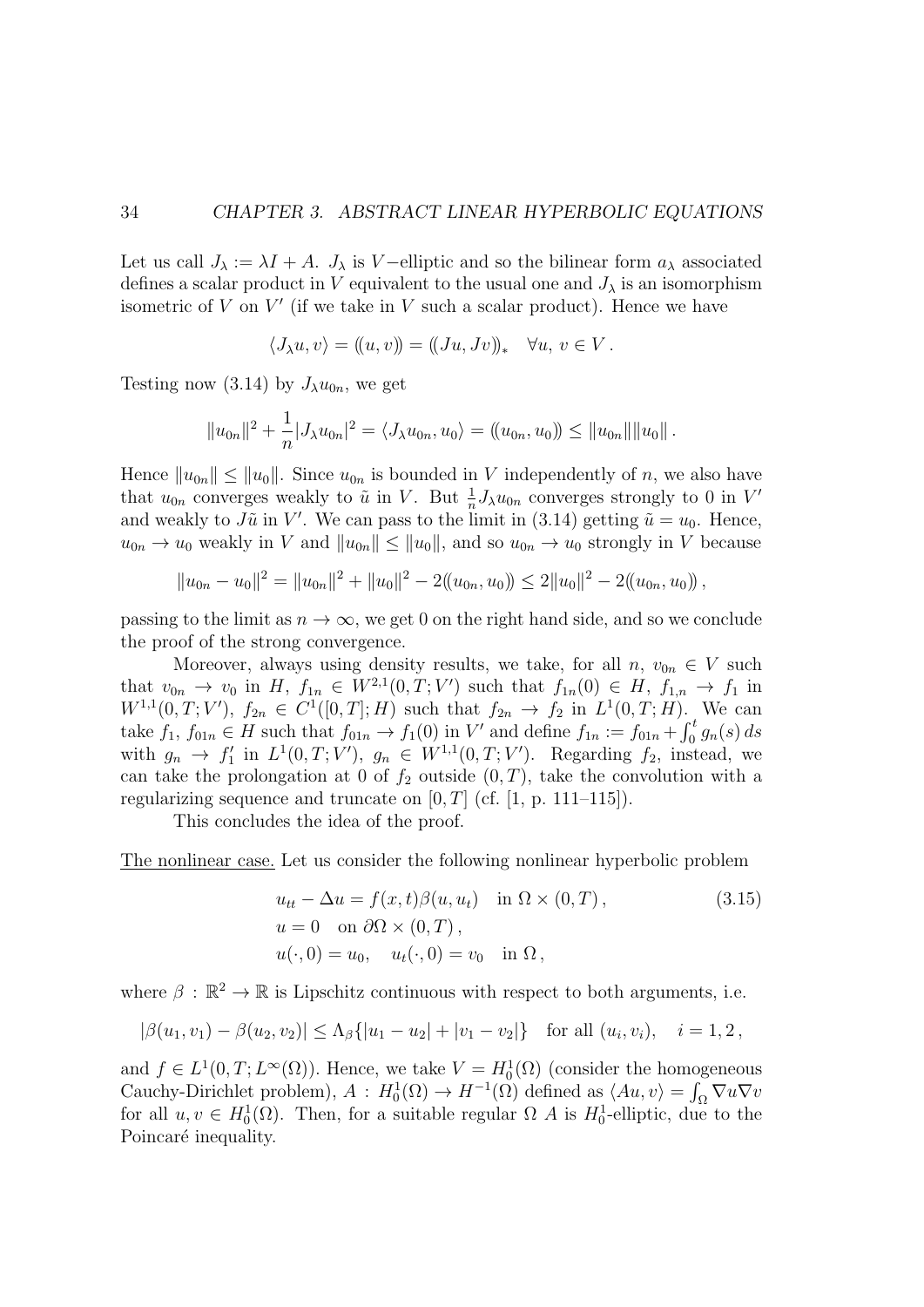#### 3.1. ABSTRACT FORMULATION 35

Then, we try to apply a fixed point argument. Take  $w \in C^1([0,T];H)$  and notice that  $\beta(w, w_t) \in C^0([0, T]; H)$ , hence  $f(x, t) \beta(w(x, t), w_t(x, t)) \in L^1(0, T; H)$ . Consider then the following

PROBLEM  $(P_w)$ . Find u such that

$$
u_{tt} - \Delta u = f\beta(w, w_t) \quad \text{in } \Omega \times (0, T),
$$
  
\n
$$
u = 0 \quad \text{on } \partial\Omega \times (0, T),
$$
  
\n
$$
u(\cdot, 0) = u_0, \quad u_t(\cdot, 0) = v_0 \quad \text{in } \Omega,
$$

with  $u_0 \in H$ ,  $v_0 \in V$ ,  $f \in L^1(0,T; L^{\infty}(\Omega))$ . Due to Thm. 3.1.7, there exists a unique u solution to PROBLEM  $(P_w)$ . Let us call  $\Psi$  the map going from a closed ball of  $C^1([0,T];H)$  into the same ball in  $C^1([0,T];H) \cap C^0([0,T];V)$  (for T sufficiently small) which maps w into the solution u of PROBLEM  $(P_w)$ . We want to show now that  $\Psi$  is a contraction in case T is small. Indeed we have the estimates

$$
||u||_{C^{1}([0,T];H)} + ||u||_{C^{0}([0,T];V)} \leq C (||u_0|| + |v_0| + ||f\beta(w,w_t)||_{L^{1}(0,T;H)}).
$$

and

$$
||u_1 - u_2||_{C^1([0,T];H)} + ||u_1 - u_2||_{C^0([0,T];V)}
$$
  
\n
$$
\leq C\Lambda_{\beta} \int_0^t \left( \int_{\Omega} |f(x,s)|^2 (|w_1 - w_2| + |w'_1 - w'_2|)^2 (x,s) dx \right)^{1/2} ds
$$
  
\n
$$
\leq \sqrt{2}C\Lambda_{\beta} \int_0^t ||f(s)||_{L^{\infty}(\Omega)} (|(w_1 - w_2)(s)| + |(w'_1 - w'_2)(s)|) ds
$$
  
\n
$$
\leq \sqrt{2}C\Lambda_{\beta} \int_0^t ||f(s)||_{L^{\infty}(\Omega)} ||w_1 - w_2||_{C^1([0,T];H)}.
$$

Using the absolute continuity of the integral, we have that there exists  $\delta > 0$  such that if  $|I| \leq \delta$  then

$$
\int_I ||f(s)||_{L^{\infty}(\Omega)} ds \leq \frac{1}{2\sqrt{2}C\Lambda_{\beta}}.
$$

Then, applying the contraction Theorem on the time interval  $[0, \delta]$ , we get the existence of a unique solution u on  $[0, \delta]$ . Taking then  $u(\delta)$  as datum for the problem, we can continue the same procedure on  $[\delta, 2\delta]$ , etc... till we arrive to the whole  $[0, T]$ .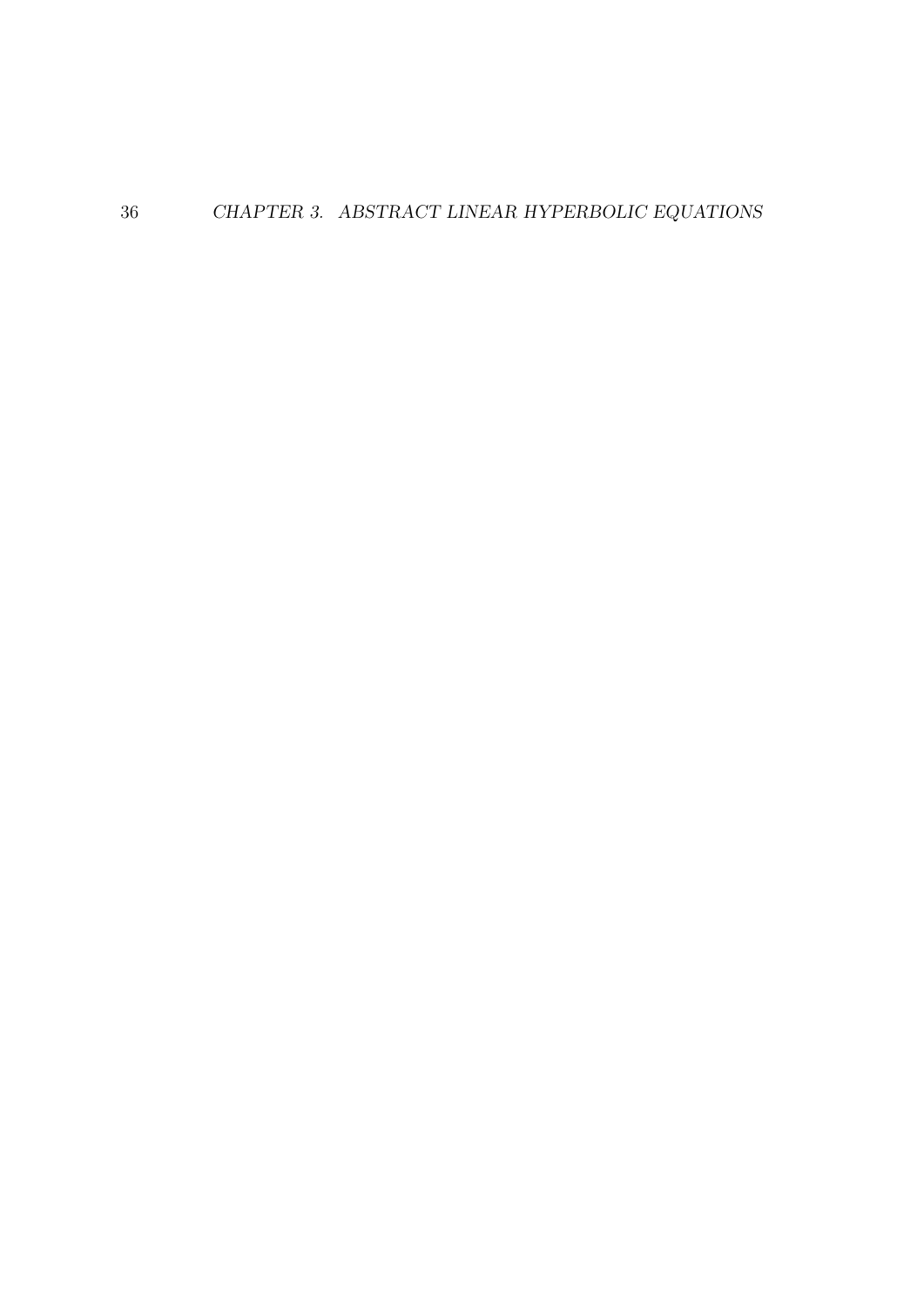# Bibliography

- [1] H. Brezis, Analisi funzionale, Liguori editore.
- [2] H. Brezis, "Opérateurs Maximaux Monotones et Semi-groupes de Contractions dans les Espaces de Hilbert", North-Holland Math. Studies, 5, North-Holland, Amsterdam, 1973.
- [3] F. Brezzi and G. Gilardi, FEM Mathematics, in Finite Element Handbook (H. Kardestuncer Ed.), Part I: Chapt. 1: Functional Analysis, 1.1–1.5; Chapt. 2: Functional Spaces, 2.1–2.11; Chapt. 3: Partial Differential Equations, 3.1–3.6, McGraw-Hill Book Co., New York, 1987.
- [4] J. Diestel, J.Uhl, Vector measures, With a foreword by B. J. Pettis. Mathematical Surveys, No. 15. American Mathematical Society, Providence, R.I., 1977
- [5] C.L. Evans, Partial differential equations, Second edition. Graduate Studies in Mathematics, 19. American Mathematical Society, Providence, RI, 2010.
- [6] Note by Prof. Gianni Gilardi (Universit`a di Pavia), web-page: http://wwwdimat.unipv.it/gilardi/WEBGG/teach.htm.
- [7] P. Grisvard, Elliptic problems in nonsmooth domains. Monographs and Studies in Mathematics, 24. Pitman (Advanced Publishing Program), Boston, MA, 1985.
- [8] J.L. Lions and E. Magenes, Non-Homogeneous Boundary Value Problems and Applications, Vol. I, Springer-Verlag, New York-Heidelberg, 1972.
- [9] J.L. Lions and E. Magenes, Non-Homogeneous Boundary Value Problems and Applications, Vol. II, Springer-Verlag, New York-Heidelberg, 1972.
- [10] J.C. Robinson, Infinite-Dimensional Dynamical Systems, Cambridge University Press.
- [11] S. Salsa, Equazioni a derivate parziali. Metodi, modelli e applicazioni, Springer, 2004.